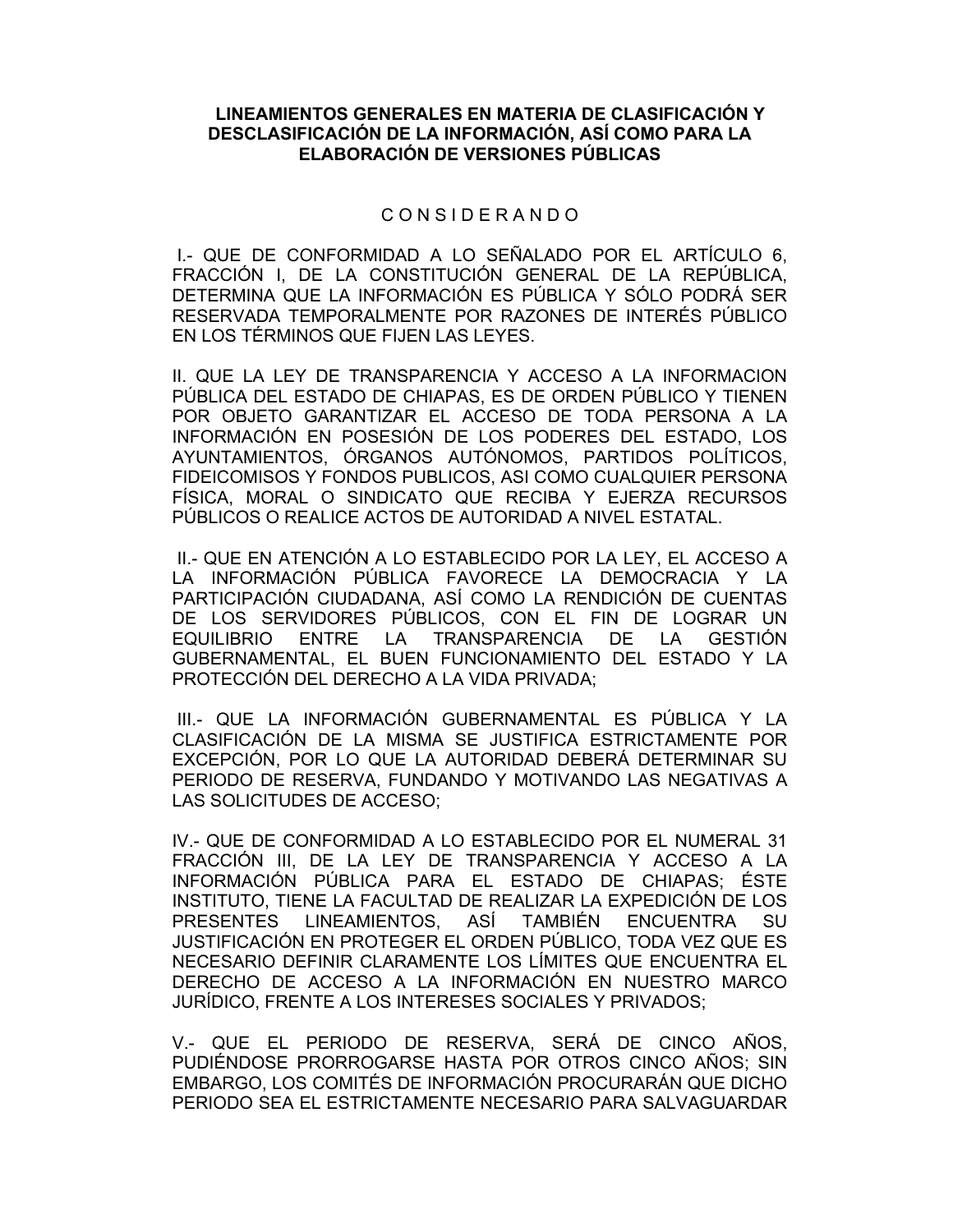LAS CAUSAS QUE DIERON ORIGEN A LA CLASIFICACIÓN Y REVISARÁN EN EL MOMENTO DE LA RECEPCIÓN DE UNA SOLICITUD SI ÉSTAS PERDURAN.

VI.- QUE TODAS LAS ENTIDADES PÚBLICAS ESTÁN SOMETIDAS AL PRINCIPIO DE PUBLICIDAD DE SUS ACTOS Y OBLIGADAS A RESPETAR EL EJERCICIO SOCIAL DEL DERECHO DE ACCESO A LA INFORMACIÓN PÚBLICA; LINEAMIENTOS GENERALES Y RECOMENDACIONES PARA LA CLASIFICACIÓN Y DESCLASIFICACIÓN DE LA INFORMACIÓN.

VII.- QUE UNO DE LOS OBJETIVOS DE LA LEY ES MEJORAR LA ORGANIZACIÓN, CLASIFICACIÓN Y MANEJO DE LA INFORMACIÓN PÚBLICA.

VIII.- QUE LAS ENTIDADES PÚBLICAS A QUE HACE REFERENCIA ESTA LEY Y LOS PRESENTES LINEAMIENTOS, DEBEN LLEVAR A CABO EL ANÁLISIS Y LA CLASIFICACIÓN DE LA INFORMACIÓN DETERMINANDO EL CARÁCTER DE LA INFORMACIÓN COMO RESERVADA Y CONFIDENCIAL; Y,

IX.- QUE EL INSTITUTO TIENE LA FACULTAD DE EXPEDIR LINEAMIENTOS Y RECOMENDACIONES PARA ASEGURAR Y PROPICIAR EL CUMPLIMIENTO DE LA LEY, COMO CONSECUENCIA, Y CON BASE EN LAS FACULTADES QUE LE OTORGA LA LEY AL PLENO DEL INSTITUTO SE PROCEDE A EMITIR LOS SIGUIENTES:

## **LINEAMIENTOS GENERALES EN MATERIA DE CLASIFICACION Y DESCLASIFICACION DE LA INFORMACION, ASI COMO PARA LA ELABORACION DE VERSIONES PUBLICAS.**

#### **CAPÍTULO I DISPOSICIONES GENERALES**

**PRIMERO.** LOS PRESENTES LINEAMIENTOS GENERALES TIENEN POR OBJETO ESTABLECER LOS CRITERIOS CON BASE EN LOS CUALES LOS SUJETOS OBLIGADOS CLASIFICARÁN COMO RESERVADA O CONFIDENCIAL LA INFORMACIÓN QUE POSEAN, DESCLASIFICARÁN Y GENERARÁN, EN SU CASO, VERSIONES PÚBLICAS DE EXPEDIENTES O DOCUMENTOS QUE CONTENGAN PARTES O SECCIONES CLASIFICADAS.

LO ANTERIOR, SIN PERJUICIO DE QUE EN EJERCICIO DE SUS ATRIBUCIONES, EL INSTITUTO DE ACCESO A LA INFORMACION PUBLICA DEL ESTADO DE CHIAPAS, REVISE QUE LA CLASIFICACION SE APEGA DE MANERA ESTRICTA, A LOS SUPUESTOS ESTABLECIDOS POR LA LEY TRANSPARENCIA Y ACCESO A LA INFORMACION PÚBLICA DEL ESTADO DE CHIAPAS, Y LOS PRESENTESLINEAMIENTOS, LOS CRITERIOS ESPECIFICOS DE CLASIFICACION Y EN SU CASO, LOS LINEAMIENTOS EMITIDOS POR EL CONSEJO NACIONAL DEL SISTEMA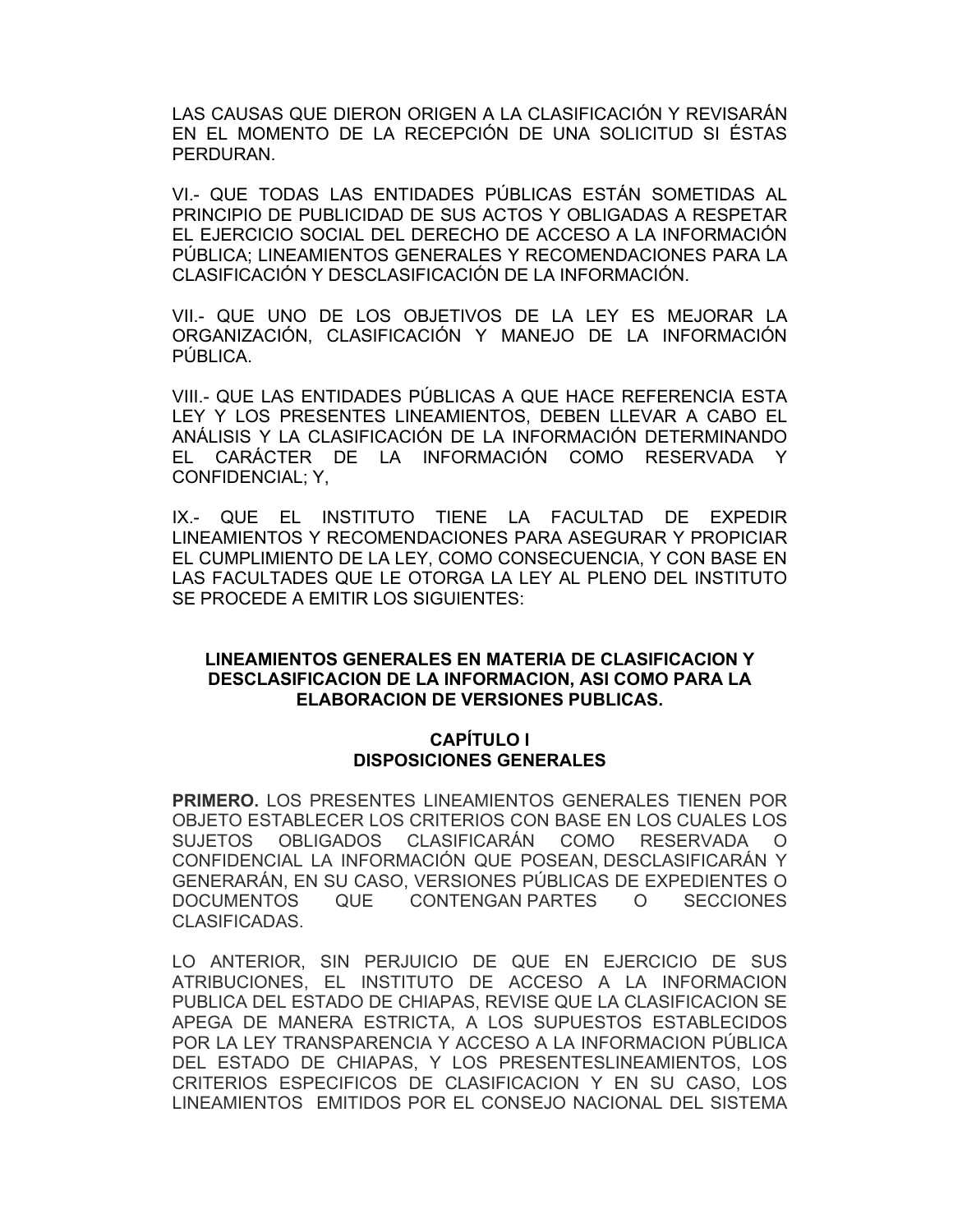NACIONAL DE TRANSPARENCIA, ACCESO A LA INFORMACIÓN PÚBLICA EN MATERIA DE CLASIFICACION, DESCLASIFICACION DE LA INFORMACION, ASI COMO PARA LA ELABORACION DE VERSIONES PÚBLICAS.

EL PRESENTE CUERPO NORMATIVO ES DE OBSERVANCIA OBLIGATORIA PARA LOS SUJETOS OBLIGADOS.

**SEGUNDO**.- PARA EFECTOS DE LOS PRESENTES LINEAMIENTOS GENERALES, SE ENTENDERA POR:

**ÁREAS:** LAS INSTANCIAS QUE CUENTAN O PUEDAN CONTAR CON LA INFORMACIÓN. TRATÁNDOSE DEL SECTOR PÚBLICO, SERÁN AQUELLAS QUE ESTÉN PREVISTAS EN EL REGLAMENTO INTERIOR, ESTATUTO ORGÁNICO RESPECTIVO O EQUIVALENTE Y TRATÁNDOSE DE LAS PERSONAS FÍSICAS O MORALES QUE RECIBAN Y EJERZAN RECURSOS PÚBLICOS O REALICEN ACTOS DE AUTORIDAD, SERÁN AQUELLAS QUE SEAN INTEGRANTES DE LA ESTRUCTURA DE LOS SUJETOS OBLIGADOS A LA QUE SE LE CONFIEREN ATRIBUCIONES ESPECÍFICAS EN MATERIA DE TRANSPARENCIA Y ACCESO A LA INFORMACIÓN;

 **COMITÉ DE TRANSPARENCIA:** LA INSTANCIA A LA QUE HACE REFERENCIA EL ARTÍCULO 51 DE LA LEY DE TRANSPARENCIA Y ACCESO A LA INFORMACIÓN PÚBLICA DEL ESTADO DE CHIAPAS, QUE TIENE ENTRE SUS FUNCIONES LAS DE CONFIRMAR, MODIFICAR O REVOCAR LAS DETERMINACIONES EN MATERIA DE CLASIFICACIÓN DE LA INFORMACIÓN QUE REALICEN LOS TITULARES DE LAS ÁREAS DE LOS SUJETOS OBLIGADOS;

 **DÍAS HÁBILES:** TODOS LOS DEL AÑO, A EXCEPCIÓN DE LOS SÁBADOS, DOMINGOS E INHÁBILES EN TÉRMINO DE LOS ACUERDOS QUE PARA TAL EFECTO EMITA EL PLENO DEL INSTITUTO;

 **FORMATOS ABIERTOS:** EL CONJUNTO DE CARACTERÍSTICAS TÉCNICAS Y DE PRESENTACION DE LA INFORMACIÓN QUE CORRESPONDE TECNICAS Y DE PRESENTACIÓN DE LA INFORMACIÓN QUE CORRESPONDEN A LA ESTRUCTURA LÓGICA USADA PARA ALMACENAR DATOS DE FORMA INTEGRAL Y FACILITAN SU PROCESAMIENTO DIGITAL, CUYAS ESPECIFICACIONES ESTÁN DISPONIBLES PÚBLICAMENTE Y QUE PERMITEN EL ACCESO SIN RESTRICCIÓN DE USO POR PARTE DE LOS USUARIOS;

 **LEY LOCAL:** LEY DE TRANSPARENCIA Y ACCESO A LA INFORMACIÓN PÚBLICA;

 **LEY GENERAL:** LA LEY GENERAL DE TRANSPARENCIA Y ACCESO A LA INFORMACIÓN PÚBLICA;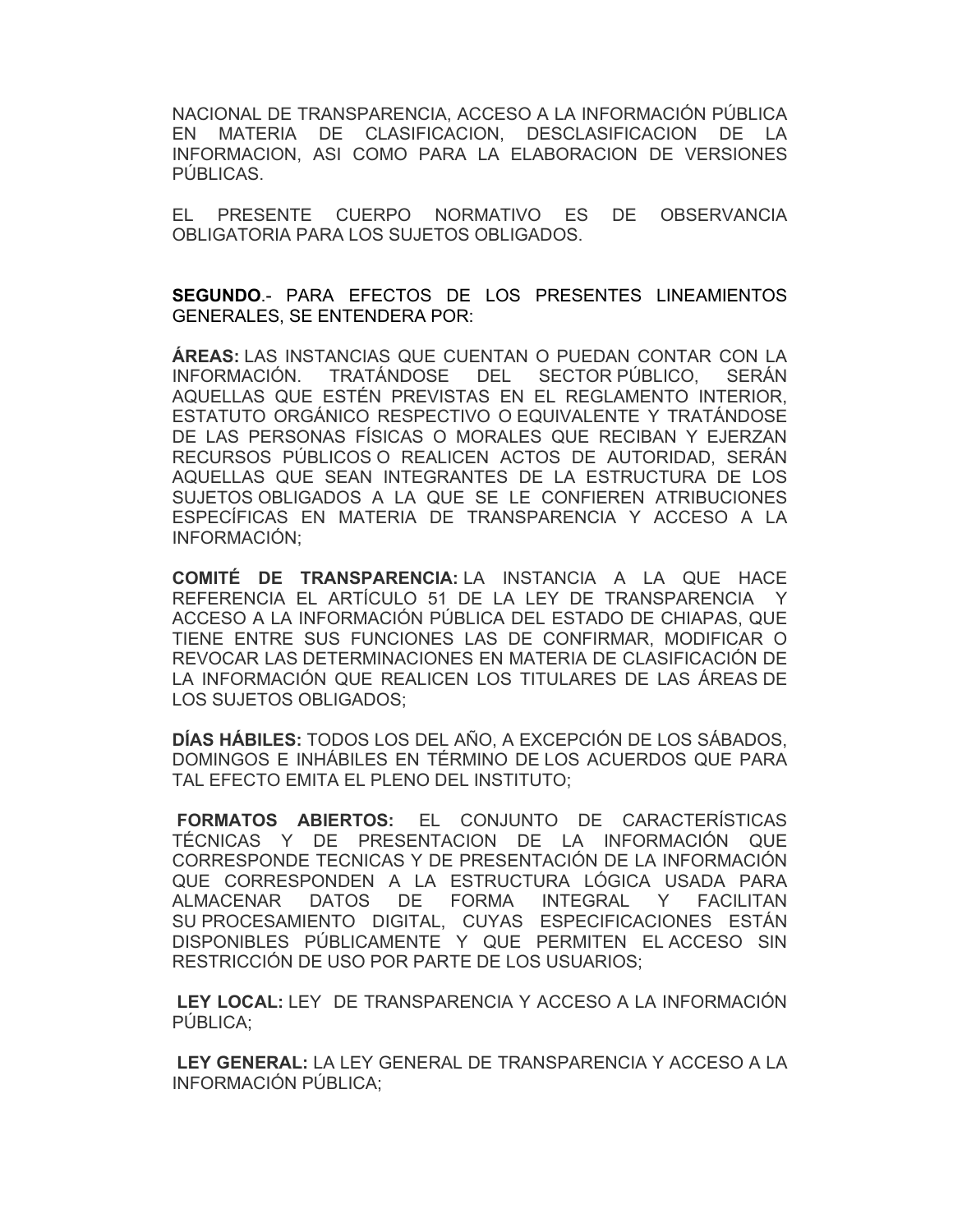**LINEAMIENTOS:** LOS LINEAMIENTOS GENERALES EN MATERIA DE CLASIFICACIÓN Y DESCLASIFICACIÓN DE LA INFORMACIÓN, ASÍ COMO PARA LA ELABORACIÓN DE VERSIONES PÚBLICAS;

 **PLATAFORMA NACIONAL:** LA PLATAFORMA NACIONAL DE TRANSPARENCIA A LA QUE HACE REFERENCIA EL ARTÍCULO 49 DE LA LEY GENERAL;

 **PUBLICACIÓN:** LA DIVULGACIÓN, DIFUSIÓN Y SOCIALIZACIÓN DE LA INFORMACIÓN POR CUALQUIER MEDIO, INCLUIDOS LOS IMPRESOS, ELECTRÓNICOS, SONOROS Y VISUALES;

 **PRUEBA DE DAÑO:** LA ARGUMENTACIÓN FUNDADA Y MOTIVADA QUE DEBEN REALIZAR LOS SUJETOS OBLIGADOS TENDIENTE A ACREDITAR QUE LA DIVULGACIÓN DE INFORMACIÓN LESIONA EL INTERÉS JURÍDICAMENTE PROTEGIDO POR LA NORMATIVA APLICABLE Y QUE EL DAÑO QUE PUEDE PRODUCIRSE CON LA PUBLICIDAD DE LA INFORMACIÓN ES MAYOR QUE EL INTERÉS DE CONOCERLA;

 **PRUEBA DE INTERÉS PÚBLICO**: LA ARGUMENTACIÓN Y FUNDAMENTACIÓN REALIZADA POR LOS SUJETOS OBLIGADOS, MEDIANTE UN EJERCICIO DE PONDERACIÓN, TENDIENTE A ACREDITAR QUE EL BENEFICIO QUE REPORTA DAR A CONOCER LA INFORMACIÓN CONFIDENCIAL PEDIDA O SOLICITADA ES MAYOR LA INVASIÓN QUE SU DIVULGACIÓN GENERA EN LOS DERECHOS DE LAS PERSONAS;

 **REGISTROS PÚBLICOS:** LOS ORGANISMOS DE NATURALEZA PÚBLICA QUE TIENEN COMO FUNCIÓN, LA INSCRIPCIÓN DE DETERMINADOS ACTOS Y HECHOS JURÍDICOS, QUE CONFORME A LA LEY ESTABLEZCAN ESTE REQUISITO PARA SURTIR EFECTOS ANTE TERCEROS, OTORGANDO CERTEZA, LEGALIDAD, AUTENTICIDAD Y SEGURIDAD JURÍDICA SOBRE LOS MISMOS, A TRAVÉS DE LA PUBLICACIÓN REGISTRADA;

 **SUJETOS OBLIGADOS:** CUALQUIER AUTORIDAD, ENTIDAD, ÓRGANO Y ORGANISMO DE LOS PODERES EJECUTIVO, LEGISLATIVO, JUDICIAL Y MUNICIPAL, ÓRGANOS AUTÓNOMOS, PARTIDOS POLÍTICOS, FIDEICOMISOS Y FONDOS PÚBLICOS, ASÍ COMO CUALQUIER PERSONA FÍSICA, MORAL O SINDICATO QUE RECIBA Y EJERZA RECURSOS PÚBLICOS O REALICE ACTOS DE AUTORIDAD EN EL AMBITO ESTATAL;

 **TESTAR**: LA OMISIÓN O SUPRESIÓN DE LA INFORMACIÓN CLASIFICADA COMO RESERVADA O CONFIDENCIAL, EMPLEANDO SISTEMAS O MEDIOS QUE IMPIDAN LA RECUPERACIÓN O VISUALIZACIÓN DE ÉSTA, Y

 **VERSIÓN PÚBLICA**: EL DOCUMENTO A PARTIR DEL QUE SE OTORGA ACCESO A LA INFORMACIÓN, EN EL QUE SE TESTAN PARTES O SECCIONES CLASIFICADAS, INDICANDO EL CONTENIDO DE ÉSTAS DE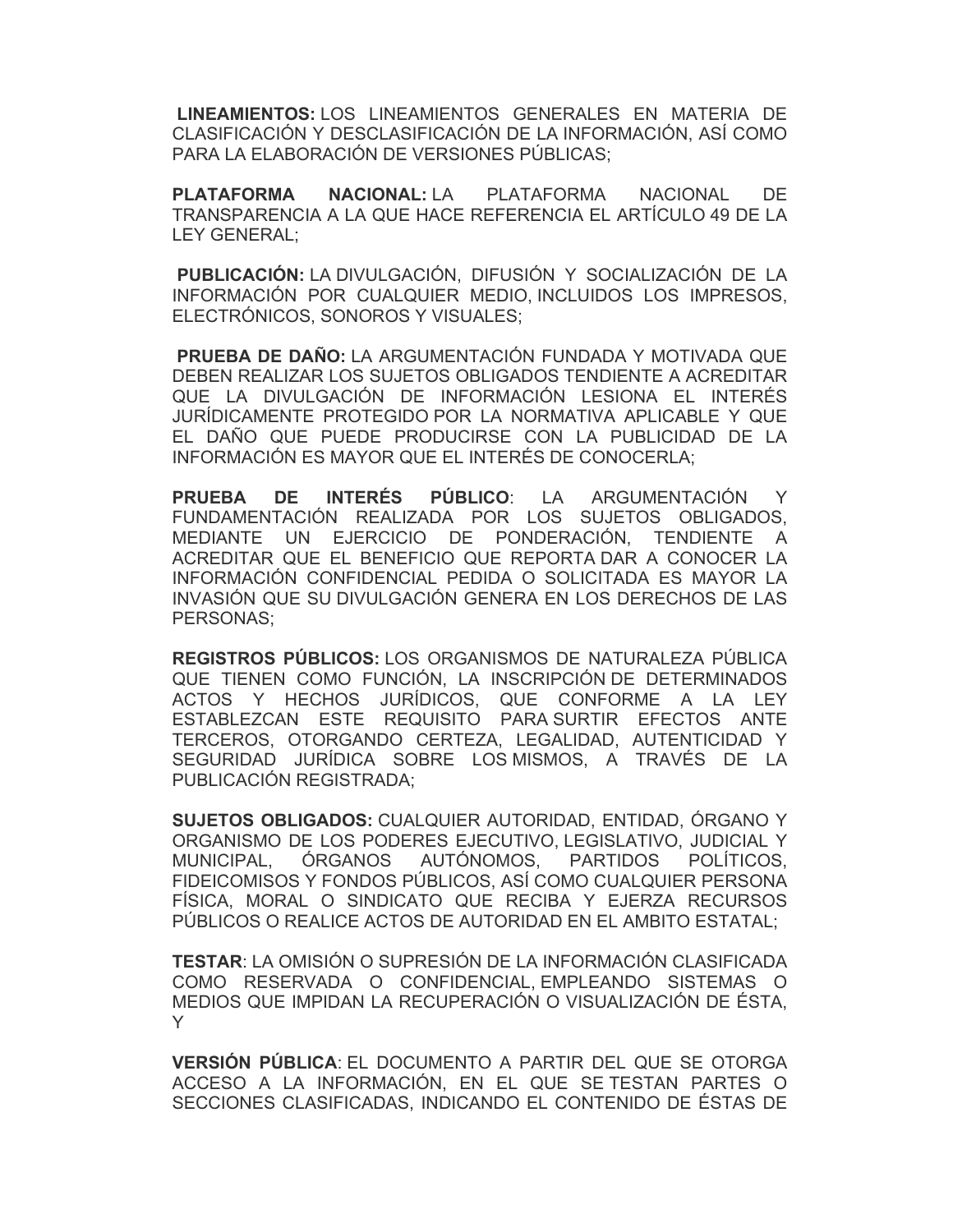MANERA GENÉRICA, FUNDANDO Y MOTIVANDO LA RESERVA O CONFIDENCIALIDAD, A TRAVÉS DE LA RESOLUCIÓN QUE PARA TAL EFECTO EMITA EL COMITÉ DE TRANSPARENCIA.

**TERCERO.** LOS DÍAS ESTABLECIDOS EN LOS PRESENTES LINEAMIENTOS, DEBERÁN ENTENDERSE COMO HÁBILES.

#### **CAPITULO II DE LA CLASIFICACIÓN**

**CUARTO**.- PARA CLASIFICAR LA INFORMACIÓN COMO RESERVADA O CONFIDENCIAL, DE MANERA TOTAL O PARCIAL, LOS TITULARES DE LOS SUJETO OBLIGADO DEBERÁ ATENDER LO DISPUESTO POR EL TÍTULO SÉPTIMO, CAPITULO II, CAPITULO III DE LA LEY DE TRANSPARENCIA Y ACCESO A LA INFORMACIÓN PUBLICA PARA EL ESTADO DE CHIAPAS, ASÍ COMO EN RELACIÓN CON LAS DISPOSICIONES CONTENIDAS EN LOS PRESENTES LINEAMIENTOS, ASÍ COMO EN AQUELLAS DISPOSICIONES LEGALES APLICABLES A LA MATERIA EN EL ÁMBITO DE SUS RESPECTIVAS COMPETENCIAS, EN TANTO ESTAS ÚLTIMAS NO CONTRAVENGAN LO DISPUESTO EN LA LEY TRANSPARENCIA Y ACCESO A LA INFORMACIÓN PUBLICA PARA EL ESTADO DE CHIAPAS.

LOS SUJETOS OBLIGADOS DEBERÁN APLICAR, DE MANERA ESTRICTA, LAS EXCEPCIONES AL DERECHO DE ACCESO A LA INFORMACIÓN Y SÓLO PODRÁN INVOCARLAS CUANDO ACREDITEN SU PROCEDENCIA.

**QUINTO.** LA CARGA DE LA PRUEBA PARA JUSTIFICAR TODA NEGATIVA DE ACCESO A LA INFORMACIÓN, POR ACTUALIZARSE CUALQUIERA DE LOS SUPUESTOS DE CLASIFICACIÓN PREVISTOS EN LA LEY DE TRANSPARENCIA Y ACCESO A LA INFORMACIÓN PUBLICA PARA EL ESTADO DE CHIAPAS, CORRESPONDERÁ A LOS SUJETOS OBLIGADOS, POR LO QUE DEBERÁN FUNDAR Y MOTIVAR DEBIDAMENTE LA CLASIFICACIÓN DE LA INFORMACIÓN ANTE UNA SOLICITUD DE ACCESO O AL MOMENTO EN QUE GENEREN VERSIONES PÚBLICAS PARA DAR CUMPLIMIENTO A LAS OBLIGACIONES DE TRANSPARENCIA, OBSERVANDO LO DISPUESTO EN LA PRESENTE LEY Y LAS DEMÁS DISPOSICIONES APLICABLES EN LA MATERIA.

**SEXTO.** LOS SUJETOS OBLIGADOS NO PODRÁN EMITIR ACUERDOS DE CARÁCTER GENERAL NI PARTICULAR QUE CLASIFIQUEN DOCUMENTOS O EXPEDIENTES COMO RESERVADOS, NI CLASIFICAR DOCUMENTOS ANTES DE QUE SE GENERE LA INFORMACION O CUANDO ESTOS OBREN EN SUS ARCHIVOS.

LA CLASIFICACIÓN DE INFORMACIÓN SE REALIZARÁ CONFORME A UN ANÁLISIS CASO POR CASO, MEDIANTE LA APLICACIÓN DE LA PRUEBA DE DAÑO Y DE INTERÉS PÚBLICO.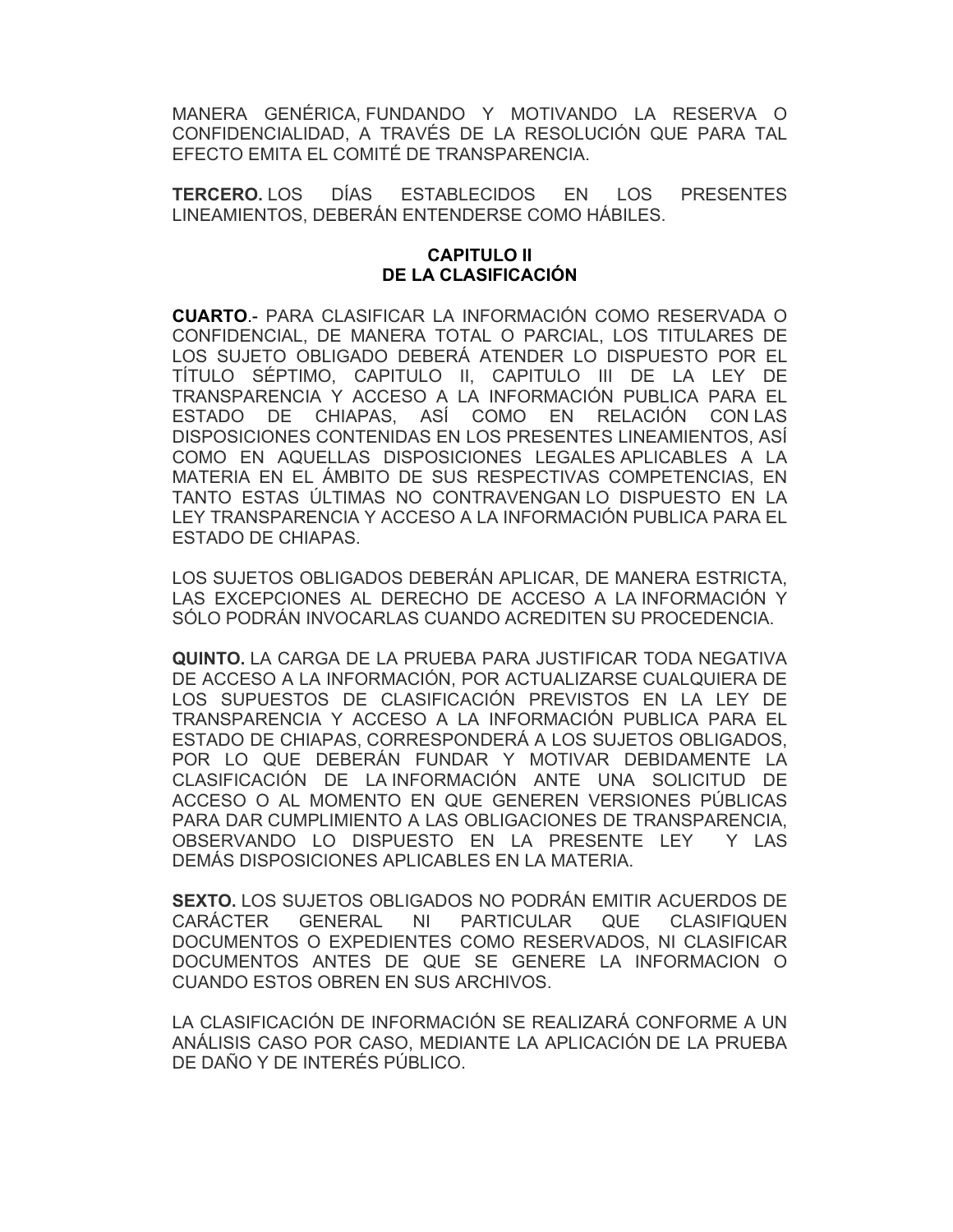**SÉPTIMO.** LA CLASIFICACIÓN DE LA INFORMACIÓN SE LLEVARÁ A CABO EN EL MOMENTO EN QUE:

- I. SE RECIBA UNA SOLICITUD DE ACCESO A LA INFORMACIÓN;
- II. SE DETERMINE MEDIANTE RESOLUCIÓN DE AUTORIDAD COMPETENTE, O
- III. SE GENEREN VERSIONES PÚBLICAS PARA DAR CUMPLIMIENTO A LAS OBLIGACIONES DE TRANSPARENCIA PREVISTAS EN LA LEY DE TRANSPARENCIA Y ACCESO A LA INFORMACIÓN PARA EL ESTADO DE CHIAPAS.

LOS TITULARES DE LAS ÁREAS DEBERÁN REVISAR LA CLASIFICACIÓN AL MOMENTO DE LA RECEPCIÓN DE UNA SOLICITUD DE ACCESO A LA INFORMACIÓN, PARA VERIFICAR SI ENCUADRA EN UNA CAUSAL DE RESERVA O DE CONFIDENCIALIDAD.

**OCTAVO.** PARA FUNDAR LA CLASIFICACIÓN DE LA INFORMACIÓN SE DEBE SEÑALAR EL ARTÍCULO, FRACCIÓN, INCISO, PÁRRAFO O NUMERAL DE LA LEY O TRATADO INTERNACIONAL SUSCRITO POR EL ESTADO MEXICANO QUE EXPRESAMENTE LE OTORGA EL CARÁCTER DE RESERVADA O CONFIDENCIAL.

PARA MOTIVAR LA CLASIFICACIÓN SE DEBERÁN SEÑALAR LAS RAZONES O CIRCUNSTANCIAS ESPECIALES QUE LO LLEVARON A CONCLUIR QUE EL CASO PARTICULAR SE AJUSTA AL SUPUESTO PREVISTO POR LA NORMA LEGAL INVOCADA COMO FUNDAMENTO.

EN CASO DE REFERIRSE A INFORMACIÓN RESERVADA, LA MOTIVACIÓN DE LA CLASIFICACIÓN TAMBIÉN DEBERÁ COMPRENDER LAS CIRCUNSTANCIAS QUE JUSTIFICAN EL ESTABLECIMIENTO DE DETERMINADO PLAZO DE RESERVA.

TRATÁNDOSE DE INFORMACIÓN CLASIFICADA COMO CONFIDENCIAL RESPECTO DE LA CUAL SE HAYA DETERMINADO SU CONSERVACIÓN PERMANENTE POR TENER VALOR HISTÓRICO, ÉSTA CONSERVARÁ TAL CARÁCTER DE CONFORMIDAD CON LA NORMATIVA APLICABLE EN MATERIA DE ARCHIVOS.

LOS DOCUMENTOS CONTENIDOS EN LOS ARCHIVOS HISTÓRICOS Y LOS IDENTIFICADOS COMO HISTÓRICOS CONFIDENCIALES NO SERÁN SUSCEPTIBLES DE CLASIFICACIÓN COMO RESERVADOS.

**NOVENO.** EN LOS CASOS EN QUE SE SOLICITE UN DOCUMENTO O EXPEDIENTE QUE CONTENGA PARTES O SECCIONES CLASIFICADAS, LOS TITULARES DE LAS ÁREAS DEBERÁN ELABORAR UNA VERSIÓN PÚBLICA FUNDANDO Y MOTIVANDO LA CLASIFICACIÓN DE LAS PARTES O SECCIONES QUE SE TESTEN, SIGUIENDO LOS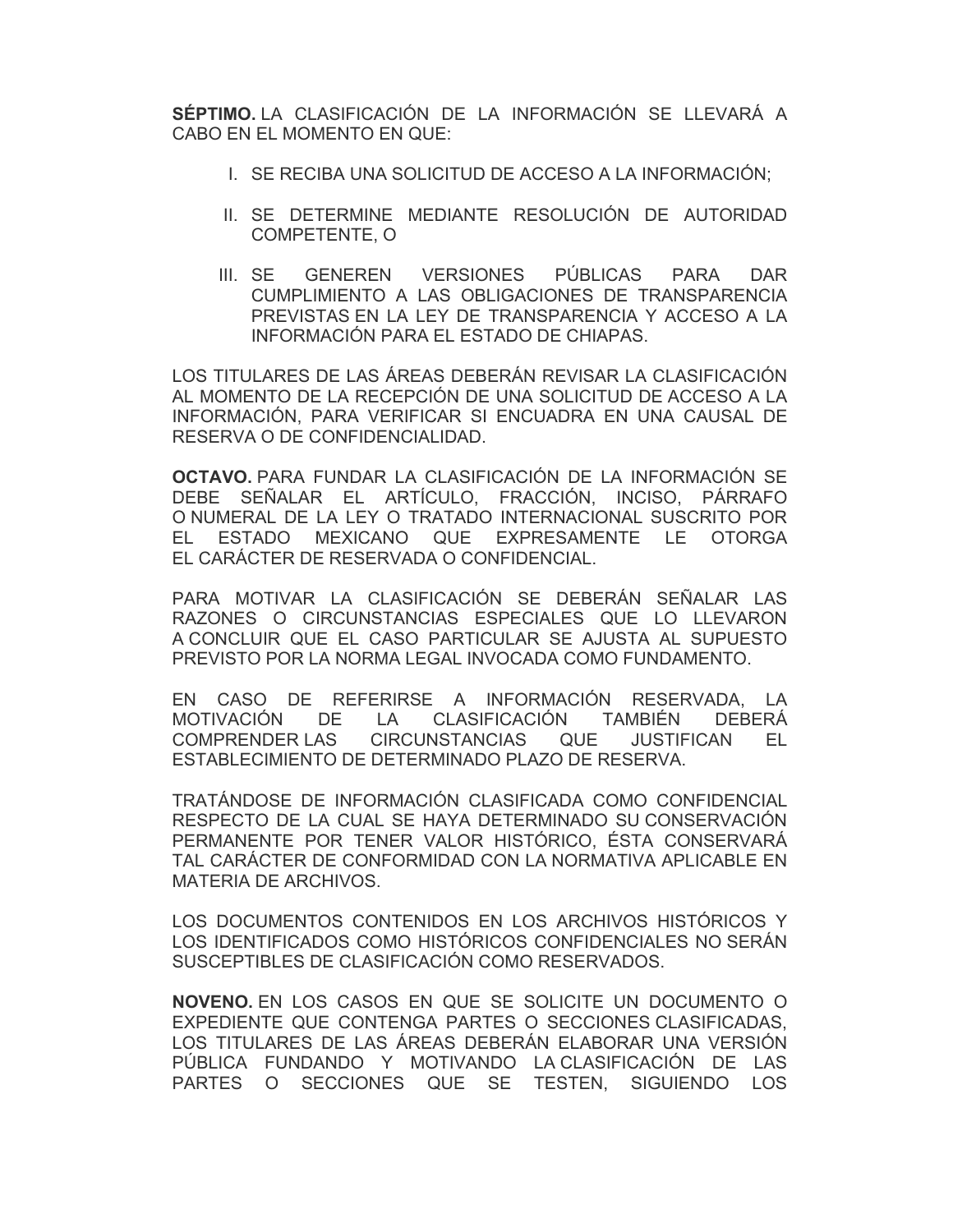PROCEDIMIENTOS ESTABLECIDOS EN EL CAPÍTULO IX DE LAS VERSIONES PUBLICAS DE LOS PRESENTES LINEAMIENTOS.

**DÉCIMO.** LOS TITULARES DE LAS ÁREAS, DEBERÁN TENER CONOCIMIENTO Y LLEVAR UN REGISTRO DEL PERSONAL QUE, POR LA NATURALEZA DE SUS ATRIBUCIONES, TENGA ACCESO A LOS DOCUMENTOS CLASIFICADOS. ASIMISMO, DEBERÁN ASEGURARSE DE QUE DICHO PERSONAL CUENTE CON LOS CONOCIMIENTOS TÉCNICOS Y LEGALES QUE LE PERMITAN MANEJAR ADECUADAMENTE LA INFORMACIÓN CLASIFICADA, EN LOS TÉRMINOS DE LOS LINEAMIENTOS PARA LA ORGANIZACIÓN Y CONSERVACIÓN DE ARCHIVOS.

EN AUSENCIA DE LOS TITULARES DE LAS ÁREAS, LA INFORMACIÓN SERÁ CLASIFICADA O DESCLASIFICADA POR LA PERSONA QUE LO SUPLA, EN TÉRMINOS DE LA NORMATIVA QUE RIJA LA ACTUACIÓN DEL SUJETO OBLIGADO.

**DÉCIMO PRIMERO.** EN EL INTERCAMBIO DE INFORMACIÓN ENTRE SUJETOS OBLIGADOS PARA EL EJERCICIO DE SUS ATRIBUCIONES, LOS DOCUMENTOS QUE SE ENCUENTREN CLASIFICADOS DEBERÁN LLEVAR LA LEYENDA CORRESPONDIENTE DE CONFORMIDAD CON LO DISPUESTO EN EL CAPÍTULO VIII DE LOS PRESENTES LINEAMIENTOS.

## **CAPÍTULO III DEL ÍNDICE DE LOS EXPEDIENTES CLASIFICADOS COMO RESERVADOS**

**DÉCIMO SEGUNDO.** LOS TITULARES DE LAS ÁREAS DE LOS SUJETOS OBLIGADOS ELABORARÁN SEMESTRALMENTE UN ÍNDICE DE LOS EXPEDIENTES CLASIFICADOS COMO RESERVADOS, POR ÁREA RESPONSABLE DE LA INFORMACIÓN Y TEMA. DICHOS ÍNDICES DEBERÁN PUBLICARSE EN EL SITIO DE INTERNET DE LOS SUJETOS OBLIGADOS, ASÍ COMO EN LA PLATAFORMA NACIONAL EN FORMATOS ABIERTOS AL DÍA SIGUIENTE DE SU ELABORACIÓN.

**DÉCIMO TERCERO.** A EFECTO DE MANTENER ACTUALIZADO EL ÍNDICE DE LOS EXPEDIENTES CLASIFICADOS COMO RESERVADOS, LOS TITULARES DE LAS ÁREAS LO ENVIARÁN AL COMITÉ DE TRANSPARENCIA DENTRO DE LOS PRIMEROS DIEZ DÍAS HÁBILES DE LOS MESES DE ENERO Y JULIO DE CADA AÑO, SEGÚN CORRESPONDA. EL COMITÉ DE TRANSPARENCIA TENDRÁ UN PLAZO DE DIEZ DÍAS HÁBILES PARA SU APROBACIÓN.

TRANSCURRIDO DICHO PLAZO, SIN QUE EXISTA DETERMINACIÓN ALGUNA POR PARTE DEL COMITÉ DE TRANSPARENCIA, SE ENTENDERÁ POR APROBADO. EN CASO CONTRARIO, LAS ÁREAS, DENTRO DE LOS CINCO DÍAS SIGUIENTES, LE DEBERÁN REMITIR DE NUEVA CUENTA EL ÍNDICE DE EXPEDIENTES RESERVADOS; ELABORANDO, EN SU CASO, LAS MODIFICACIONES QUE, A SU JUICIO,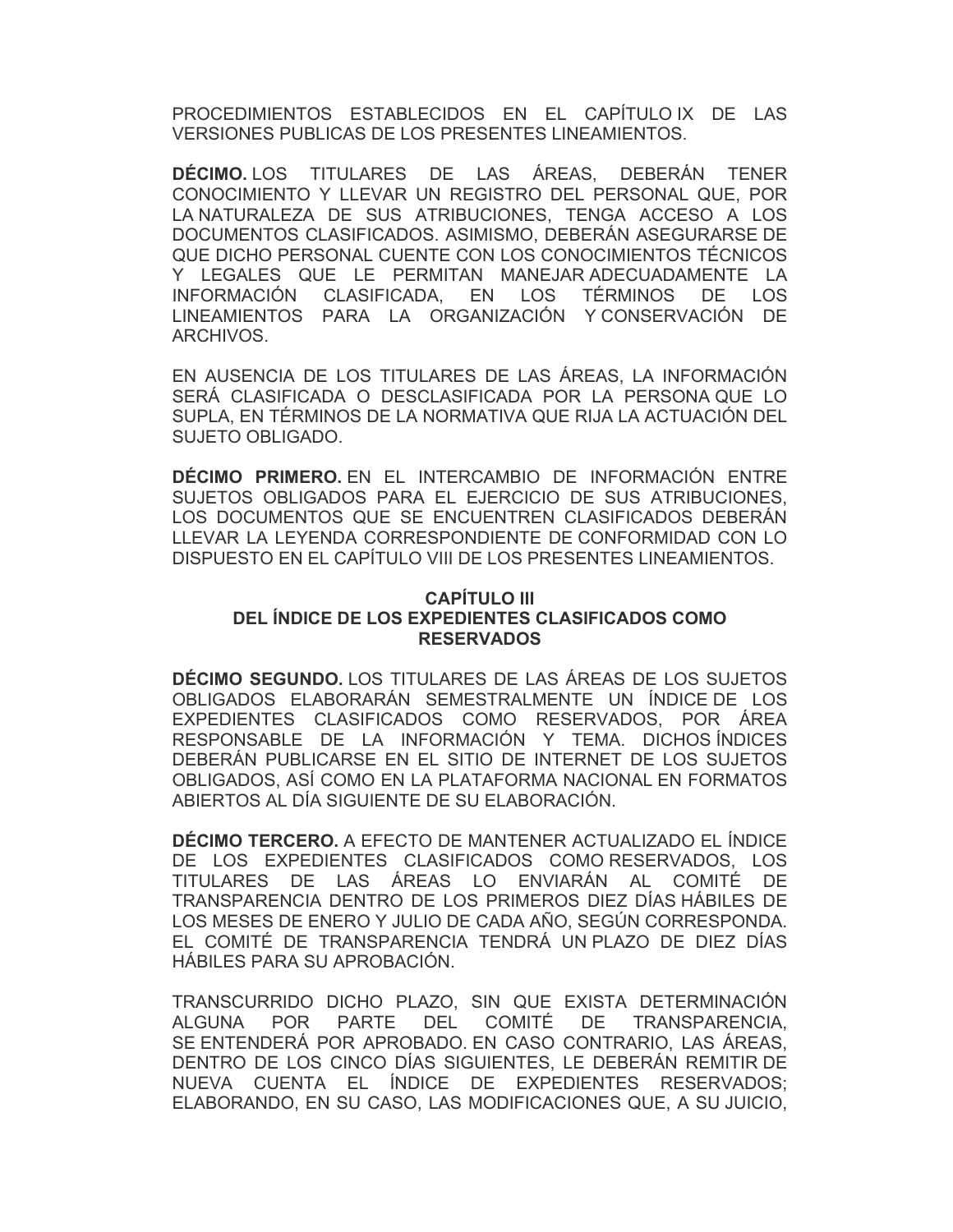ESTIMEN PERTINENTES, LAS CUALES DEBERÁN ESTAR CLARAMENTE IDENTIFICADAS, O ACOMPAÑAR LOS RAZONAMIENTOS POR LOS CUALES ENVÍEN EN LOS MISMOS TÉRMINOS AL COMITÉ DE TRANSPARENCIA, EL REFERIDO ÍNDICE.

**DÉCIMO CUARTO.** LOS ÍNDICES DE LOS EXPEDIENTES CLASIFICADOS COMO RESERVADOS DEBERÁN CONTENER:

- I. EL ÁREA QUE GENERÓ, OBTUVO, ADQUIRIÓ, TRANSFORMÓ Y/O CONSERVE LA INFORMACIÓN.
- II. EL NOMBRE DEL DOCUMENTO.
- III. FRACCIÓN DEL NUMERAL SÉPTIMO DE LOS PRESENTES LINEAMIENTOS QUE DA ORIGEN A LA RESERVA.
- IV. LA FECHA DE CLASIFICACIÓN.
- V. EL FUNDAMENTO LEGAL DE LA CLASIFICACIÓN.
- VI. RAZONES Y MOTIVOS DE LA CLASIFICACIÓN.
- VII. SEÑALAR SI SE TRATA DE UNA CLASIFICACIÓN COMPLETA O PARCIAL.
- VIII. EN CASO DE SER PARCIAL, LAS PARTES DEL DOCUMENTO QUE SON RESERVADAS.
	- IX. EN SU CASO, LA FECHA DEL ACTA EN DONDE EL COMITÉ DE TRANSPARENCIA CONFIRMÓ LA CLASIFICACIÓN.
	- X. EL PLAZO DE RESERVA Y SI SE ENCUENTRA O NO EN PRÓRROGA.
- XI. LA FECHA EN QUE CULMINA EL PLAZO DE LA CLASIFICACIÓN, Y
- XII. LAS PARTES O SECCIONES DE LOS EXPEDIENTES O DOCUMENTOS QUE SE CLASIFICAN.

## **CAPÍTULO IV DE LA DESCLASIFICACIÓN DE LA INFORMACIÓN**

**DÉCIMO QUINTO.** LOS DOCUMENTOS Y EXPEDIENTES CLASIFICADOS COMO RESERVADOS SERÁN PÚBLICOS CUANDO:

- I. SE EXTINGAN LAS CAUSAS QUE DIERON ORIGEN A SU CLASIFICACIÓN.
- II. EXPIRE EL PLAZO DE CLASIFICACIÓN, SALVO CUANDO SE TRATE DE INFORMACIÓN CUYA PUBLICACIÓN PUEDA OCASIONAR LA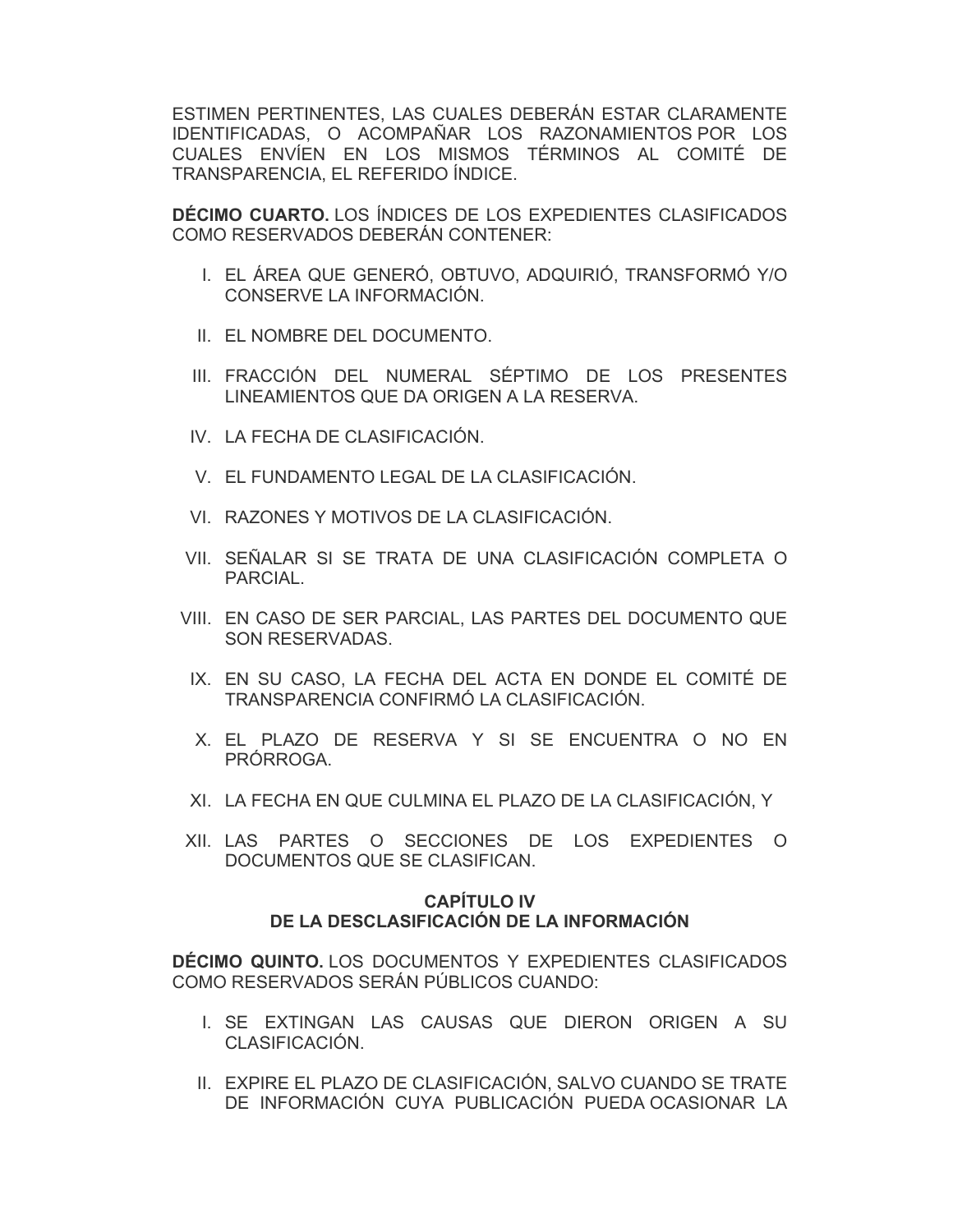DESTRUCCIÓN O INHABILITACIÓN DE LA INFRAESTRUCTURA DE CARÁCTER ESTRATÉGICO PARA LA PROVISIÓN DE BIENES O SERVICIOS PÚBLICOS, O BIEN SE REFIERA A LAS CIRCUNSTANCIAS EXPUESTAS EN LA FRACCIÓN IV DEL ARTÍCULO 125 DE LA LEY DE TRANSPARENCIA Y ACCESO A LA INFORMACION PUBLICA PARA EL ESTADO DE CHIAPAS SALVO QUE A JUICIO DE UN SUJETO OBLIGADO SEA NECESARIO AMPLIAR NUEVAMENTE EL PERIODO DE RESERVA DE LA INFORMACIÓN; EN CUYO CASO, EL COMITÉ DETRANSPARENCIA RESPECTIVO DEBERÁ HACER LA SOLICITUD CORRESPONDIENTE AL ORGANISMO GARANTE COMPETENTE, DEBIDAMENTE FUNDADA Y MOTIVADA, APLICANDO LA PRUEBA DE DAÑO Y SEÑALANDO EL PLAZO DE RESERVA PROPUESTO; POR LO MENOS, CON TRES MESES DE ANTICIPACIÓN AL VENCIMIENTO DEL PERIODO.

- III. EXISTA RESOLUCIÓN DE UNA AUTORIDAD COMPETENTE QUE DETERMINE QUE EXISTE UNA CAUSA DE INTERÉS PÚBLICO QUE PREVALECE SOBRE LA RESERVA DE LA INFORMACIÓN, O
- IV. EL COMITÉ DE TRANSPARENCIA CONSIDERE PERTINENTE LA DESCLASIFICACIÓN, DE CONFORMIDAD CON LO SEÑALADO EN EL PRESENTE CAPÍTULO.

**DÉCIMO SEXTO.** LA DESCLASIFICACIÓN PUEDE LLEVARSE A CABO POR:

- I. EL TITULAR DEL ÁREA, CUANDO HAYA TRANSCURRIDO EL PERIODO DE RESERVA, O BIEN, CUANDO NO HABIENDO TRANSCURRIDO ÉSTE, DEJEN DE SUBSISTIR LAS CAUSAS QUE DIERON ORIGEN A LA CLASIFICACIÓN.
- II. EL COMITÉ DE TRANSPARENCIA, CUANDO DETERMINE QUE NO SE ACTUALIZAN LAS CAUSALES DE RESERVA O CONFIDENCIALIDAD INVOCADAS POR EL ÁREA COMPETENTE; O
- III. POR EL ORGANO GARANTE, CUANDO ÉSTE ASÍ LO DETERMINEN MEDIANTE LA RESOLUCIÓN DE UN MEDIO DE IMPUGNACIÓN.

## **CAPÍTULO V DE LA INFORMACIÓN RESERVADA**

**DÉCIMO SÉPTIMO.** DE CONFORMIDAD CON EL ARTÍCULO 125, FRACCIÓN I DE LA LEY DE TRANSPARENCIA Y ACCESO A LA INFORMACION PUBLICA PARA EL ESTADO DE CHIAPAS , PODRÁ CONSIDERARSE COMO INFORMACIÓN RESERVADA, CUANDO SE COMPROMETA LA SEGURIDAD PUBLICA, ESTO ES, CUANDO SE PONGA EN RIESGO ACCIONES DESTINADAS A PROTEGER LA INTEGRIDAD,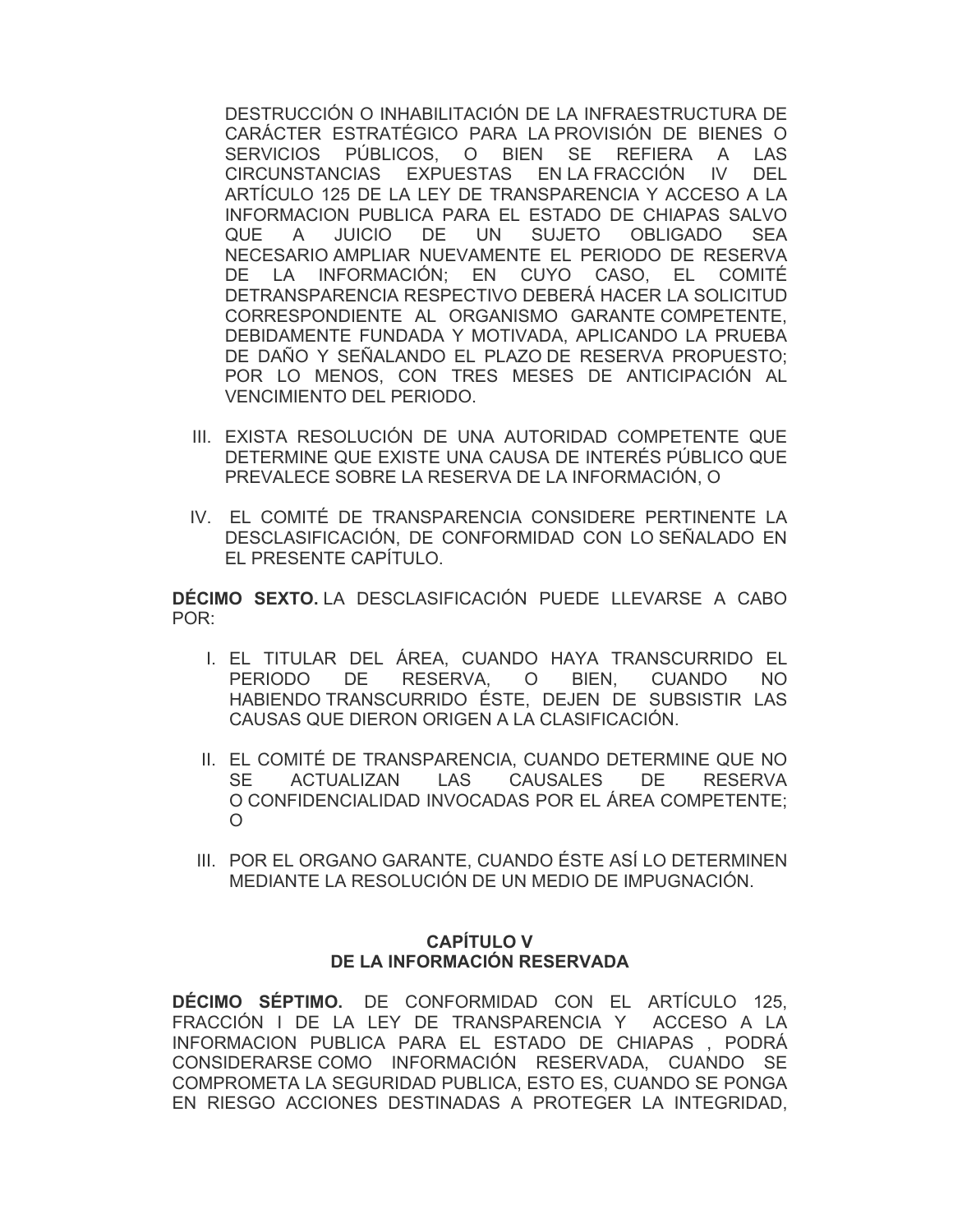ESTABILIDAD, PERMANENCIA DEL ESTADO Y LA GOBERNABILIDAD, ORIENTADAS A BIENESTAR GENERAL DE LA SOCIEDAD QUE PERMITAN EL CUMPLIMIENTO DE LOS FINES DEL ESTADO.

SE PONEN EN RIESGO LAS ACCIONES DESTINADAS A PROTEGER LA ESTABILIDAD DE LAS INSTITUCIONES DEL ESTADO, CUANDO LA DIFUSIÓN DE LA INFORMACIÓN PUEDA AFECTAR LA INTEGRIDAD FÍSICA DE LAS AUTORIDADES DE LOS TRES PODERES DEL ESTADO Y DE LOS ÓRGANOS CON AUTONOMÍA DE ACUERDO A SUS DECRETOS DE CREACIÓN.

SE PONEN EN RIESGO LAS ACCIONES DESTINADAS A PROTEGER LA GOBERNABILIDAD ESTATAL DEMOCRÁTICA, CUANDO LA DIFUSIÓN DE LA INFORMACIÓN PUEDA:

- a) IMPEDIR EL DERECHO A VOTAR Y A SER VOTADO; U
- b) OBSTACULIZAR LA CELEBRACIÓN DE ELECCIONES ESTATALES O MUNICIPALES.

SE PONEN EN RIESGOS LAS ACCIONES DESTINADAS A PROTEGER LA SEGURIDAD INTERIOR DEL ESTADO, CUANDO LA DIFUSION DE LA INFORMACION PUEDA:

- a) OBSTACULIZAR O BLOQUEAR OPERACIONES DE SEGURIDAD PUBLICA CONTRA LA DELINCUENCIA ORGANIZADA;
- b) MENOSCABAR O DIFICULTAR LAS ESTRATEGIAS O ACCIONES CONTRA LA DELINCUENCIA ORGANIZADA;
- c) DESTRUIR O INHABILIATAR LA INFRAESTRUCTURA DE CARACTER INDISENSABLE PARA LA PROVISION DE BIENES O SERVICIOS PUBLICOS DE AGUA POTABLE, VIAS GENERALES DE COMUNICACIÓN O SERVICIOS DE EMERGENCIA; Y,
- d) LAS DEMÁS QUE SE CONSIDEREN QUE AFECTAN Y ATENTEN CONTRA LA SEGURIDAD Y LA GOBERNABILIDAD DEL ESTADO.

**DÉCIMO OCTAVO**. DE CONFORMIDAD CON EL ARTÍCULO 125, FRACCIÓN I DE LA LEY LOCAL DE LA MATERIA, PODRÁ CONSIDERARSE COMO INFORMACIÓN RESERVADA, AQUELLA QUE COMPROMETA LA SEGURIDAD PÚBLICA, ESTO ES, CUANDO SE PONGA EN RIESGO ACCIONES DESTINADAS A PROTEGER LA VIDA, LA SALUD, LA INTEGRIDAD Y EL EJERCICIO DE LOS DERECHOS DE LAS PERSONAS, ASI COMO PARA EL MANTENIMIENTO DEL ORDEN **PUBLICO** 

SE PONE EN PELIGRO LA INTEGRIDAD O LOS DERECHOS DE LAS PERSONAS CUANDO LA INFORMACION PUEDA: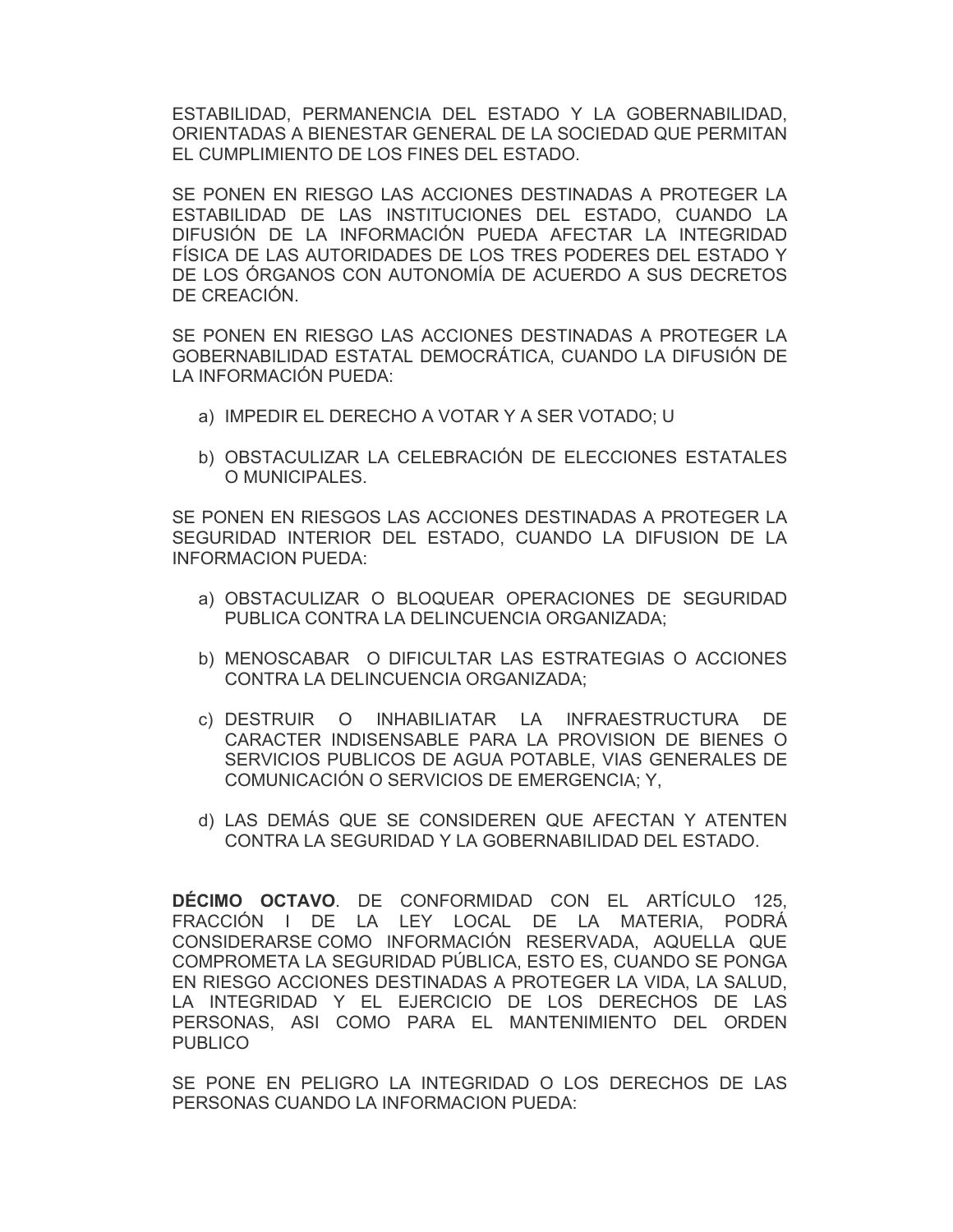- a) MENOSCABAR LA CAPACIDAD DE LAS AUTORIDADES DE SEGURIDAD PUBLICA PARA PRESERVAR Y RESGUARDAR LA VIDA O SALUD DE LAS PERSONAS.
- b) AFECTAR EL EJERCICIO DE LAS PERSONAS; Y,
- c) MENOSCABAR O DIFICULTAR LAS ESTRATEGIAS PARA PREVENIR Y COMBATIR LAS ACCIONES DELICTIVAS DISTINTAS DE LA DELINCUENCIA ORGANIZADA.

SE PONE EN PELIGRO EL ORDEN PUBLICO, CUANDO LA DIFUSION DE LA INFORMACION PUEDA:

- a) ENTORPECER LOS SISTEMAS DE COORDINACION INTERINSTITUCIONAL EN MATERIA DE SEGURIDAD PUBLICA;
- b) MENOSCABAR O DIFICULTAR LAS ESTRATEGIAS CONTRA LA EVASION DE REOS;
- c) MENOSCABAR O LIMITAR LA CAPACIDAD DE LAS AUTORIDADES ENCAMINADAS A DISUADIR O PREVENIR DISTURBIOS SOCIALES QUE PUDIERAN DESEMBOCAR EN BLOQUEO DE VIAS GENERALES DE COMUNICACION O MANIFESTACIONES VIOLENTAS; Y,

LAS DEMAS QUE SE CONSIDEREN Y PONGAN EN RIESGOS LA SEGURIDAD PUBLICA.

**DÉCIMO NOVENO.** DE CONFORMIDAD CON EL ARTÍCULO 125, FRACCIÓN II DE LA LEY LOCAL DE LA MATERIA, PODRÁ CONSIDERARSE COMO INFORMACION RESERVADA, AQUELLA QUE DE DIFUNDIRSE MENOSCABE:

**.** EL CURSO DE LAS NEGOCIACIONES INTERNACIONALES, ENTENDIÉNDOSE POR ÉSTAS EL DIÁLOGO ENTRE LAS AUTORIDADES MEXICANAS Y LOS REPRESENTANTES DE OTROS ESTADOS U ORGANISMOS INTERNACIONALES, DESTINADAS A ALCANZAR UN OBJETIVO DE CARÁCTER INTERNACIONAL. PARA TAL EFECTO, SE DEBERÁ ACREDITAR LO SIGUIENTE:

- **A)** LA EXISTENCIA DE UNA NEGOCIACIÓN EN CURSO;
- **B)** IDENTIFICAR EL INICIO DE LA NEGOCIACIÓN;
- **C)** LA ETAPA EN LA QUE SE ENCUENTRA, Y
- **D)** TEMA SOBRE EL QUE VERSA.

LAS RELACIONES INTERNACIONALES ENTRE MÉXICO Y OTROS ESTADOS U ORGANISMOS INTERNACIONALES, ENTENDIÉNDOSE ÉSTAS COMO LOS VÍNCULOS QUE SE CREAN, MODIFICAN O EXTINGUEN, ENTRE DIVERSOS SUJETOS QUE EJERCEN SU ACCIÓN E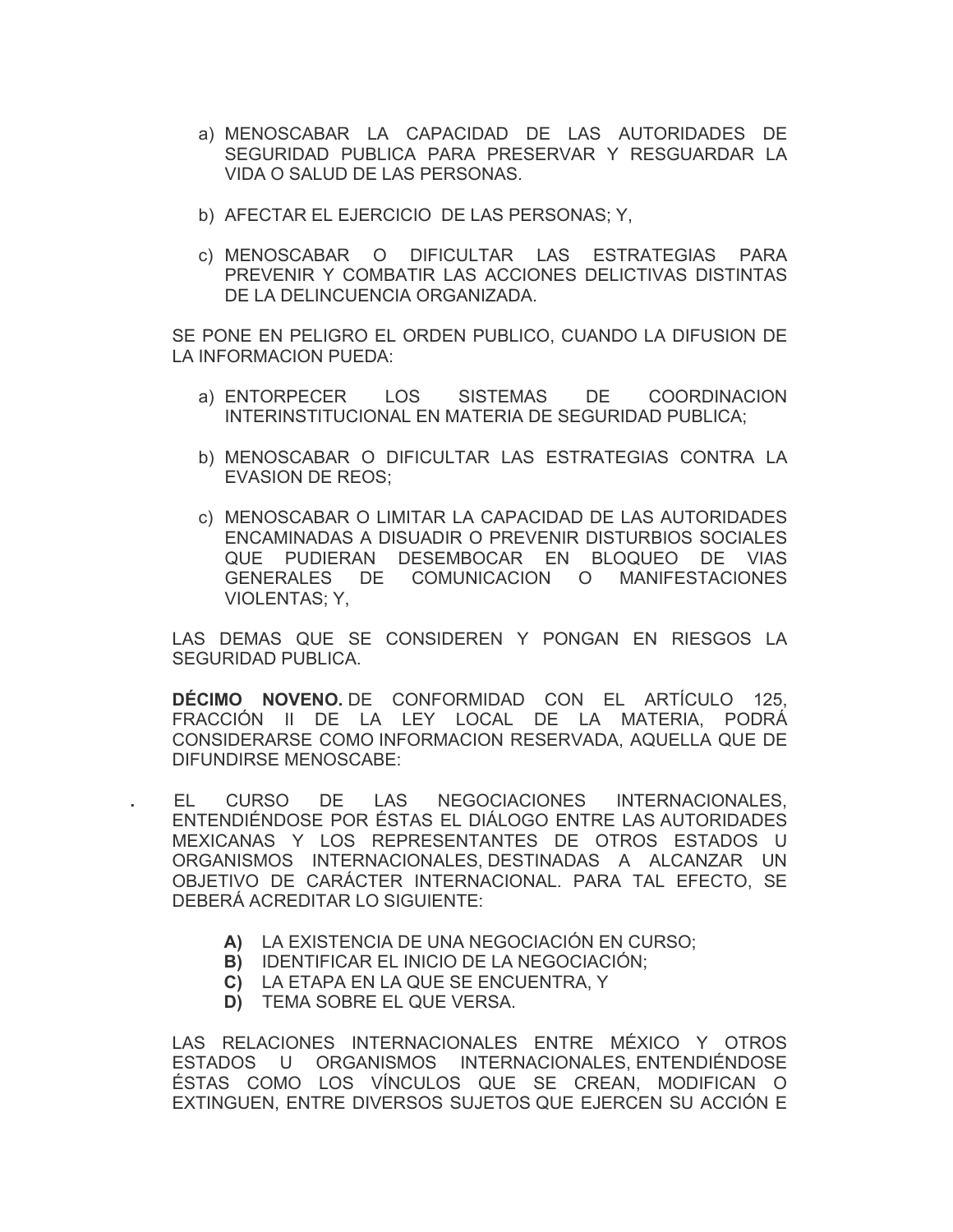INFLUENCIA MÁS ALLÁ DE LAS FRONTERAS ESTATALES Y MEDIANTE LOS CUALES SE FAVORECE UNA CONVIVENCIA ARMÓNICA ENTRE DICHOS SUJETOS, CONFORMÁNDOSE COMO EL MEDIO PARA SOLUCIONAR DIVERSOS PROBLEMAS QUE DIFICULTAN LA REALIZACIÓN DE ESA CONVIVENCIA. PARA TAL EFECTO, SE DEBERÁN SEÑALAR LOS ASPECTOS GENERALES DE LA RELACIÓN CON ESE ESTADO O ESTADOS U OTRO SUJETO DE LAS RELACIONES QUE SALGAN DEL ESTADO MEXICANO Y LA INCIDENCIA DE LA INFORMACIÓN SOBRE LOS ASPECTOS PARTICULARES DE ESA RELACIÓN.

 LA PRUEBA DE DAÑO DEBERÁ ACREDITAR, ADEMÁS, EL GRADO DE AFECTACIÓN DE LA RELACIÓN INTERNACIONAL EXPRESANDO LAS CONSECUENCIAS ECONÓMICAS, POLÍTICAS, SOCIALES, ASPECTOS MIGRATORIOS, EN SU CASO Y SEÑALAR SI EXISTEN CASOS PREVIOS EN QUE EL OTORGAMIENTO DE UNA INFORMACIÓN SIMILAR HAYA AFECTADO UNA RELACIÓN DEL ESTADO MEXICANO CON OTRO SUJETO DE DERECHO INTERNACIONAL.

**VIGÉSIMO.** DE CONFORMIDAD CON EL ARTÍCULO 125, FRACCIÓN III DE LA LEY LOCAL DE LA MATERIA, PODRÁ CONSIDERARSE COMO RESERVADA, AQUELLA QUE HAYA SIDO ENTREGADA AL ESTADO EXPRESAMENTE CON ESE CARÁCTER O EL DE CONFIDENCIAL POR OTRO U OTROS SUJETOS DE DERECHO INTERNACIONAL.

 PARA DETERMINAR SI LA INFORMACIÓN HA SIDO ENTREGADA AL ESTADO CON CARÁCTER DE CONFIDENCIAL, SE DEBERÁ ACREDITAR POR PARTE DE LOS SUJETOS OBLIGADOS ALGUNO DE LOS SIGUIENTES REQUISITOS:

- I. QUE EXISTAN DATOS CIERTOS Y VERIFICABLES QUE DEMUESTREN LA VOLUNTAD EXPRESA E INEQUÍVOCA DE QUE LA INFORMACIÓN PROPORCIONADA AL ESTADO MEXICANO SEA CONSIDERADA COMO CONFIDENCIAL. EN NINGÚN CASO SE TENDRÁ LA CONFIDENCIALIDAD POR IMPLÍCITA O TÁCITA, NI TAMPOCO SERVIRÁ PARA ESTOS EFECTOS ANALOGÍA O MAYORÍA DE RAZÓN ALGUNA, O
- II. QUE LA CONFIDENCIALIDAD DE LA INFORMACIÓN SURJA DE UNA NORMA DEL DERECHO INTERNACIONAL VIGENTE Y APLICABLE AL CASO CONCRETO; O DEL DOCUMENTO CONSTITUTIVO O LAS REGLAS DE OPERACIÓN DEL ORGANISMO INTERNACIONAL DE QUE SE TRATE.

EN AMBOS CASOS SE DEBERÁ PRECISAR LA FUENTE, VALIDEZ Y CONDICIONES DE APLICACIÓN DE LA NORMA EN CUESTIÓN; SU COMPATIBILIDAD CON LA CONSTITUCIÓN POLÍTICA DE LOS ESTADOS UNIDOS MEXICANOS Y LAS NORMAS DE DERECHOS HUMANOS PREVISTAS EN LOS TRATADOS INTERNACIONALES RATIFICADOS POR EL ESTADO MEXICANO.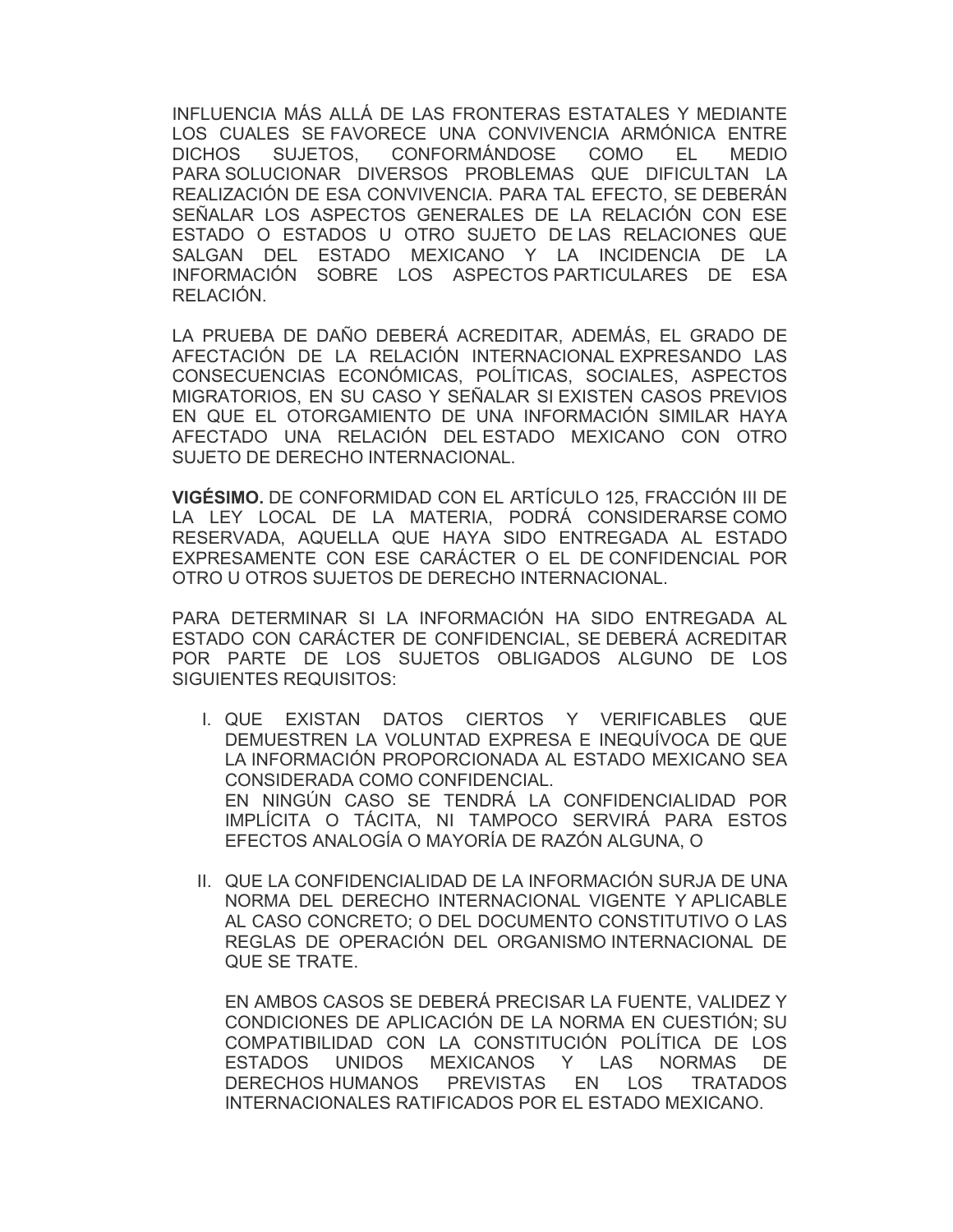**VIGÉSIMO PRIMERO.** PODRÁ CLASIFICARSE LA INFORMACIÓN COMO RESERVADA CON FUNDAMENTO EN LO PREVISTO EN EL ARTÍCULO 125, FRACCIÓN IV DE LA LEY GENERAL, CUANDO SE ACREDITE UN VÍNCULO ENTRE SU DIFUSIÓN Y ALGUNO DE LOS SIGUIENTES SUPUESTOS:

- **I.** SE MENOSCABE LA EFECTIVIDAD DE LAS MEDIDAS IMPLEMENTADAS EN LOS SISTEMAS FINANCIERO, ECONÓMICO, CAMBIARIO O MONETARIO DEL PAÍS, PONIENDO EN RIESGO EL FUNCIONAMIENTO DE ESOS SISTEMAS O, EN SU CASO, DE LA ECONOMÍA NACIONAL EN SU CONJUNTO;
- **II.** SE COMPROMETAN LAS ACCIONES ENCAMINADAS A PROVEER A LA ECONOMÍA DEL PAÍS DE MONEDA NACIONAL, DAÑANDO LA ESTABILIDAD DEL PODER ADQUISITIVO DE DICHA MONEDA, EL SANO DESARROLLO DEL SISTEMA FINANCIERO O EL BUEN FUNCIONAMIENTO DE LOS SISTEMAS DE PAGOS;
- **III.** SE OTORGUE UNA VENTAJA INDEBIDA, GENERANDO DISTORSIONES EN LA ESTABILIDAD DE LOS MERCADOS, INCLUYENDO LOS SISTEMAS DE PAGOS, O
- **IV.** SE GENERE INCUMPLIMIENTO DE LAS OBLIGACIONES DE UN PARTICIPANTE EN UN SISTEMA DE PAGOS QUE DÉ LUGAR A QUE OTROS PARTICIPANTES INCUMPLAN, A SU VEZ, CON SUS RESPECTIVAS OBLIGACIONES QUE PUEDA AFECTAR SERIAMENTE AL SISTEMA FINANCIERO.

**VIGÉSIMO SEGUNDO.** PARA CLASIFICAR LA INFORMACIÓN COMO RESERVADA, DE CONFORMIDAD CON EL ARTÍCULO 125, FRACCIÓN V DE LA LEY LOCAL DE LA MATERIA, SERÁ NECESARIO ACREDITAR UN VÍNCULO, ENTRE LA PERSONA FÍSICA Y LA INFORMACIÓN QUE PUEDA PONER EN RIESGO SU VIDA, SEGURIDAD O SALUD.

**VIGÉSIMO TERCERO.** DE CONFORMIDAD CON EL ARTÍCULO 125, FRACCIÓN VI DE LA LEY LOCAL DE LA MATERIA, PODRA CONSIDERARSE COMO RESERVADA, AQUELLA INFORMACION QUE OBSTRUYA LAS ACTIVIDADES DE VERIFICACION, INSPECCION Y AUDITORIA RELATIVAS AL CUMPLIMIENTO DE LAS LEYES, CUANDO SE ACTUALICE LOS SIGUIENTES ELEMENTOS:

- **I.** LA EXITENCIA DE UN PROCEDIMIENTO DE VERIFICACION DEL CUMPLIMIENTO DE LAS LEYES.
- **II. QUE EL PROCEDIMIENTO SE ENCUENTRA EN TRAMITE.**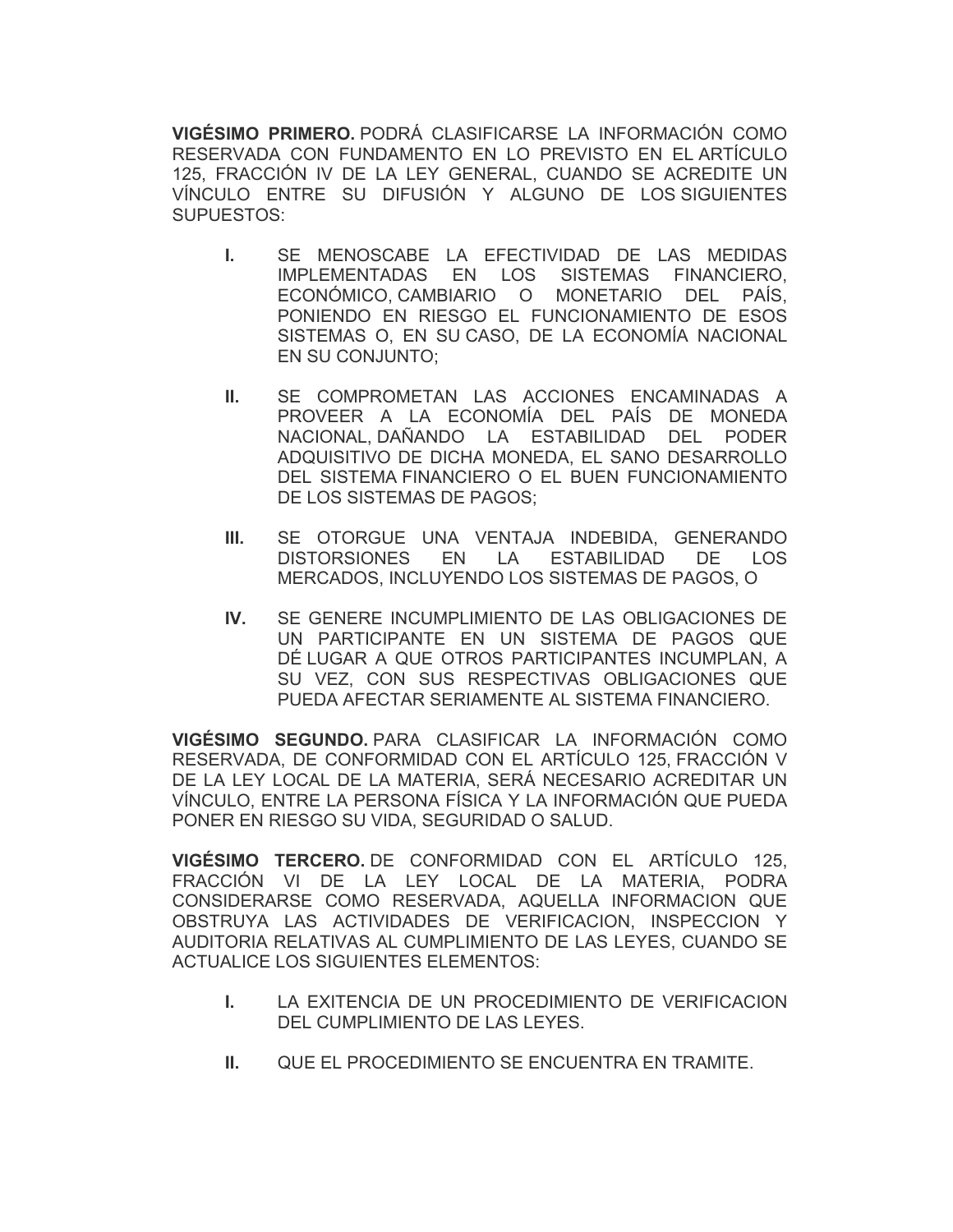- **III.** LA VINCULACION DIRECTA CON LAS ACTIVIDADES QUE REALIZA LA AUTORIDAD EN EL PROCEDIMIENTO DE VERIFICACION DEL CUMPLIMIENTO DE LA LEYES, Y
- **IV.** QUE LA DIFUSION DE LA INFORMACION IMPIDA U OBSTACULICE LAS ACTIVIDADES DE INSPECCION, SUPERVISION O VIGILANCIA QUE REALICEN LAS AUTORIDADES EN EL PROCEDIMIENTO DE VERIFICACION DEL CUMPLIMIENTO DE LAS LEYES.

**VIGÉSIMO CUARTO.** DE CONFORMIDAD CON EL ARTÍCULO 125, FRACCIÓN VI DE LA LEY GENERAL, PODRÁ CONSIDERARSE COMO INFORMACIÓN RESERVADA, AQUELLA CUYA DIFUSIÓN PUEDA OBSTRUIR O IMPEDIR EL EJERCICIO DE LAS FACULTADES QUE LLEVAN A CABO LAS AUTORIDADES COMPETENTES PARA RECAUDAR, FISCALIZAR Y COMPROBAR EL CUMPLIMIENTO DE LAS OBLIGACIONES FISCALES EN TÉRMINOS DE LAS DISPOSICIONES NORMATIVAS APLICABLES.

**VIGÉSIMO QUINTO.** DE CONFORMIDAD CON EL ARTÍCULO 125, FRACCIÓN VII DE LA LEY LOCAL DE LA MATERIA, PODRÁ CONSIDERARSE COMO INFORMACIÓN RESERVADA, AQUELLA QUE OBSTRUYA LA PREVENCIÓN DE DELITOS AL OBSTACULIZAR LAS ACCIONES IMPLEMENTADAS POR LAS AUTORIDADES PARA EVITAR SU COMISIÓN, O MENOSCABAR O LIMITAR LA CAPACIDAD DE LAS AUTORIDADES PARA EVITAR LA COMISIÓN DE DELITOS.

PARA QUE SE VERIFIQUE EL SUPUESTO DE RESERVA, CUANDO SE CAUSE UN PERJUICIO A LAS ACTIVIDADES DE PERSECUCIÓN DE LOS DELITOS, DEBEN DE ACTUALIZARSE LOS SIGUIENTES ELEMENTOS:

- **I.** LA EXISTENCIA DE UN PROCESO PENAL EN SUSTANCIACIÓN O UNA CARPETA DE INVESTIGACIÓN EN TRÁMITE;
- **II.** QUE SE ACREDITE EL VÍNCULO QUE EXISTE ENTRE LA INFORMACIÓN SOLICITADA Y LA CARPETA DE INVESTIGACIÓN, O EL PROCESO PENAL, SEGÚN SEA EL CASO, Y
- **III.** QUE LA DIFUSIÓN DE LA INFORMACIÓN PUEDA IMPEDIR U OBSTRUIR LAS FUNCIONES QUE EJERCE EL MINISTERIO PÚBLICO O SU EQUIVALENTE DURANTE LA ETAPA DE INVESTIGACIÓN O ANTE LOS TRIBUNALES JUDICIALES CON MOTIVO DEL EJERCICIO DE LA ACCIÓN PENAL.

**VIGÉSIMO SEXTO.** DE CONFORMIDAD CON EL ARTÍCULO 125, FRACCIÓN VIII DE LA LEY LOCAL DE LA MATERIA, PODRÁ CONSIDERARSE COMO INFORMACIÓN RESERVADA, AQUELLA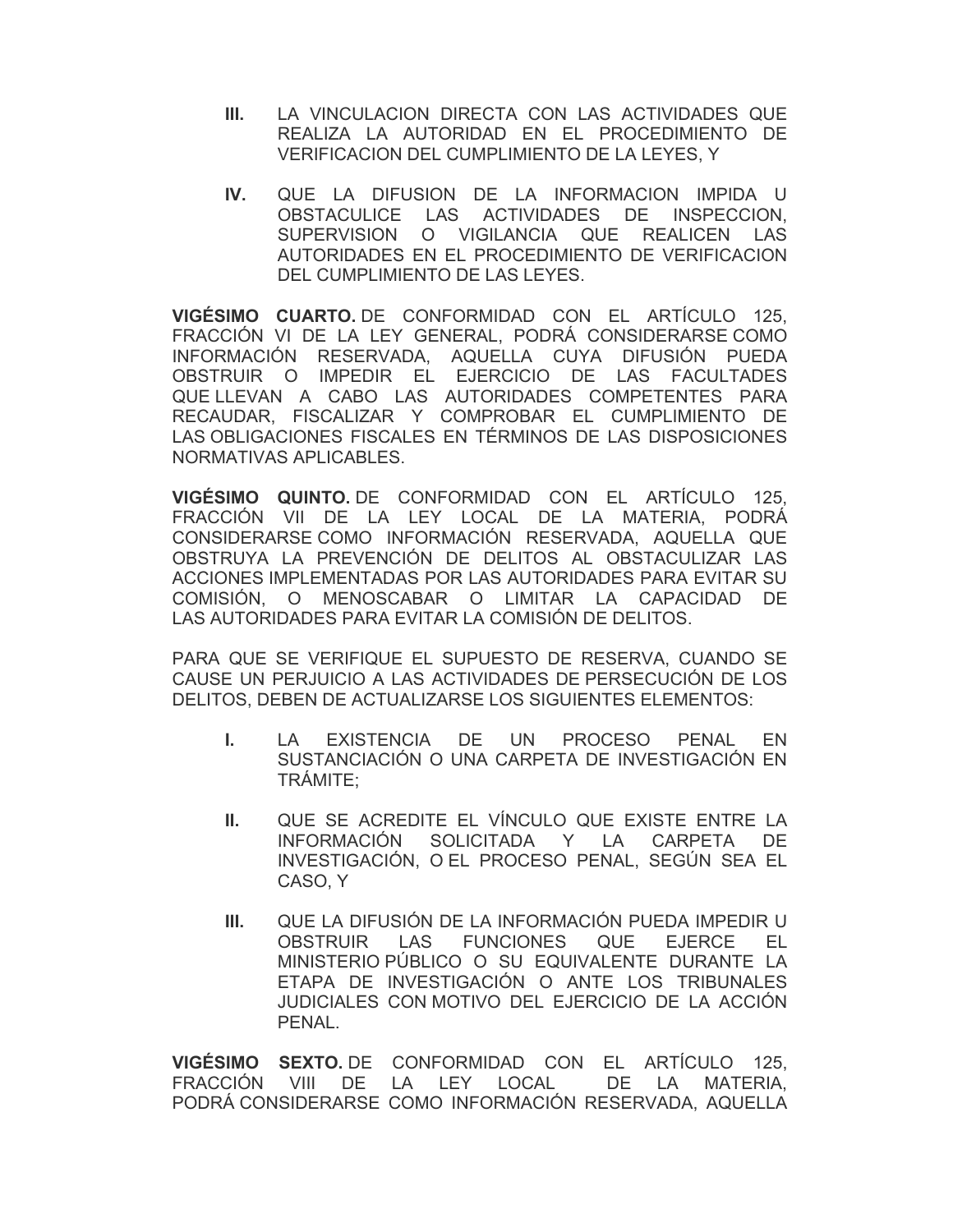QUE CONTENGA LAS OPINIONES, RECOMENDACIONES O PUNTOS DE VISTA QUE FORMEN PARTE DEL PROCESO DELIBERATIVO DE LOS SERVIDORES PÚBLICOS, HASTA EN TANTO NO SEA ADOPTADA LA DECISIÓN DEFINITIVA, LA CUAL DEBERÁ ESTAR DOCUMENTADA. PARA TAL EFECTO, EL SUJETO OBLIGADO DEBERÁ ACREDITAR LO SIGUIENTE:

- **I.** LA EXISTENCIA DE UN PROCESO DELIBERATIVO EN CURSO, PRECISANDO LA FECHA DE INICIO.
- **II.** QUE LA INFORMACIÓN CONSISTA EN OPINIONES, RECOMENDACIONES O PUNTOS DE VISTA DE LOS SERVIDORES PÚBLICOS QUE PARTICIPAN EN EL PROCESO DELIBERATIVO.
- **III.** QUE LA INFORMACIÓN SE ENCUENTRE RELACIONADA, DE MANERA DIRECTA, CON EL PROCESO DELIBERATIVO, Y
- **IV.** QUE CON SU DIFUSIÓN SE PUEDA LLEGAR A INTERRUMPIR, MENOSCABAR O INHIBIR EL DISEÑO, NEGOCIACIÓN, DETERMINACIÓN O IMPLEMENTACIÓN DE LOS ASUNTOS SOMETIDOS A DELIBERACIÓN.

CUANDO SE TRATE DE INSUMOS INFORMATIVOS O DE APOYO PARA EL PROCESO DELIBERATIVO, ÚNICAMENTE PODRÁ CLASIFICARSE AQUELLA INFORMACIÓN QUE SE ENCUENTRE DIRECTAMENTE RELACIONADA CON LA TOMA DE DECISIONES Y QUE CON SU DIFUSIÓN PUEDA LLEGAR A INTERRUMPIR, MENOSCABAR O INHIBIR EL DISEÑO, NEGOCIACIÓN O IMPLEMENTACIÓN DE LOS ASUNTOS SOMETIDOS A DELIBERACIÓN.

SE CONSIDERA CONCLUIDO EL PROCESO DELIBERATIVO CUANDO SE ADOPTE DE MANERA CONCLUYENTE LA ÚLTIMA DETERMINACIÓN, SEA O NO SUSCEPTIBLE DE EJECUCIÓN; CUANDO EL PROCESO HAYA QUEDADO SIN MATERIA, O CUANDO POR CUALQUIER CAUSA NO SEA POSIBLE CONTINUAR CON SU DESARROLLO.

EN EL CASO DE QUE LA SOLICITUD DE ACCESO SE TURNE A UN ÁREA DISTINTA DE LA RESPONSABLE DE TOMAR LA DECISIÓN DEFINITIVA Y SE DESCONOZCA SI ÉSTA HA SIDO ADOPTADA, EL ÁREA RECEPTORA DEBERÁ CONSULTAR A LA RESPONSABLE, A EFECTO DE DETERMINAR SI ES PROCEDENTE OTORGAR EL ACCESO A LA INFORMACIÓN SOLICITADA. EN ESTOS CASOS, NO SE INTERRUMPIRÁ EL PLAZO PARA DAR RESPUESTA A LA SOLICITUD DE INFORMACIÓN.

TRATÁNDOSE DE PARTIDOS POLÍTICOS, SE CONSIDERARÁ RESERVADA LA INFORMACIÓN RELATIVA A LOS PROCESOS DELIBERATIVOS DE SUS ÓRGANOS INTERNOS; LA CORRESPONDIENTE A SUS ESTRATEGIAS POLÍTICAS, ASÍ COMO LOS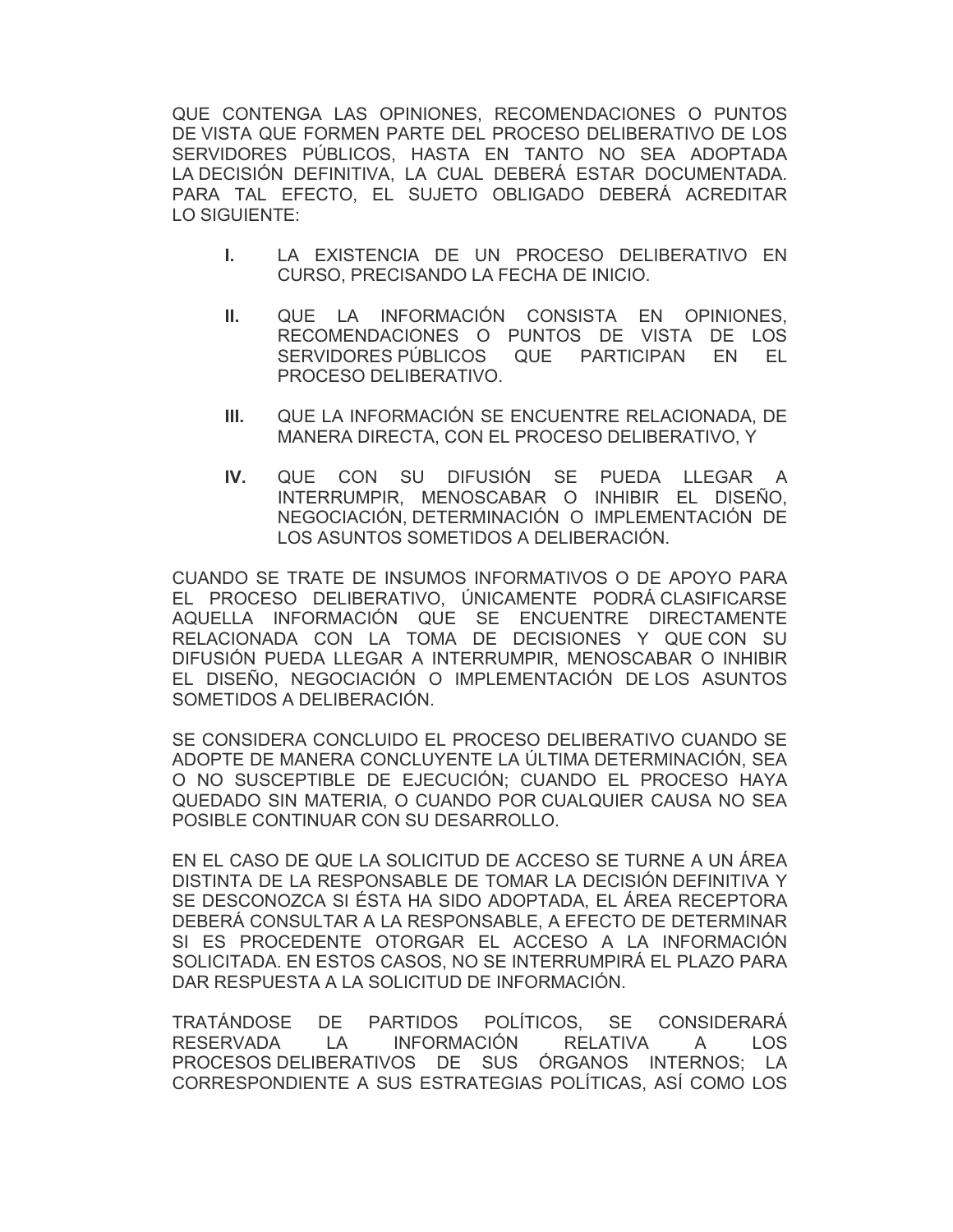ESTUDIOS, ENCUESTAS Y ANÁLISIS UTILIZADOS PARA EL DESARROLLO E IMPLEMENTACIÓN DE DICHAS ESTRATEGIAS.

**VIGÉSIMO SEPTIMO.** DE CONFORMIDAD CON EL ARTÍCULO 125, FRACCIÓN IX DE LA LEY LOCAL DE LA MATERIA, PODRÁ CONSIDERARSE COMO INFORMACIÓN RESERVADA, AQUELLA QUE OBSTRUYA LOS PROCEDIMIENTOS PARA FINCAR RESPONSABILIDAD A LOS SERVIDORES PÚBLICOS, EN TANTO NO SE HAYA DICTADO LA RESOLUCIÓN ADMINISTRATIVA CORRESPONDIENTE; PARA LO CUAL, SE DEBERÁN ACREDITAR LOS SIGUIENTES SUPUESTOS:

- **I.** LA EXISTENCIA DE UN PROCEDIMIENTO DE RESPONSABILIDAD ADMINISTRATIVA EN TRÁMITE, Y
- **II.** QUE LA INFORMACIÓN SE REFIERA A ACTUACIONES, DILIGENCIAS Y CONSTANCIAS PROPIAS DEL PROCEDIMIENTO DE RESPONSABILIDAD.

**VIGÉSIMO OCTAVO.** DE CONFORMIDAD CON EL ARTÍCULO 125, FRACCIÓN X DE LA LEY LOCAL DE LA MATERIA, PODRÁ CONSIDERARSE COMO INFORMACIÓN RESERVADA, AQUELLA QUE DE DIVULGARSE AFECTE EL DEBIDO PROCESO AL ACTUALIZARSE LOS SIGUIENTES ELEMENTOS:

- **I.** LA EXISTENCIA DE UN PROCEDIMIENTO JUDICIAL, ADMINISTRATIVO O ARBITRAL EN TRÁMITE;
- **II.** QUE EL SUJETO OBLIGADO SEA PARTE EN ESE PROCEDIMIENTO;
- **III.** QUE LA INFORMACIÓN NO SEA CONOCIDA POR LA CONTRAPARTE ANTES DE LA PRESENTACIÓN DE LA MISMA EN EL PROCESO, Y
- **IV.** QUE CON SU DIVULGACIÓN SE AFECTE LA OPORTUNIDAD DE LLEVAR A CABO ALGUNA DE LAS GARANTÍAS DEL DEBIDO PROCESO.

**VIGÉSIMO NOVENO .** DE CONFORMIDAD CON EL ARTÍCULO 125, FRACCIÓN XI DE LA LEY LOCAL DE LA MATERIA, PODRÁ CONSIDERARSE COMO INFORMACIÓN RESERVADA, AQUELLA QUE VULNERE LA CONDUCCIÓN DE LOS EXPEDIENTES JUDICIALES O DE LOS PROCEDIMIENTOS ADMINISTRATIVOS SEGUIDOS EN FORMA DE JUICIO, SIEMPRE Y CUANDO SE ACREDITEN LOS SIGUIENTES ELEMENTOS:

**I.** LA EXISTENCIA DE UN JUICIO O PROCEDIMIENTO ADMINISTRATIVO MATERIALMENTE JURISDICCIONAL, QUE SE ENCUENTRE EN TRÁMITE, Y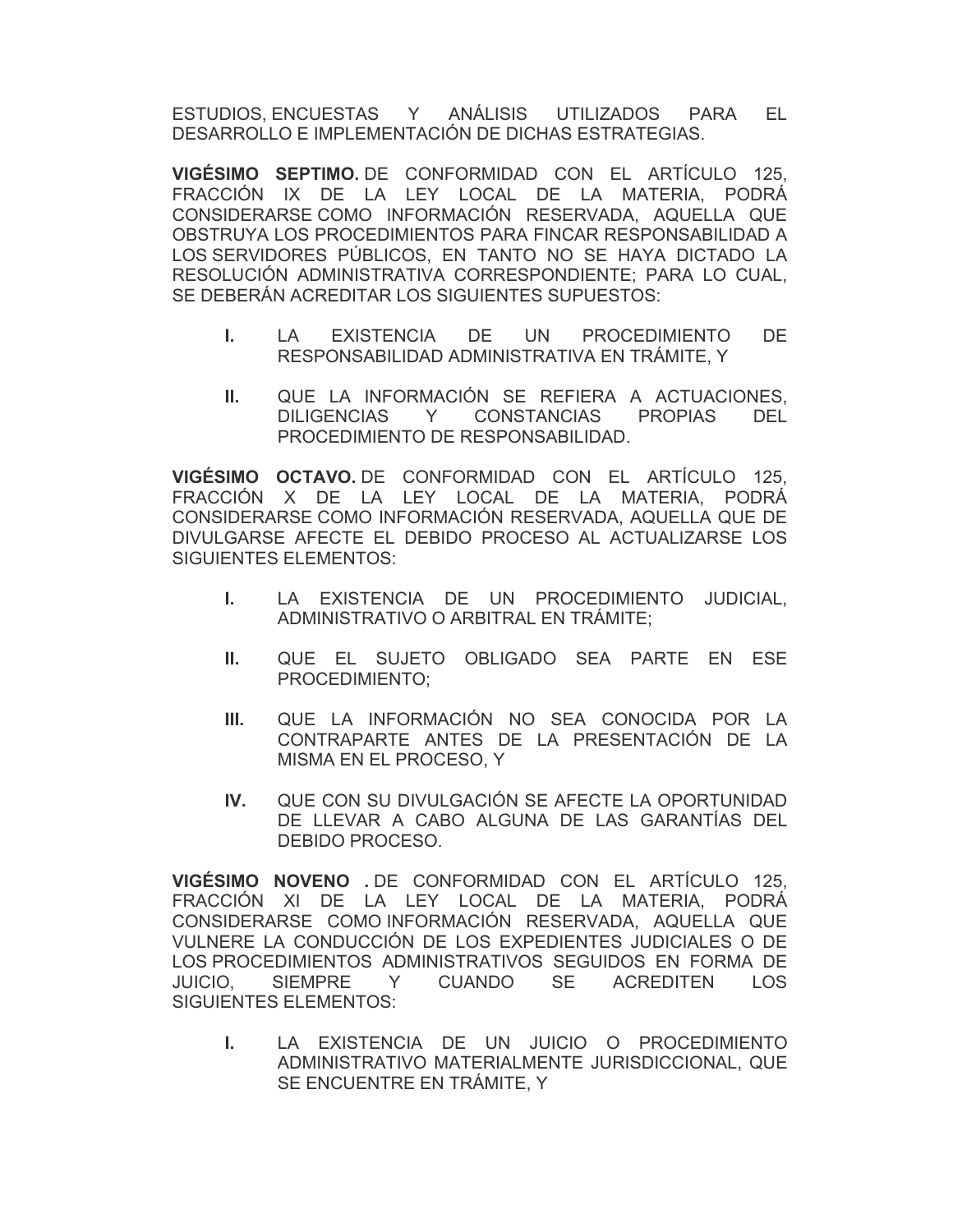**II.** QUE LA INFORMACIÓN SOLICITADA SE REFIERA A ACTUACIONES, DILIGENCIAS O CONSTANCIAS PROPIAS DEL PROCEDIMIENTO.

PARA LOS EFECTOS DEL PRIMER PÁRRAFO DE ESTE NUMERAL, SE CONSIDERA PROCEDIMIENTO SEGUIDO EN FORMA DE JUICIO A AQUEL FORMALMENTE ADMINISTRATIVO, PERO MATERIALMENTE JURISDICCIONAL; ESTO ES, EN EL QUE CONCURRAN LOS SIGUIENTES ELEMENTOS:

- 1. QUE SE TRATE DE UN PROCEDIMIENTO EN EL QUE LA AUTORIDAD DIRIMA UNA CONTROVERSIA ENTRE PARTES CONTENDIENTES, ASÍ COMO LOS PROCEDIMIENTOS EN QUE LA AUTORIDAD, FRENTE AL PARTICULAR, PREPARE SU RESOLUCIÓN DEFINITIVA, AUNQUE SÓLO SEA UN TRÁMITE PARA CUMPLIR CON LA GARANTÍA DE AUDIENCIA,
- 2. QUE SE CUMPLAN LAS FORMALIDADES ESENCIALES DEL PROCEDIMIENTO.

NO SERÁN OBJETO DE RESERVA LAS RESOLUCIONES INTERLOCUTORIAS O DEFINITIVAS QUE SE DICTEN DENTRO DE LOS PROCEDIMIENTOS O CON LAS QUE SE CONCLUYA EL MISMO. EN ESTOS CASOS DEBERÁ OTORGARSE ACCESO A LA RESOLUCIÓN EN VERSIÓN PÚBLICA, TESTANDO LA INFORMACIÓN CLASIFICADA.

**TRIGÉSIMO.** DE CONFORMIDAD CON EL ARTÍCULO 125, FRACCIÓN XII DE LA LEY LOCAL DE LA MATERIA, PODRÁ CONSIDERARSE COMO INFORMACIÓN RESERVADA, AQUELLA QUE FORME PARTE DE LAS AVERIGUACIONES PREVIAS O CARPETAS DE INVESTIGACIÓN QUE RESULTE DE LA ETAPA DE INVESTIGACIÓN, DURANTE LA CUAL, DE CONFORMIDAD CON EL CODIGO PENAL DEL ESTADO DE CHIAPAS, EL MINISTERIO PÚBLICO O SU EQUIVALENTE REÚNE INDICIOS PARA EL ESCLARECIMIENTO DE LOS HECHOS Y, EN SU CASO, LOS DATOS DE PRUEBA PARA SUSTENTAR EL EJERCICIO O NO DE LA ACCIÓN PENAL, LA ACUSACIÓN CONTRA EL IMPUTADO Y LA REPARACIÓN DEL DAÑO.

**TRIGÉSIMO PRIMERO.** DE CONFORMIDAD CON EL ARTÍCULO 125, FRACCIÓN XIII DE LA LEY LOCAL DE LA MATERIA, PODRÁ CONSIDERARSE COMO INFORMACIÓN RESERVADA, AQUELLA QUE POR DISPOSICIÓN EXPRESA DE UNA LEY TENGA TAL CARACTER, SIEMPRE QUE SEAN ACORDES CON LAS BASES, PRINCIPIOS Y DISPOSICIONES ESTABLECIDOS EN LA LEY GENERAL Y NO CONTRAVENGAN; ASI COMO LAS PREVISTAS EN TRATADOS INTERNACIONALES.

PARA QUE SE ACTUALICE ESTE SUPUESTO DE RESERVA, LOS SUJETOS OBLIGADOS DEBERÁN FUNDAR Y MOTIVAR LA CLASIFICACIÓN DE LA INFORMACIÓN, SEÑALANDO DE MANERA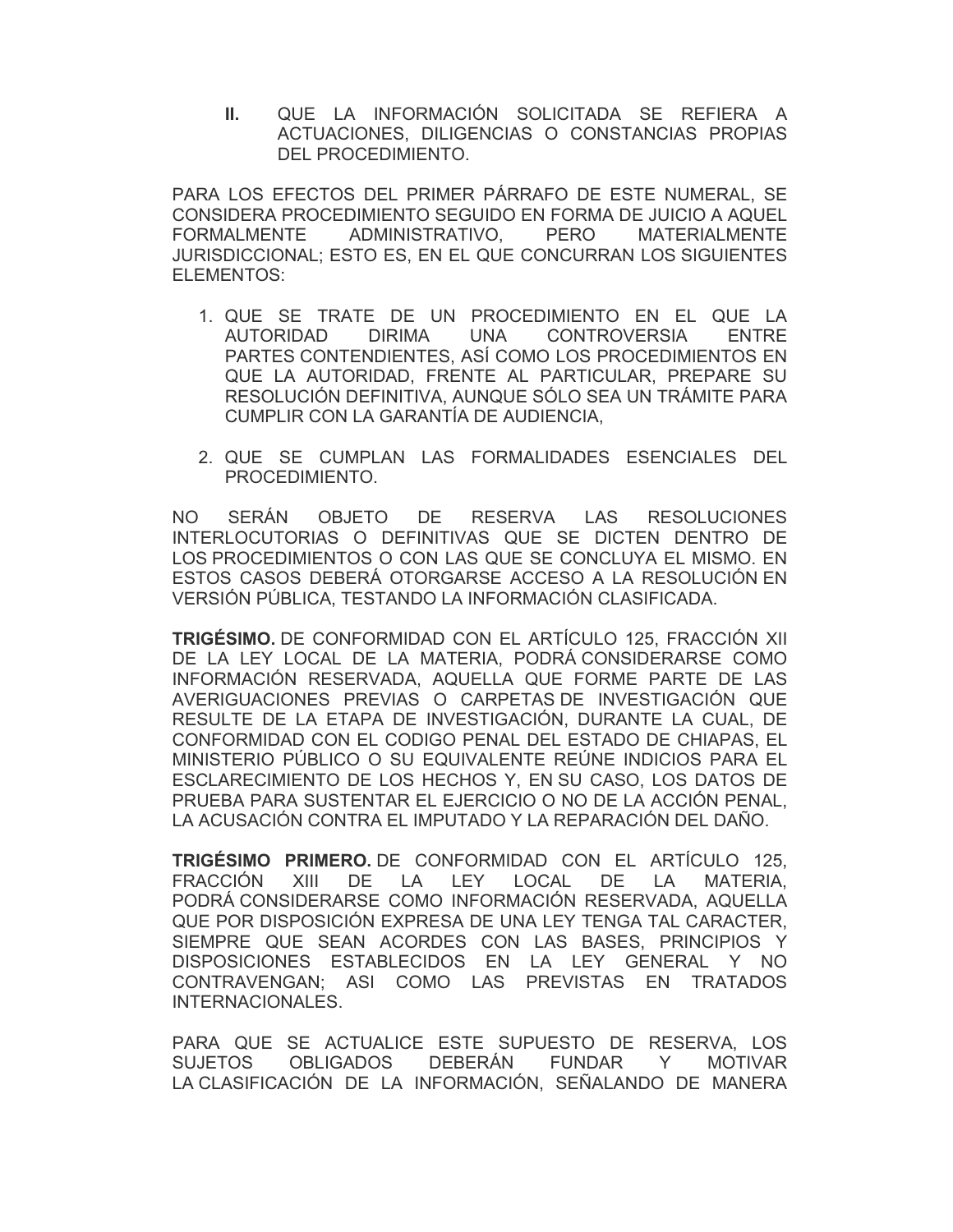ESPECÍFICA EL SUPUESTO NORMATIVO QUE EXPRESAMENTE LE OTORGA ESE CARÁCTER.

**TRIGÉSIMO SEGUNDO.** PARA LA APLICACIÓN DE LA PRUEBA DE DAÑO A LA QUE HACE REFERENCIA EL ARTÍCULO 116 DE LA LEY LOCAL DE LA MATERIA, LOS SUJETOS OBLIGADOS ATENDERÁN LO SIGUIENTE:

- **I.** SE DEBERÁ CITAR LA FRACCIÓN Y, EN SU CASO, LA CAUSAL APLICABLE DEL ARTÍCULO 125 DE LA LEY LOCAL DE LA MATERIA, VINCULÁNDOLA CON EL LINEAMIENTO ESPECÍFICO DEL PRESENTE ORDENAMIENTO Y, CUANDO CORRESPONDA, EL SUPUESTO NORMATIVO QUE EXPRESAMENTE LE OTORGA EL CARÁCTER DE INFORMACIÓN RESERVADA.
- **II.** MEDIANTE LA PONDERACIÓN DE LOS INTERESES EN CONFLICTO, LOS SUJETOS OBLIGADOS DEBERÁN DEMOSTRAR QUE LA PUBLICIDAD DE LA INFORMACIÓN SOLICITADA GENERARÍA UN RIESGO DE PERJUICIO Y POR LO TANTO, TENDRÁN QUE ACREDITAR QUE ESTE ÚLTIMO REBASA EL INTERÉS PÚBLICO PROTEGIDO POR LA RESERVA.
- **III.** SE DEBE DE ACREDITAR EL VÍNCULO ENTRE LA DIFUSIÓN DE LA INFORMACIÓN Y LA AFECTACIÓN DEL INTERÉS JURÍDICO TUTELADO DE QUE SE TRATE.
- **IV.** PRECISAR LAS RAZONES OBJETIVAS POR LAS QUE LA APERTURA DE LA INFORMACIÓN GENERARÍA UNA AFECTACIÓN, A TRAVÉS DE LOS ELEMENTOS DE UN RIESGO REAL, DEMOSTRABLE E IDENTIFICABLE.
- **V.** EN LA MOTIVACIÓN DE LA CLASIFICACIÓN, EL SUJETO OBLIGADO DEBERÁ ACREDITAR LAS CIRCUNSTANCIAS DE MODO, TIEMPO Y LUGAR DEL DAÑO, Y
- **VI.** DEBERÁN ELEGIR LA OPCIÓN DE EXCEPCIÓN AL ACCESO A LA INFORMACIÓN QUE MENOS LO RESTRINJA, LA CUAL SERÁ ADECUADA Y PROPORCIONAL PARA LA PROTECCIÓN DEL INTERÉS PÚBLICO, Y DEBERÁ INTERFERIR LO MENOS POSIBLE EN EL EJERCICIO EFECTIVO DEL DERECHO DE ACCESO A LA INFORMACIÓN.

**TRIGÉSIMO TERCERO.** EL PERIODO MÁXIMO POR EL QUE PODRÍA RESERVARSE LA INFORMACIÓN SERÁ DE CINCO AÑOS. EL PERIODO DE RESERVA CORRERÁ A PARTIR DE LA FECHA EN QUE EL COMITÉ DE TRANSPARENCIA CONFIRME LA CLASIFICACIÓN DEL EXPEDIENTE O DOCUMENTO.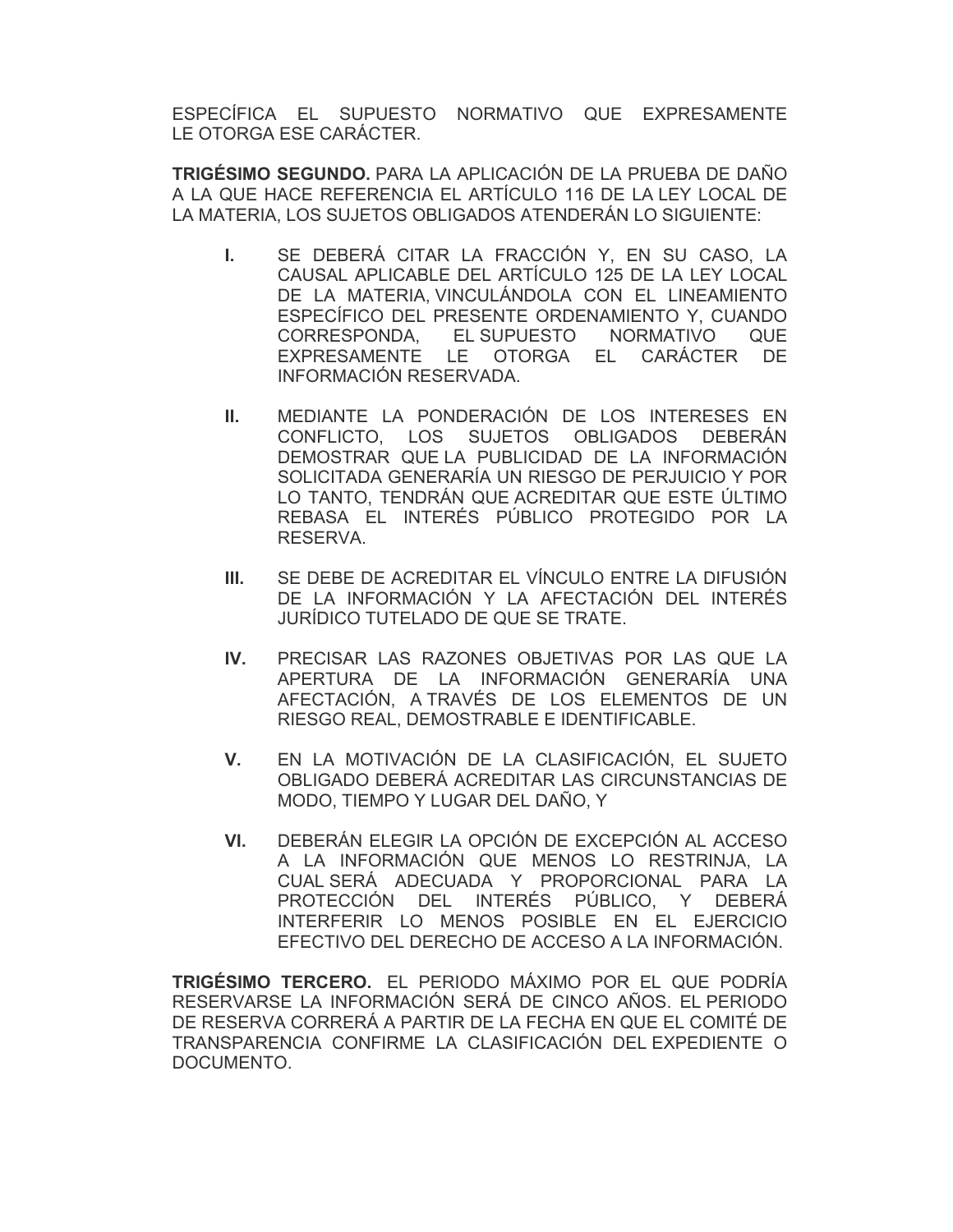LOS TITULARES DE LAS ÁREAS DEBERÁN DETERMINAR QUE EL PLAZO DE RESERVA SEA EL ESTRICTAMENTE NECESARIO PARA PROTEGER LA INFORMACIÓN MIENTRAS SUBSISTAN LAS CAUSAS QUE DIERON ORIGEN A LA CLASIFICACIÓN, SALVAGUARDANDO EL INTERÉS PÚBLICO PROTEGIDO Y TOMARÁN EN CUENTA LAS RAZONES QUE JUSTIFICAN EL PERIODO DE RESERVA ESTABLECIDO. ASIMISMO, DEBERÁN SEÑALAR LAS RAZONES POR LAS CUALES SE ESTABLECIÓ EL PLAZO DE RESERVA DETERMINADO.

EXCEPCIONALMENTE, LOS SUJETOS OBLIGADOS, CON LA APROBACIÓN DE SU COMITÉ DE TRANSPARENCIA, PODRÁN AMPLIAR EL PLAZO DE RESERVA HASTA POR UN PERIODO DE CINCO AÑOS ADICIONALES, SIEMPRE Y CUANDO SE JUSTIFIQUE QUE SUBSISTEN LAS CAUSAS QUE DIERON ORIGEN A SU CLASIFICACIÓN.

**TRIGÉSIMO CUARTO.** PARA AMPLIAR EL PERIODO DE RESERVA DE LA INFORMACIÓN, EL TITULAR DEL ÁREA DEL SUJETO OBLIGADO DEBERÁ HACER LA SOLICITUD DE AMPLIACIÓN DEL PERIODO DE RESERVA AL COMITÉ DE TRANSPARENCIA CON TRES MESES DE ANTICIPACIÓN AL VENCIMIENTO DEL MISMO, A TRAVÉS DEL SISTEMA QUE PARA TAL EFECTO SE INCLUYA EN LA PLATAFORMA NACIONAL, EN EL QUE DEBERÁ SEÑALAR, COMO MÍNIMO:

- **I.** LOS DOCUMENTOS O EXPEDIENTES RESPECTO DE LOS CUALES EXPIRA EL PLAZO DE RESERVA.
- **II.** LA FECHA EN QUE EXPIRA EL PLAZO DE RESERVA DE DICHOS DOCUMENTOS O EXPEDIENTES.
- **III.** LAS RAZONES Y FUNDAMENTOS POR LAS CUALES SE RESERVÓ ORIGINALMENTE LA INFORMACIÓN, ASÍ COMO LA APLICACIÓN DE LA PRUEBA DE DAÑO DONDE SE EXPRESEN LAS RAZONES Y FUNDAMENTOS POR LAS CUALES SE CONSIDERA QUE DEBE DE SEGUIR CLASIFICADA, MISMOS QUE DEBERÁN GUARDAR ESTRECHA RELACIÓN CON EL NUEVO PLAZO DE RESERVA PROPUESTO, Y
- **IV.** SEÑALAR EL PLAZO DE RESERVA POR EL QUE SE SOLICITA QUE SE AMPLÍE, EL CUAL NO PUEDE EXCEDER DE CINCO AÑOS; ASÍ COMO EL ACTA DONDE EL COMITÉ DE TRANSPARENCIA HAYA APROBADO LA AMPLIACIÓN DEL PLAZO ANTES CITADO.

**TRIGÉSIMO QUINTO.** PARA LOS CASOS PREVISTOS POR LA FRACCIÓN II DEL LINEAMIENTO DÉCIMO CUARTO, EL COMITÉ DE TRANSPARENCIA DEL SUJETO OBLIGADO DEBERÁ HACER LA SOLICITUD CORRESPONDIENTE AL PLENO DEL INSTITUTO, DEBIDAMENTE FUNDADA Y MOTIVADA, APLICANDO LA PRUEBA DE DAÑO Y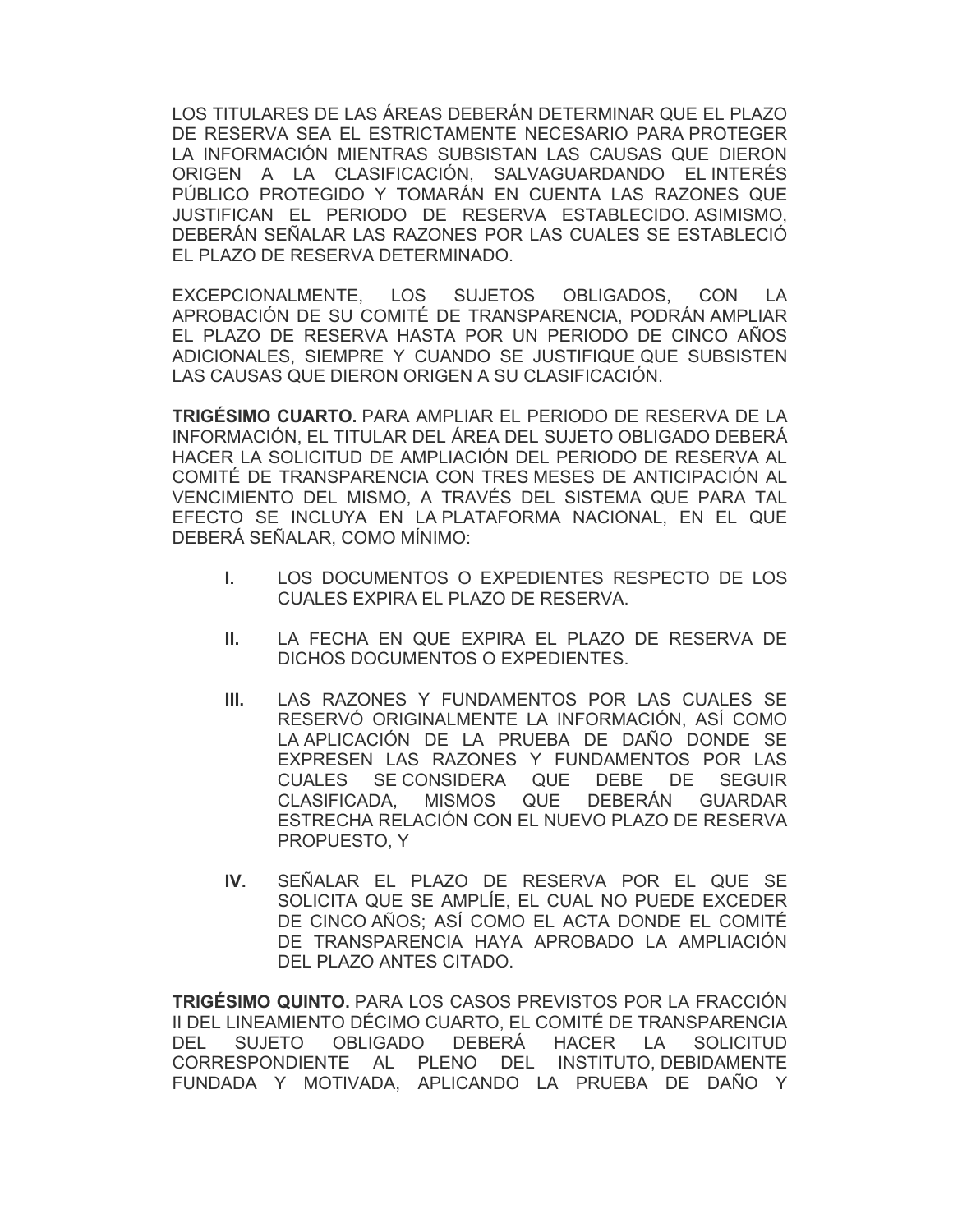SEÑALANDO EL PLAZO DE RESERVA, POR LO MENOS CON TRES MESES DE ANTICIPACIÓN AL VENCIMIENTO DEL PERIODO.

EL PLENO DEBERÁ RESOLVER LA SOLICITUD DE AMPLIACIÓN DEL PERIODO DE RESERVA DENTRO DE LOS 60 DÍAS SIGUIENTES, CONTADOS A PARTIR DE AQUÉL EN QUE RECIBIÓ LA SOLICITUD.

EL PLENO DEL INSTITUTO, CUANDO ASÍ LO ESTIME NECESARIO, PODRÁ REQUERIR, A TRAVÉS DEL SISTEMA QUE PARA TAL EFECTO SE IMPLEMENTE EN LA PLATAFORMA NACIONAL, DENTRO DE LOS CINCO DÍAS CONTADOS A PARTIR DE LA RECEPCIÓN DE LA SOLICITUD DE AMPLIACIÓN DEL PERIODO DE RESERVA, PARA QUE ENTREGUEN LA INFORMACIÓN QUE PERMITA CONTAR CON MÁS ELEMENTOS PARA DETERMINAR SOBRE LA PROCEDENCIA O NO DE LA SOLICITUD DE AMPLIACIÓN. LOS SUJETOS OBLIGADOS, DARÁN CONTESTACIÓN AL REQUERIMIENTO ANTES CITADO EN UN PLAZO DE CINCO DÍAS CONTADOS A PARTIR DE LA RECEPCIÓN DEL REQUERIMIENTO.

EL PLAZO MENCIONADO EN EL SEGUNDO PÁRRAFO DEL PRESENTE NUMERAL SE SUSPENDERÁ, HASTA EN TANTO NO SE CUENTEN CON LOS ELEMENTOS NECESARIOS PARA DETERMINAR LA PROCEDENCIA DE LA SOLICITUD DE LA AMPLIACIÓN DEL PERIODO DE RESERVA, Y SE REANUDARÁ UNA VEZ QUE EL REQUERIMIENTO HAYA SIDO DESAHOGADO POR LOS SUJETOS OBLIGADOS.

EN CASO DE NEGATIVA DE LA SOLICITUD DE AMPLIACIÓN DEL PERIODO DE RESERVA, EL SUJETO OBLIGADO DEBERÁ DESCLASIFICAR LA INFORMACIÓN.

LA FALTA DE RESPUESTA POR PARTE DEL INSTITUTO SERÁ CONSIDERADA COMO UNA AFIRMATIVA FICTA Y EL DOCUMENTO MANTENDRÁ EL CARÁCTER DE RESERVADO.

**TRIGÉSIMO SEXTO.** NO PODRÁ INVOCARSE EL CARÁCTER DE RESERVADO DE LA INFORMACIÓN CUANDO:

- **I.** SE TRATE DE VIOLACIONES GRAVES DE DERECHOS HUMANOS;
- **II.** SE TRATE DE DELITOS DE LESA HUMANIDAD CONFORME A LOS TRATADOS INTERNACIONALES RATIFICADOS POR EL ESTADO MEXICANO, LAS RESOLUCIONES EMITIDAS POR ORGANISMOS INTERNACIONALES CUYA COMPETENCIA SEA RECONOCIDA POR EL ESTADO MEXICANO, ASÍ COMO EN LAS DISPOSICIONES LEGALES APLICABLES;
- **III.** SE TRATE DE INFORMACIÓN RELACIONADA CON ACTOS DE CORRUPCIÓN. LO ANTERIOR, EN FUNCIÓN DEL USO O APROVECHAMIENTO INDEBIDO Y EXCESIVO DE LAS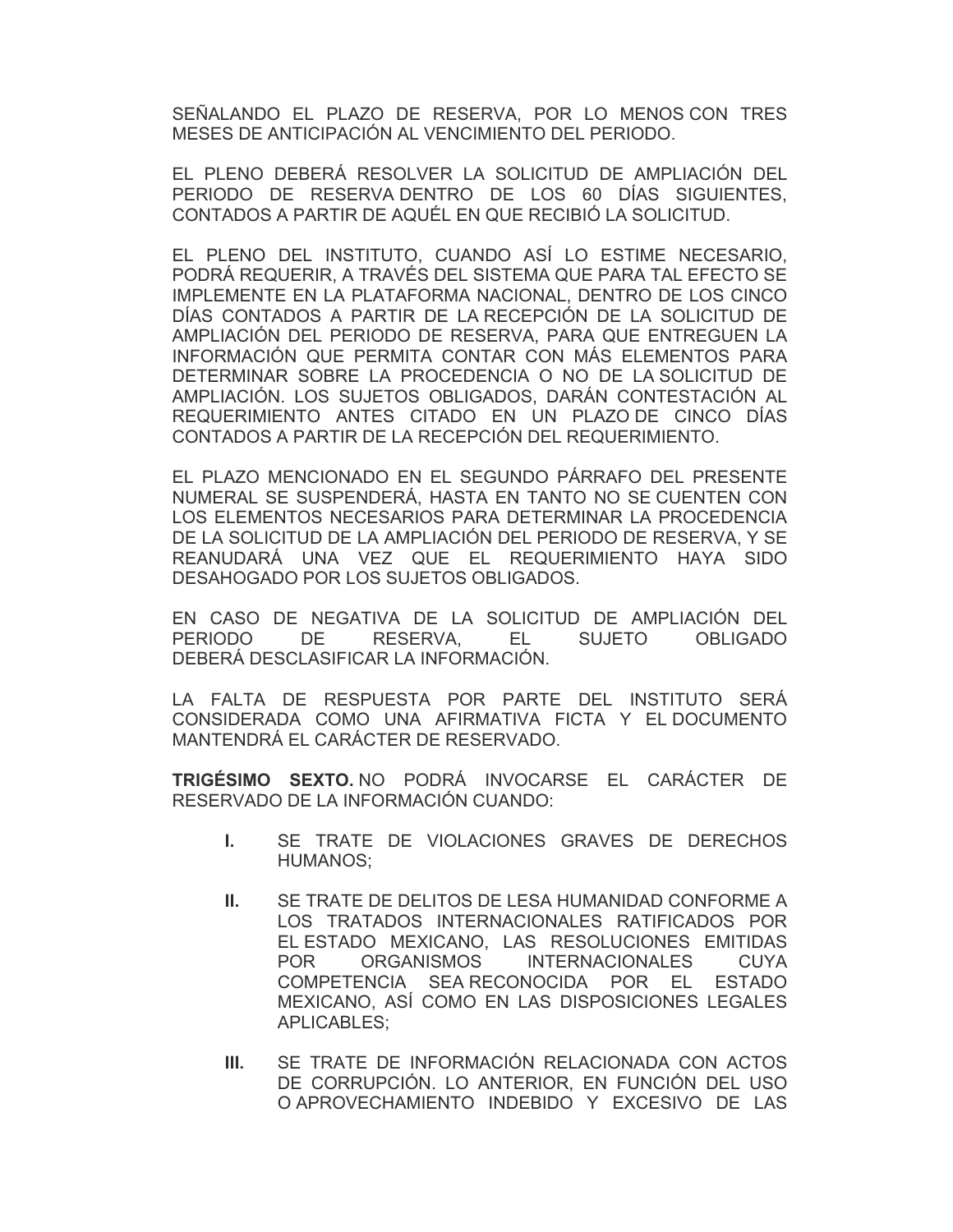FACULTADES, FUNCIONES Y COMPETENCIAS, EN BENEFICIO PROPIO O DE UN TERCERO, POR PARTE DE UN SERVIDOR PÚBLICO O DE OTRA PERSONA QUE RECIBA Y EJERZA RECURSOS PÚBLICOS O REALICE ACTOS DE AUTORIDAD EN EL ÁMBITO FEDERAL, ESTATAL Y MUNICIPAL, Y DE ACUERDO CON LAS LEYES APLICABLES Y LOS TRATADOS INTERNACIONALES RATIFICADOS POR EL ESTADO MEXICANO; O

**IV.** CUANDO SE TRATE DE INFORMACIÓN RELATIVA A LA ASIGNACIÓN Y EJERCICIO DE LOS GASTOS DE CAMPAÑAS, PRECAMPAÑAS Y GASTOS EN GENERAL DE PARTIDOS POLÍTICOS CON CUENTA AL PRESUPUESTO PÚBLICO, NI LAS APORTACIONES DE CUALQUIER TIPO O ESPECIE QUE REALICEN LOS PARTICULARES SIN IMPORTAR EL DESTINO DE LOS RECURSOS APORTADOS; LO ANTERIOR DE CONFORMIDAD CON LO ESTABLECIDO EN LA LEY GENERAL DE PARTIDOS POLÍTICOS.

#### **CAPÍTULO VI DE LA INFORMACIÓN CONFIDENCIAL**

**TRIGÉSIMO SÉPTIMO.** SE CONSIDERA INFORMACION CONFIDENCIA:

- **I.** LOS DATOS PERSONALES EN LOS TÉRMINOS DE LA NORMA APLICABLE;
- **II.** LA QUE SE ENTREGUE CON TAL CARÁCTER POR LOS PARTICULARES A LOS SUJETOS OBLIGADOS, SIEMPRE Y CUANDO TENGAN EL DERECHO DE ENTREGAR CON DICHO CARÁCTER LA INFORMACIÓN, DE CONFORMIDAD CON LO DISPUESTO EN LAS LEYES O EN LOS TRATADOS INTERNACIONALES DE LOS QUE EL ESTADO MEXICANO SEA PARTE, Y
- **III.** LOS SECRETOS BANCARIO, FIDUCIARIO, INDUSTRIAL, COMERCIAL, FISCAL, BURSÁTIL Y POSTAL CUYA TITULARIDAD CORRESPONDA A PARTICULARES, SUJETOS DE DERECHO INTERNACIONAL O A SUJETOS OBLIGADOS CUANDO NO INVOLUCREN EL EJERCICIO DE RECURSOS PÚBLICOS.

LA INFORMACIÓN CONFIDENCIAL NO ESTARÁ SUJETA A TEMPORALIDAD ALGUNA Y SÓLO PODRÁN TENER ACCESO A ELLA LOS TITULARES DE LA MISMA, SUS REPRESENTANTES Y LOS SERVIDORES PÚBLICOS FACULTADOS PARA ELLO.

**TRIGÉSIMO OCTAVO.** LOS DATOS PERSONALES CONCERNIENTES A UNA PERSONA FÍSICA IDENTIFICADA O IDENTIFICABLE, NO PODRÁN CLASIFICARSE COMO CONFIDENCIALES ANTE SUS TITULARES.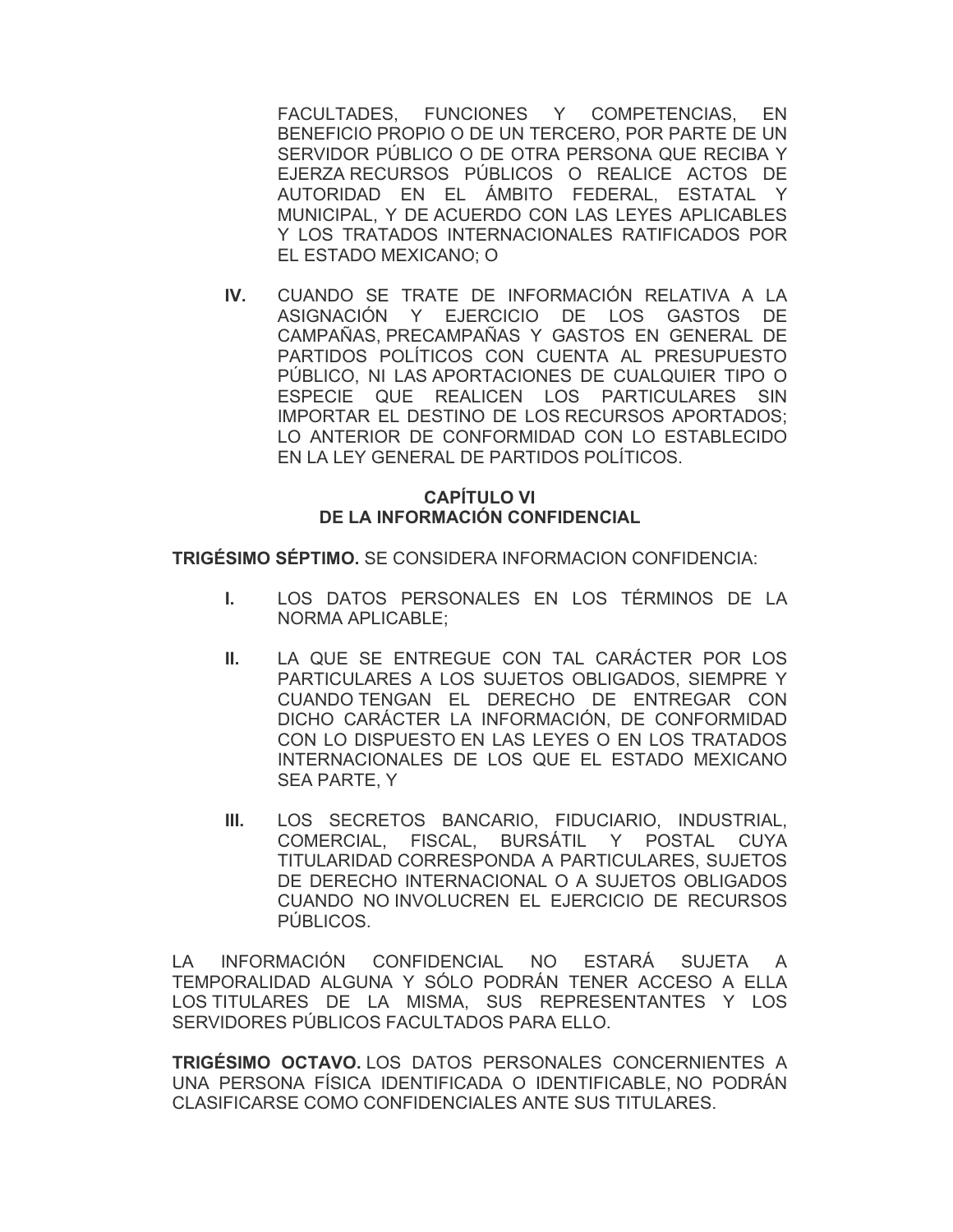EN CASO DE QUE EL TITULAR DE LOS DATOS REALICE UNA SOLICITUD DE ACCESO A LA INFORMACIÓN DONDE SE ENCUENTREN SUS DATOS PERSONALES, LOS SUJETOS OBLIGADOS DEBERÁN RECONDUCIR LA SOLICITUD Y ATENDERLA EN TÉRMINOS DE LAS LEYES APLICABLES AL EJERCICIO DEL DERECHO A LA PROTECCIÓN DE DATOS PERSONALES. DANDO ACCESO A LOS DATOS PREVIA ACREDITACIÓN DE LA IDENTIDAD O PERSONALIDAD DEL MISMO, EN TÉRMINOS DE LAS DISPOSICIONES NORMATIVAS APLICABLES.

EN CASO DE QUE LOS DOCUMENTOS PUESTOS A DISPOSICIÓN DEL TITULAR DE LOS DATOS CONTENGAN INFORMACIÓN PÚBLICA, ADEMÁS DE SUS DATOS PERSONALES, NO DEBERÁ TESTARSE ÉSTA.

ANTE LAS SOLICITUDES DE ACCESO EN LAS QUE SE REQUIERAN DATOS PERSONALES DE TERCEROS QUE OBREN EN UNA FUENTE DE ACCESO PÚBLICO O EN UN REGISTRO PÚBLICO, LOS SUJETOS OBLIGADOS EN CUMPLIMIENTO AL PRINCIPIO DE FINALIDAD DEBERÁN ORIENTAR AL SOLICITANTE PARA QUE ACUDA A AQUÉL EN EL QUE SE ENCUENTRE LA INFORMACIÓN Y LA OBTENGA MEDIANTE EL PROCEDIMIENTO ESTABLECIDO PARA TAL FIN.

**TRIGÉSIMO NOVENO.** EN RELACIÓN CON EL ULTIMO PÁRRAFO DEL SEGUNDO PÁRRAFO DEL ARTÍCULO 128 DE LA LEY LOCAL DE LA MATERIA, PARA CLASIFICAR LA INFORMACIÓN POR CONFIDENCIALIDAD, NO SERÁ SUFICIENTE QUE LOS PARTICULARES LA HAYAN ENTREGADO CON ESE CARÁCTER YA QUE LOS SUJETOS OBLIGADOS DEBERÁN DETERMINAR SI AQUÉLLOS SON TITULARES DE LA INFORMACIÓN Y SI TIENEN EL DERECHO DE QUE SE CONSIDERE CLASIFICADA, DEBIENDO FUNDAR Y MOTIVAR LA CONFIDENCIALIDAD. LA INFORMACIÓN QUE PODRÁ ACTUALIZAR ESTE SUPUESTO, ENTRE OTRA, ES LA SIGUIENTE:

- **I.** LA QUE SE REFIERA AL PATRIMONIO DE UNA PERSONA MORAL, Y
- **II.** LA QUE COMPRENDA HECHOS Y ACTOS DE CARÁCTER ECONÓMICO, CONTABLE, JURÍDICO O ADMINISTRATIVO RELATIVOS A UNA PERSONA, QUE PUDIERA SER ÚTIL PARA UN COMPETIDOR POR EJEMPLO, LA RELATIVA A DETALLES SOBRE EL MANEJO DEL NEGOCIO DEL TITULAR, SOBRE SU PROCESO DE TOMA DE DECISIONES O INFORMACIÓN QUE PUDIERA AFECTAR SUS NEGOCIACIONES, ACUERDOS DE LOS ÓRGANOS DE ADMINISTRACIÓN, POLÍTICAS DE DIVIDENDOS Y SUS MODIFICACIONES O ACTAS DE ASAMBLEA.

**CUADRAGÉSIMO.** SERÁ CONFIDENCIAL LA INFORMACIÓN QUE LOS PARTICULARES PROPORCIONEN A LOS SUJETOS OBLIGADOS PARA FINES ESTADÍSTICOS; QUE ÉSTOS OBTENGAN DE REGISTROS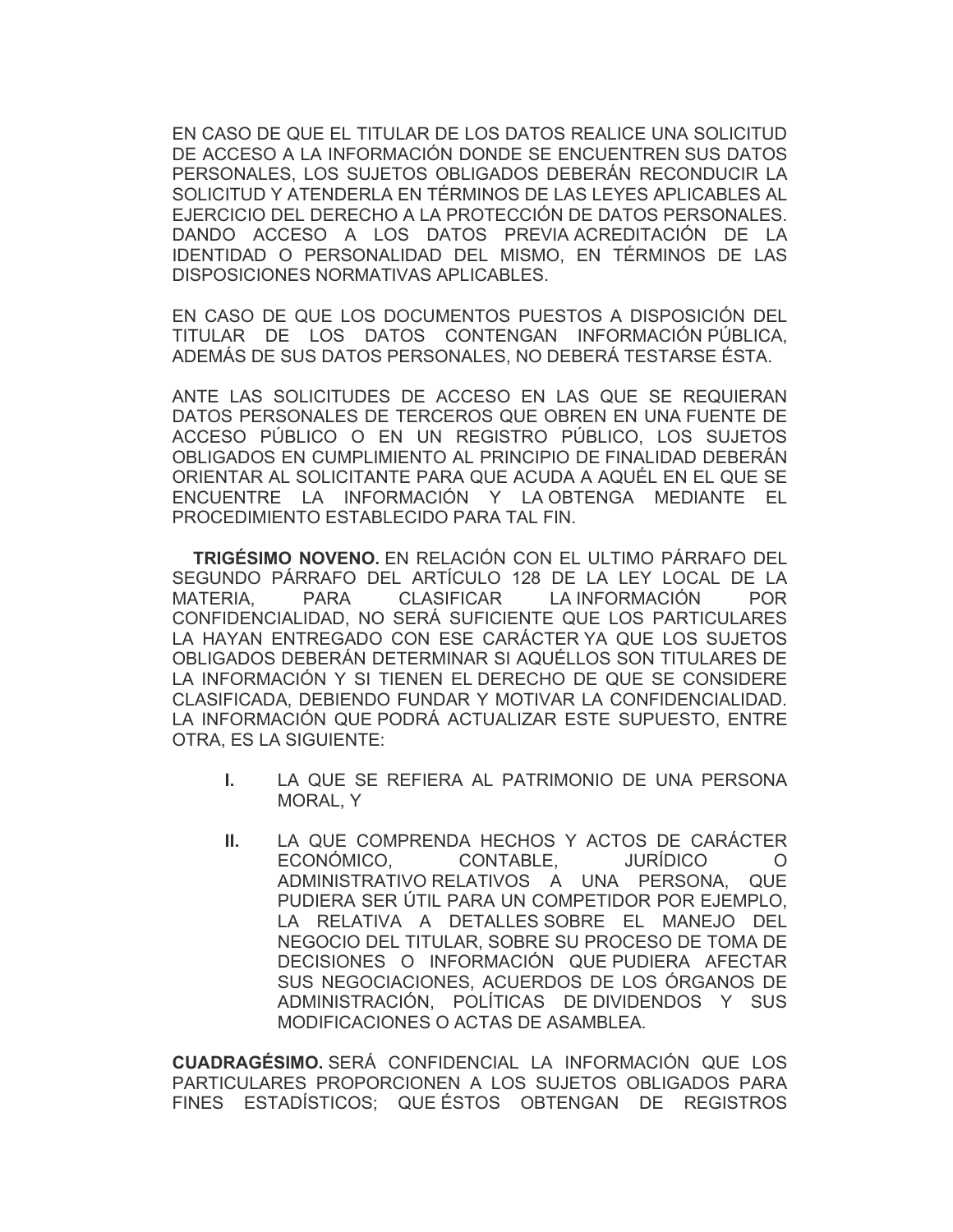ADMINISTRATIVOS O AQUELLOS QUE CONTENGAN INFORMACIÓN RELATIVA AL ESTADO CIVIL DE LAS PERSONAS, NO PODRÁN DIFUNDIRSE EN FORMA NOMINATIVA O INDIVIDUALIZADA, O DE CUALQUIER OTRA FORMA QUE PERMITA LA IDENTIFICACIÓN INMEDIATA DE LOS INVOLUCRADOS, O CONDUZCAN, POR SU ESTRUCTURA, CONTENIDO O GRADO DE DESAGREGACIÓN A LA IDENTIFICACIÓN INDIVIDUAL DE LOS MISMOS, EN LOS TÉRMINOS QUE DETERMINE LA LEY DEL SISTEMA NACIONAL DE INFORMACIÓN ESTADÍSTICA Y GEOGRÁFICA.

**CUADRAGÉSIMO PRIMERO.** DE CONFORMIDAD CON EL ARTÍCULO 128, PÁRRAFO SEGUNDO DE LA LEY LOCAL DE LA MATERIA, INDEPENDIENTEMENTE DE LA PROHIBICIÓN DE LOS FIDEICOMISOS SECRETOS, SEÑALADA EN EL ARTÍCULO 394, FRACCIÓN I DE LA LEY GENERAL DE TÍTULOS Y OPERACIONES DE CRÉDITO, PARA CLASIFICAR LA INFORMACIÓN POR SECRETO FIDUCIARIO O BANCARIO, DEBERÁN ACREDITARSE LOS SIGUIENTES ELEMENTOS:

- **I.** QUE INTERVENGA UNA INSTITUCIÓN DE CRÉDITO REALIZANDO ALGUNA DE LAS OPERACIONES REFERIDAS EN LA LEY DE INSTITUCIONES DE CRÉDITO;
- **II.** QUE SE REFIERA A DATOS O INFORMACIÓN QUE SE OBTENGA O GENERE CON MOTIVO DE LA CELEBRACIÓN DE DICHAS OPERACIONES;
- **III.** QUE SEA REQUERIDA POR UNA PERSONA DIVERSA AL DEPOSITANTE, DEUDOR, TITULAR, BENEFICIARIO, FIDEICOMITENTE, FIDEICOMISARIO, COMITENTE O MANDANTE, A LOS REPRESENTANTES LEGALES O A QUIENES TENGAN OTORGADO PODER PARA DISPONER DE LA CUENTA O PARA INTERVENIR EN LA OPERACIÓN O SERVICIO, Y
- **IV.** QUE REFIERA A INFORMACIÓN CUYA TITULARIDAD CORRESPONDA A PARTICULARES, SUJETOS DE DERECHO INTERNACIONAL O A SUJETOS OBLIGADOS CUANDO NO INVOLUCREN EL EJERCICIO DE RECURSOS PÚBLICOS.

LOS SUJETOS OBLIGADOS QUE SE CONSTITUYAN COMO FIDEICOMITENTES, FIDEICOMISARIOS O FIDUCIARIOS EN FIDEICOMISOS QUE INVOLUCREN RECURSOS PÚBLICOS NO PODRÁN CLASIFICAR, POR ESE SOLO SUPUESTO, LA INFORMACIÓN RELATIVA AL EJERCICIO DE ÉSTOS, COMO SECRETO FIDUCIARIO, SIN PERJUICIO DE QUE SE ACTUALICE ALGUNA DE LAS DEMÁS CAUSALES DE CLASIFICACIÓN QUE SE PREVÉN EN LA LEY LOCAL DE LA MATERIA Y EN LAS DEMÁS DISPOSICIONES LEGALES APLICABLES.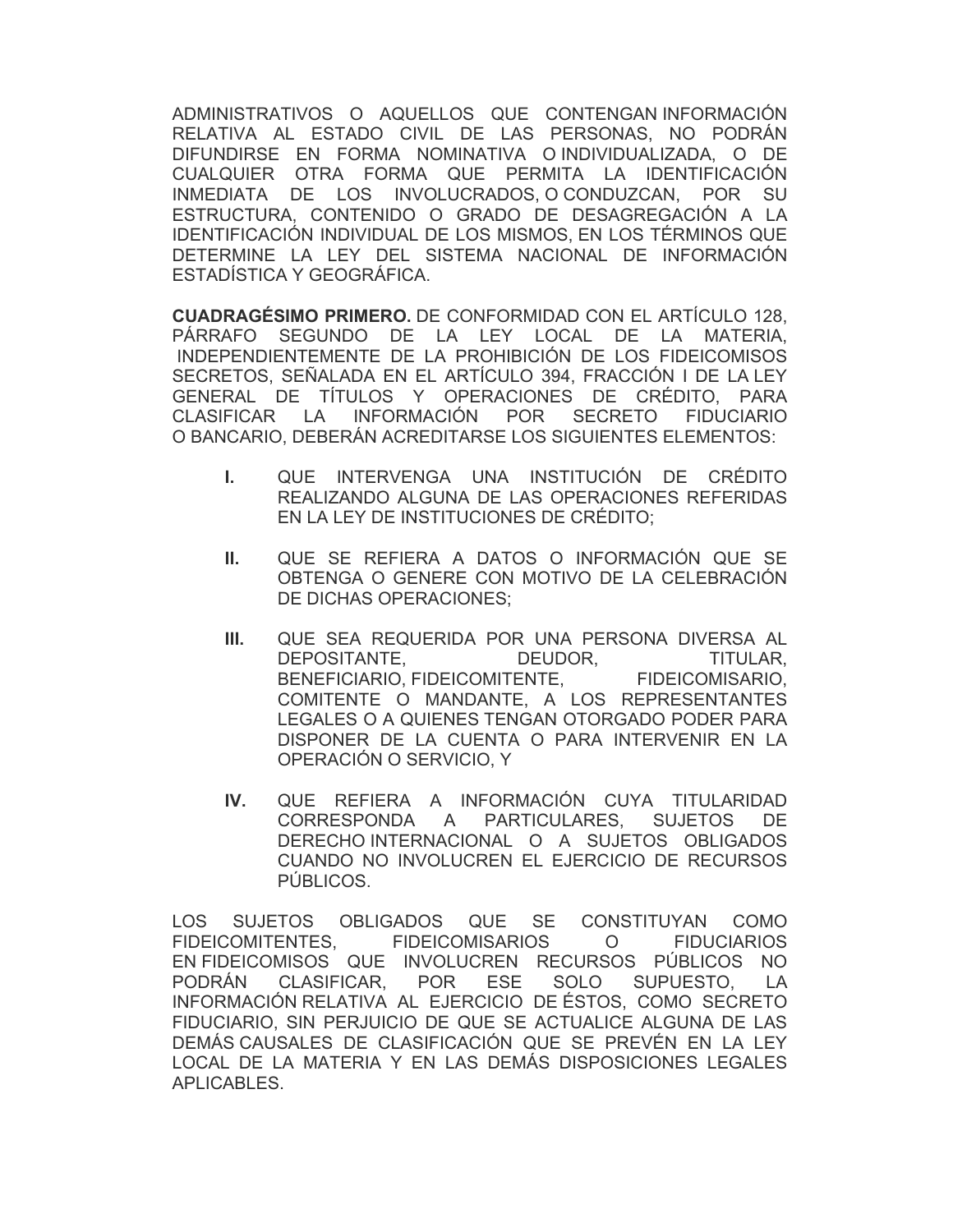CUANDO EN UN SUJETO OBLIGADO CONCURRA TANTO EL CARÁCTER DE INSTITUCIÓN BANCARIA O CUENTA HABIENTE, EN OPERACIONES QUE INVOLUCREN RECURSOS PÚBLICOS, NO PODRÁN CLASIFICAR LA INFORMACIÓN RELATIVA A OPERACIONES BANCARIAS.

SE ENTENDERÁN COMO OPERACIONES FIDUCIARIAS, AQUELLAS QUE SE REALICEN EN VIRTUD DE FIDEICOMISOS PÚBLICOS CONSIDERADOS ENTIDADES PARAESTATALES, ASÍ COMO FIDEICOMISOS, MANDATOS O ANÁLOGOS QUE INVOLUCREN RECURSOS PÚBLICOS EN TÉRMINOS DE LAS DISPOSICIONES LEGALES APLICABLES.

**CUADRAGÉSIMO SEGUNDO.** EN EL CASO DE LOS FIDEICOMISOS PRIVADOS QUE INVOLUCREN RECURSOS PÚBLICOS SE DEBERÁ OTORGAR ACCESO A LA INFORMACIÓN ÚNICAMENTE POR LO QUE SE REFIERE AL EJERCICIO DE DICHOS RECURSOS.

LOS SUJETOS OBLIGADOS DEBERÁN ESTABLECER EN LOS INSTRUMENTOS POR LOS QUE SE FORMALICE LA APORTACIÓN DE RECURSOS PÚBLICOS, LA OBLIGACIÓN DE QUIENES LO RECIBEN, DE PRESENTAR LOS INFORMES RELATIVOS A SU EJERCICIO.

**CUADRAGÉSIMO TERCERO.** DE CONFORMIDAD CON EL ARTÍCULO 128, PÁRRAFO SEGUNDO DE LA LEY LOCAL DE LA MATERIA, PARA CLASIFICAR LA INFORMACIÓN POR SECRETO COMERCIAL O INDUSTRIAL DEBERÁN ACREDITARSE LOS SUPUESTOS SIGUIENTES:

- **I.** QUE SE TRATE DE INFORMACIÓN GENERADA CON MOTIVO DE ACTIVIDADES INDUSTRIALES O COMERCIALES DE SU TITULAR, EN TÉRMINOS DE LO DISPUESTO EN LA LEY DE PROPIEDAD INDUSTRIAL;
- **II.** QUE LA INFORMACIÓN SEA GUARDADA CON CARÁCTER DE CONFIDENCIAL Y SE HAYAN ADOPTADO LOS MEDIOS O SISTEMAS PARA PRESERVARLA;
- **III.** QUE LA INFORMACIÓN SIGNIFIQUE A SU TITULAR OBTENER O MANTENER UNA VENTAJA COMPETITIVA O ECONÓMICA FRENTE A TERCEROS, Y
- **IV.** QUE LA INFORMACIÓN NO SEA DEL DOMINIO PÚBLICO NI RESULTE EVIDENTE PARA UN TÉCNICO O PERITO EN LA MATERIA, CON BASE EN LA INFORMACIÓN PREVIAMENTE DISPONIBLE O LA QUE DEBA SER DIVULGADA POR DISPOSICIÓN LEGAL O POR ORDEN JUDICIAL.

**CUADRAGÉSIMO CUARTO.** DE CONFORMIDAD CON EL ARTÍCULO 128, PÁRRAFO SEGUNDO DE LA LEY LOCAL DE LA MATERIA, PARA CLASIFICAR LA INFORMACIÓN POR SECRETO FISCAL SE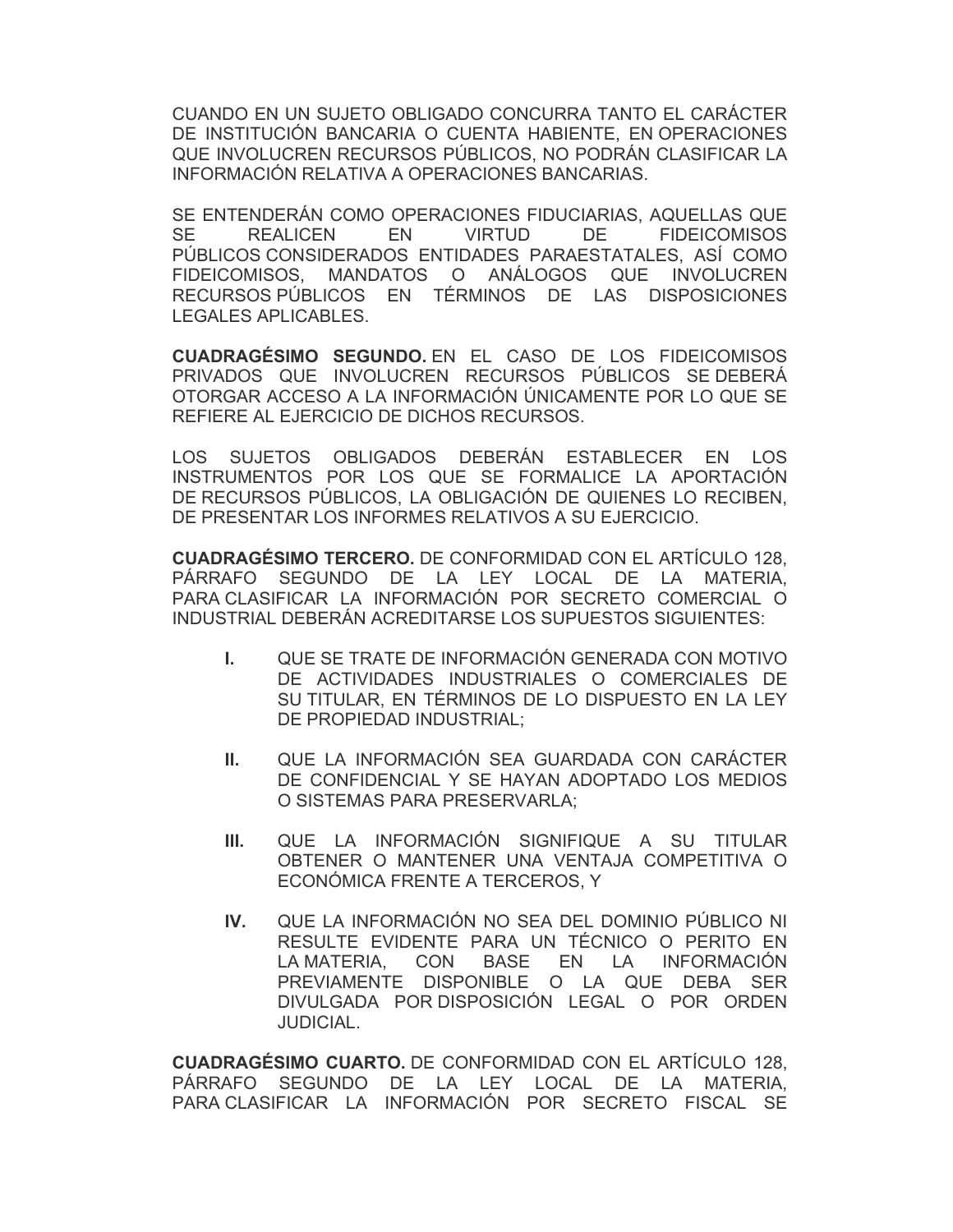DEBERÁ ACREDITAR QUE SE TRATA DE INFORMACIÓN TRIBUTARIA, DECLARACIONES Y DATOS SUMINISTRADOS POR LOS CONTRIBUYENTES O POR TERCEROS CON ELLOS RELACIONADOS, ASÍ COMO LOS OBTENIDOS EN EL EJERCICIO DE LAS FACULTADES DE COMPROBACIÓN A CARGO DEL PERSONAL DE LA AUTORIDAD FISCAL QUE INTERVIENE EN LOS TRÁMITES RELATIVOS A LA APLICACIÓN DE DISPOSICIONES FISCALES.

LA SECRETARÍA DE HACIENDA Y CRÉDITO PÚBLICO, EL SERVICIO DE ADMINISTRACIÓN TRIBUTARIA Y LOS ORGANISMOS FISCALES AUTÓNOMOS; ASÍ COMO LAS AUTORIDADES FISCALES ESTATALES Y MUNICIPALES, EN EL ÁMBITO DE SU COMPETENCIA, PODRÁN CLASIFICAR LA INFORMACIÓN QUE OBTENGAN EN VIRTUD DE LOS DIVERSOS TRÁMITES RELATIVOS A LA APLICACIÓN DE LAS DISPOSICIONES TRIBUTARIAS, ASÍ COMO DEL EJERCICIO DE SUS FACULTADES DE COMPROBACIÓN.

LOS SUJETOS OBLIGADOS QUE SE CONSTITUYAN COMO CONTRIBUYENTES O COMO AUTORIDADES EN MATERIA TRIBUTARIA NO PODRÁN CLASIFICAR LA INFORMACIÓN RELATIVA AL CUMPLIMIENTO DE SUS OBLIGACIONES FISCALES EN EJERCICIO DE RECURSOS PÚBLICOS COMO SECRETO FISCAL, SIN PERJUICIO DE QUE DICHA INFORMACIÓN PUEDA UBICARSE EN ALGÚN OTRO SUPUESTO DE CLASIFICACIÓN PREVISTO EN LA LEY GENERAL Y EN LA LEY LOCAL.

**CUADRAGÉSIMO QUINTO.** DE CONFORMIDAD CON EL ARTÍCULO 128, PÁRRAFO SEGUNDO DE LA LEY LOCAL DE LA MATERIA, PARA CLASIFICAR LA INFORMACIÓN POR SECRETO BURSÁTIL, LOS SUJETOS OBLIGADOS QUE REALICEN OPERACIONES O PRESTEN SERVICIOS DE CONFORMIDAD CON LA LEY DEL MERCADO DE VALORES, DEBERÁN ACREDITAR QUE:

- **I.** LA INFORMACIÓN ESTÉ RELACIONADA CON LAS OPERACIONES QUE REALIZAN O LOS SERVICIOS QUE PROPORCIONAN, Y
- **II.** SEA REQUERIDA POR UNA PERSONA DIVERSA AL CLIENTE, COMITENTE, MANDANTE, FIDEICOMITENTE, FIDEICOMISARIO, BENEFICIARIO, REPRESENTANTE LEGAL DE LOS ANTERIORES, O QUIENES TENGAN OTORGADO PODER PARA DISPONER DE LA CUENTA O PARA INTERVENIR EN LA OPERACIÓN O SERVICIO.

**CUADRAGÉSIMO SEXTO.** DE CONFORMIDAD CON EL ARTÍCULO 128, PÁRRAFO SEGUNDO DE LA LEY LOCAL DE LA MATERIA, PODRÁ CLASIFICARSE POR SECRETO POSTAL TODA AQUELLA INFORMACIÓN QUE SE ENCUENTRE RELACIONADA CON LOS USUARIOS DEL SERVICIO PÚBLICO DE CORREOS Y DE LOS SERVICIOS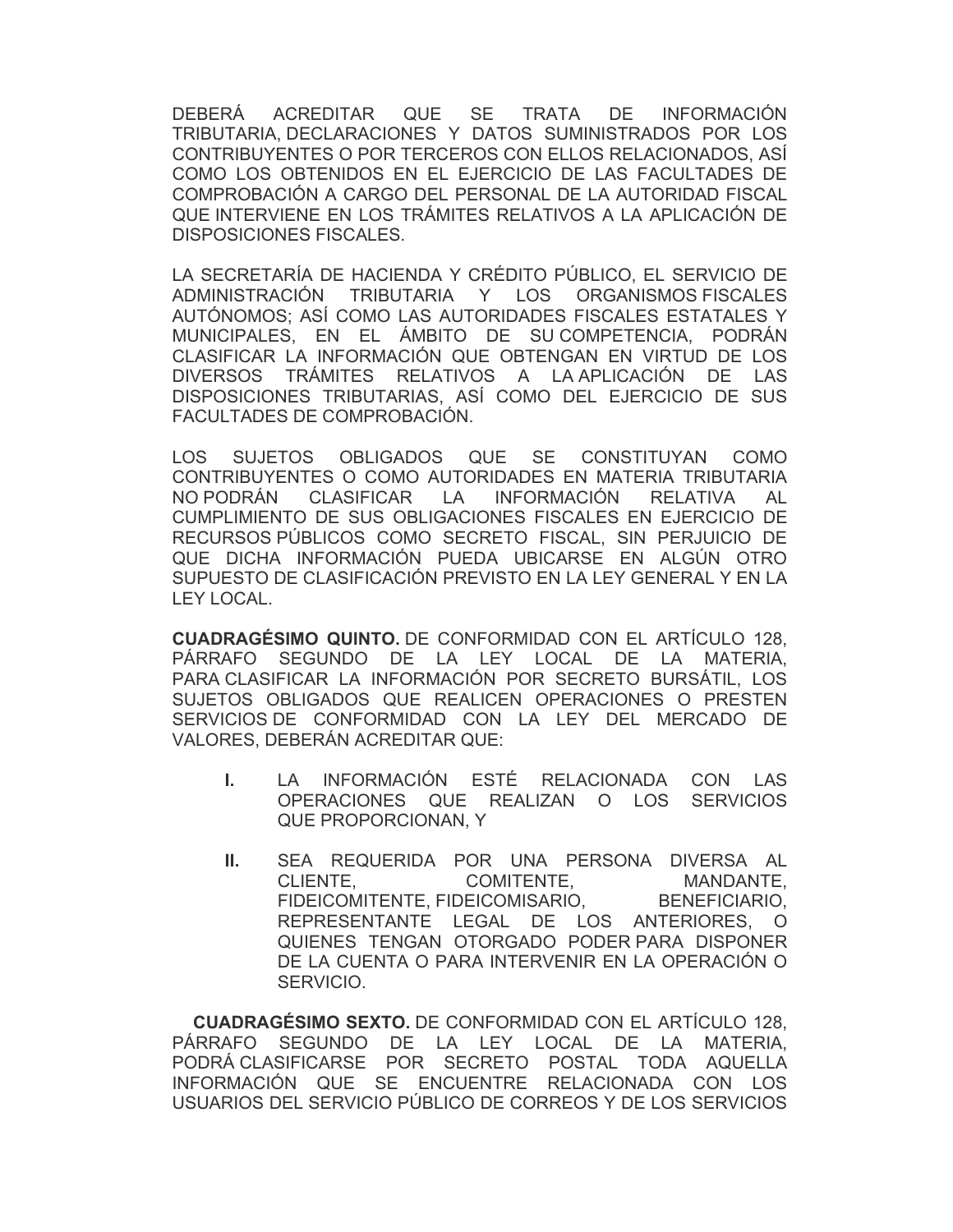DIVERSOS, DE CONFORMIDAD CON LA LEY DEL SERVICIO POSTAL MEXICANO.

#### **CAPÍTULO VII DE LA OBTENCIÓN DEL CONSENTIMIENTO**

**CUADRAGÉSIMO SEPTIMO.** LOS DOCUMENTOS Y EXPEDIENTES CLASIFICADOS COMO CONFIDENCIALES SÓLO PODRÁN SER COMUNICADOS A TERCEROS SIEMPRE Y CUANDO EXISTA DISPOSICIÓN LEGAL EXPRESA QUE LO JUSTIFIQUE O CUANDO SE CUENTE CON EL CONSENTIMIENTO DEL TITULAR.

CUANDO UN SUJETO OBLIGADO RECIBA UNA SOLICITUD DE ACCESO A INFORMACIÓN CONFIDENCIAL POR PARTE DE UN TERCERO, EL COMITÉ DE TRANSPARENCIA, PODRÁ EN CASO DE QUE ELLO SEA POSIBLE, REQUERIR AL PARTICULAR TITULAR DE LA MISMA AUTORIZACIÓN PARA ENTREGARLA, CONFORME A LOS PLAZOS ESTABLECIDOS EN LA NORMATIVA APLICABLE PARA TAL EFECTO. EL SILENCIO DEL PARTICULAR SERÁ CONSIDERADO COMO UNA NEGATIVA.

NO SERÁ NECESARIO EL CONSENTIMIENTO EN LOS CASOS Y TÉRMINOS PREVISTOS EN EL ARTÍCULO 133 DE LA LEY LOCAL DE LA MATERIA.

**CUADRAGÉSIMO OCTAVO.** EN LA APLICACIÓN DE LA PRUEBA DE INTERÉS PÚBLICO PARA OTORGAR INFORMACIÓN CLASIFICADA COMO CONFIDENCIAL POR RAZONES DE SEGURIDAD Y SALUBRIDAD GENERAL, O PARA PROTEGER LOS DERECHOS DE TERCEROS, SE REQUIERA SU PUBLICACIÓN, DE CONFORMIDAD CON EL ÚLTIMO PÁRRAFO DEL ARTÍCULO 133 DE LA LEY LOCAL DE LA MATERIA, EL PLENO DEL INSTITUTO EN EL ÁMBITO DE SU COMPETENCIA ATENDERÁ, CON BASE EN ELEMENTOS DE IDONEIDAD, NECESIDAD Y PROPORCIONALIDAD, LO SIGUIENTE:

- **I.** DEBERÁN ACREDITAR EL VÍNCULO ENTRE LA INFORMACIÓN CONFIDENCIAL Y EL TEMA DE SEGURIDAD NACIONAL, SALUBRIDAD GENERAL, O PROTECCIÓN DE DERECHOS DE TERCEROS;
- **II.** QUE EL BENEFICIO DEL INTERÉS PÚBLICO DE DIVULGAR LA INFORMACIÓN ES MAYOR QUE EL DERECHO DEL TITULAR DE LA MISMA A MANTENER SU CONFIDENCIALIDAD;
- **III.** DEBERÁN CITAR LA FRACCIÓN Y, EN SU CASO, LA CAUSAL APLICABLE DE LA LEY GENERAL O LAS LEYES QUE LE OTORGUEN EL CARÁCTER DE CONFIDENCIAL A LA INFORMACIÓN, VINCULÁNDOLA CON EL LINEAMIENTO ESPECÍFICO DEL PRESENTE ORDENAMIENTO;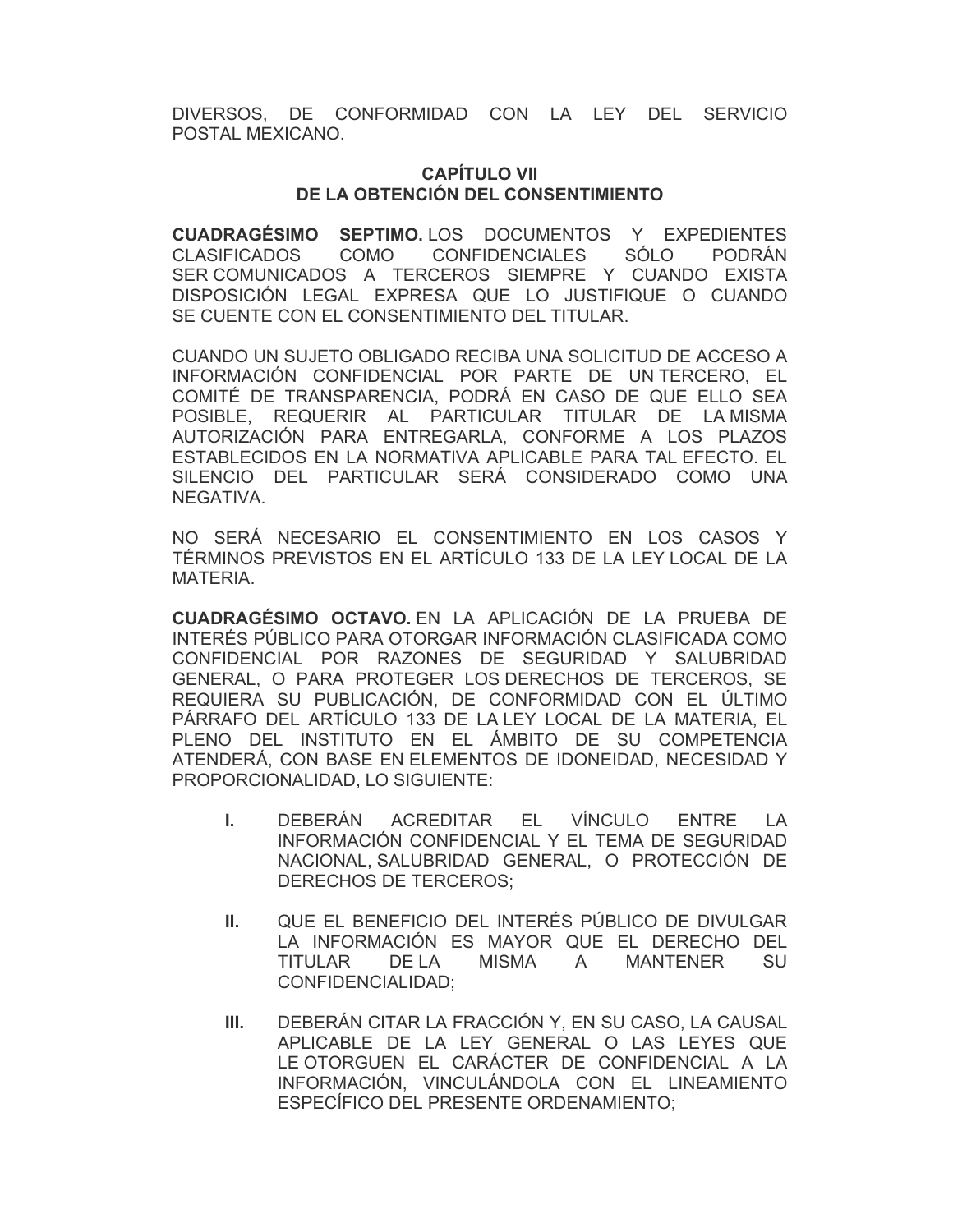- **IV.** PRECISARÁN LAS RAZONES OBJETIVAS POR LAS QUE EL ACCESO A LA INFORMACIÓN GENERARÍA UN BENEFICIO AL INTERÉS PÚBLICO;
- **V.** EN LA MOTIVACIÓN DE LA DESCLASIFICACIÓN, DEBERÁ ACREDITAR LAS CIRCUNSTANCIAS DE MODO, TIEMPO Y LUGAR QUE JUSTIFIQUEN EL INTERÉS PÚBLICO DE CONOCER LA INFORMACIÓN, Y
- **VI.** DEBERÁN ELEGIR LA OPCIÓN DE ACCESO A LA INFORMACIÓN QUE MENOS INVADA LA INTIMIDAD OCASIONADA POR LA DIVULGACIÓN, LA CUAL SERÁ ADECUADA Y PROPORCIONAL PARA LA PROTECCIÓN DEL INTERÉS PRIVADO, Y DEBERÁ INTERFERIR LO MENOS POSIBLE EN EL EJERCICIO EFECTIVO DEL DERECHO DE ACCESO A LA INFORMACIÓN.

# **CAPÍTULO VIII DE LA LEYENDA DE CLASIFICACIÓN**

**CUADRAGÉSIMO NOVENO.** LOS TITULARES DE LAS ÁREAS DE LOS SUJETOS OBLIGADOS PODRÁN UTILIZAR LOS FORMATOS CONTENIDOS EN EL PRESENTE CAPÍTULO COMO MODELO PARA SEÑALAR LA CLASIFICACIÓN DE DOCUMENTOS O EXPEDIENTES, SIN PERJUICIO DE QUE ESTABLEZCAN LOS PROPIOS.

**QUINCUAGÉSIMO.** LA LEYENDA EN LOS DOCUMENTOS CLASIFICADOS INDICARÁ:

- **I.** LA FECHA DE SESIÓN DEL COMITÉ DE TRANSPARENCIA EN DONDE SE CONFIRMÓ LA CLASIFICACIÓN, EN SU CASO;
- **II.** EL NOMBRE DEL ÁREA;
- **III.** LA PALABRA RESERVADO O CONFIDENCIAL;
- **IV.** LAS PARTES O SECCIONES RESERVADAS O CONFIDENCIALES, EN SU CASO;
- **V.** EL FUNDAMENTO LEGAL;
- **VI.** EL PERIODO DE RESERVA, Y
- **VII.** LA RÚBRICA DEL TITULAR DEL ÁREA.

**QUINCUAGÉSIMO PRIMERO.** LOS SUJETOS OBLIGADOS ELABORARÁN LOS FORMATOS A QUE SE REFIERE ESTE CAPÍTULO EN MEDIOS IMPRESOS O ELECTRÓNICOS, ENTRE OTROS, DEBIENDO UBICARSE LA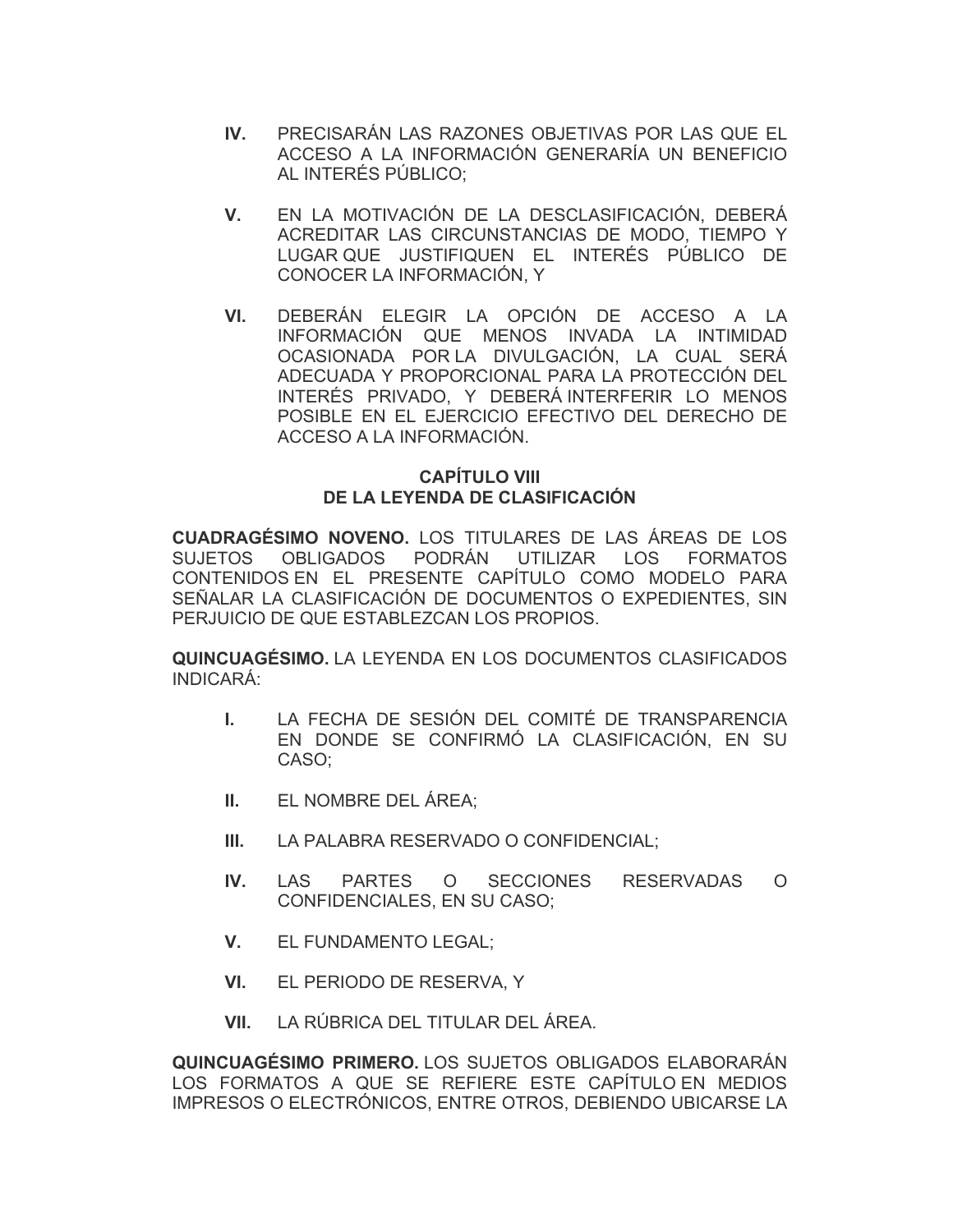LEYENDA DE CLASIFICACIÓN EN LA ESQUINA SUPERIOR DERECHA DEL DOCUMENTO.

EN CASO DE QUE LAS CONDICIONES DEL DOCUMENTO NO PERMITAN LA INSERCIÓN COMPLETA DE LA LEYENDA DE CLASIFICACIÓN, LOS SUJETOS OBLIGADOS DEBERÁN SEÑALAR CON NÚMEROS O LETRAS LAS PARTES TESTADAS PARA QUE, EN UNA HOJA ANEXA, SE DESGLOSE LA REFERIDA LEYENDA CON LAS ACOTACIONES REALIZADAS.

**QUINCUAGÉSIMO SEGUNDO.** EL FORMATO PARA SEÑALAR LA CLASIFICACIÓN PARCIAL DE UN DOCUMENTO, ES EL SIGUIENTE:

|                                                     | Concepto                          |  | Dónde:                                                                                                                                                                                                                                                                                              |
|-----------------------------------------------------|-----------------------------------|--|-----------------------------------------------------------------------------------------------------------------------------------------------------------------------------------------------------------------------------------------------------------------------------------------------------|
| Sello oficial<br>logotipo del<br>sujeto<br>obligado | Fecha de clasificación            |  | Se anotará la fecha en la que el Comité<br>de<br>clasificación<br>confirmó<br>Transparencia<br>la<br>del<br>documento, en su caso.                                                                                                                                                                  |
|                                                     | Área                              |  | Se señalará el nombre del área del cual es titular<br>quien clasifica.                                                                                                                                                                                                                              |
|                                                     | Información reservada             |  | Se indicarán, en su caso, las partes o páginas del<br>documento que se clasifican como reservadas. Si el<br>documento fuera reservado en su totalidad, se<br>anotarán todas las páginas que lo conforman. Si el<br>documento no contiene información reservada, se<br>tachará este apartado.        |
|                                                     | Periodo de reserva                |  | Se anotará el número de años o meses por los que<br>se mantendrá el documento o las partes del mismo<br>como reservado.                                                                                                                                                                             |
|                                                     | Fundamento legal                  |  | Se señalará el nombre del ordenamiento, el o los<br>artículos, fracción(es), párrafo(s) con base en los<br>cuales se sustente la reserva.                                                                                                                                                           |
|                                                     | Ampliación del periodo de reserva |  | En caso de haber solicitado la ampliación del<br>periodo de reserva originalmente establecido, se<br>deberá anotar el número de años o meses por los<br>que se amplía la reserva.                                                                                                                   |
|                                                     | Confidencial                      |  | Se indicarán, en su caso, las partes o páginas del<br>documento que se clasifica como confidencial. Si el<br>documento fuera confidencial en su totalidad, se<br>anotarán todas las páginas que lo conforman. Si el<br>documento no contiene información confidencial, se<br>tachará este apartado. |
| Fundamento legal                                    |                                   |  | Se señalará el nombre del ordenamiento, el o los artículos,<br>fracción(es), párrafo(s) con base en los cuales se sustente<br>la confidencialidad.                                                                                                                                                  |
| Rúbrica del titular del área                        |                                   |  | Rúbrica autógrafa de quien clasifica.                                                                                                                                                                                                                                                               |
| Fecha de desclasificación                           |                                   |  | Se anotará la fecha en que se desclasifica el documento.                                                                                                                                                                                                                                            |
| Rúbrica y cargo del servidor público                |                                   |  | Rúbrica autógrafa de quien desclasifica.                                                                                                                                                                                                                                                            |

**QUINCUAGÉSIMO TERCERO .** EL EXPEDIENTE DEL CUAL FORMEN PARTE LOS DOCUMENTOS QUE SE CONSIDEREN RESERVADOS O CONFIDENCIALES EN TODO O EN PARTE, ÚNICAMENTE LLEVARÁ EN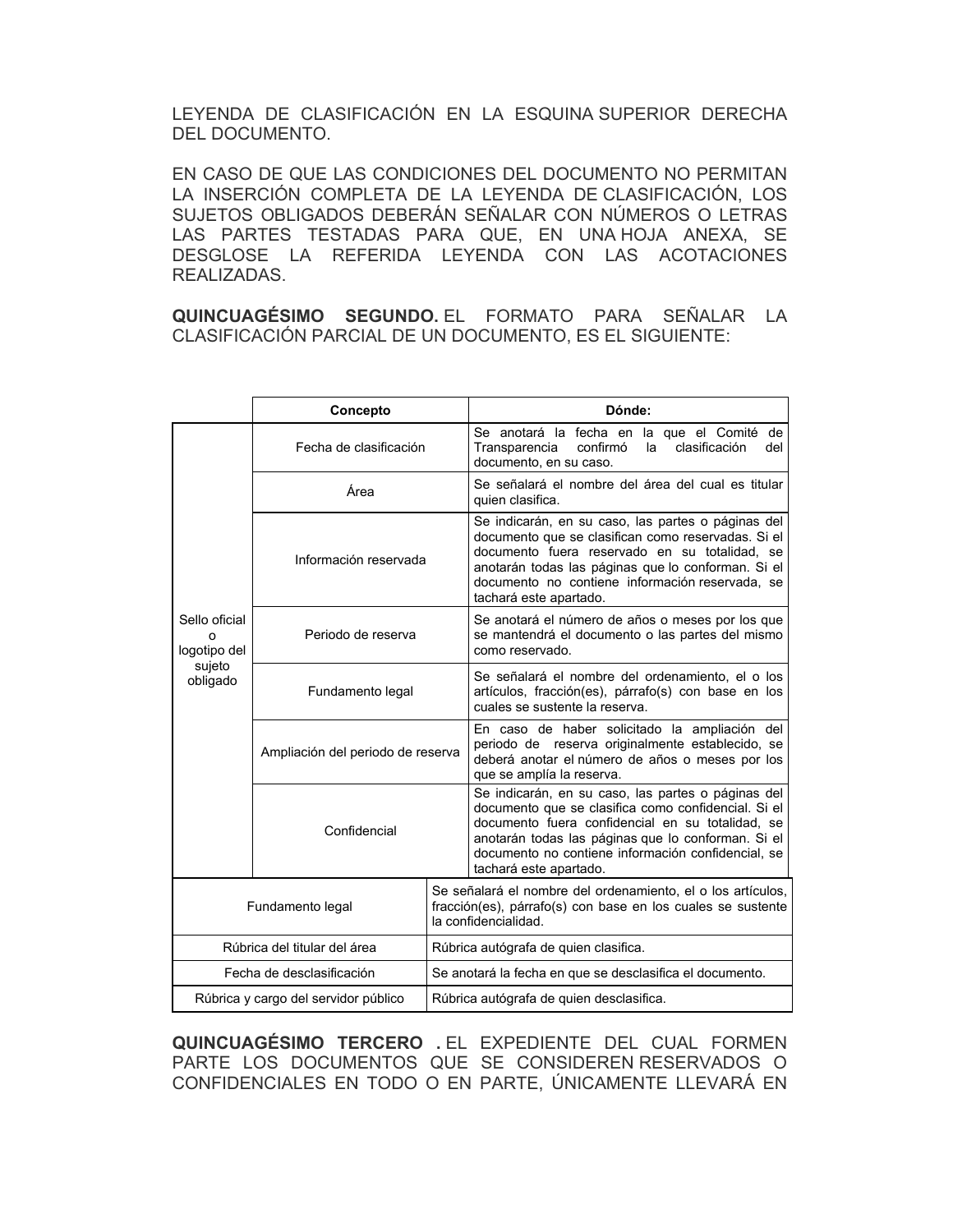SU CARÁTULA LA ESPECIFICACIÓN DE QUE CONTIENE PARTES O SECCIONES RESERVADAS O CONFIDENCIALES.

**QUINCUAGÉSIMO CUARTO.** LOS DOCUMENTOS QUE INTEGREN UN EXPEDIENTE RESERVADO O CONFIDENCIAL EN SU TOTALIDAD NO DEBERÁN MARCARSE EN LO INDIVIDUAL.

UNA VEZ DESCLASIFICADOS LOS EXPEDIENTES, SI EXISTIEREN DOCUMENTOS QUE TUVIERAN EL CARÁCTER DE RESERVADOS O CONFIDENCIALES, DEBERÁN SER MARCADOS.

EL FORMATO PARA SEÑALAR LA CLASIFICACIÓN DE EXPEDIENTES QUE POR SU NATURALEZA SEAN EN SU TOTALIDAD RESERVADOS O CONFIDENCIALES, ES EL SIGUIENTE:

|                                                      | Concepto                                          | Dónde:                                                                                                                                                                                                         |
|------------------------------------------------------|---------------------------------------------------|----------------------------------------------------------------------------------------------------------------------------------------------------------------------------------------------------------------|
| Sello oficial<br>logotipo del<br>sujeto<br>obligado. | Fecha de clasificación                            | Se anotará la fecha en la que el Comité de<br>clasificación<br>confirmó<br>Transparencia<br>del<br>la<br>documento, en su caso.                                                                                |
|                                                      | Área                                              | Se señalará el nombre del área de la cual es el<br>titular quien clasifica.                                                                                                                                    |
|                                                      | Reservado                                         | Leyenda de información RESERVADA.                                                                                                                                                                              |
|                                                      | Periodo de reserva                                | Se anotará el número de años o meses por los que<br>se mantendrá el documento o las partes del mismo<br>como reservado. Si el expediente no es reservado,<br>sino confidencial, deberá tacharse este apartado. |
|                                                      | Fundamento legal                                  | Se señalará el nombre del o de los ordenamientos<br>jurídicos, el o los artículos, fracción(es), párrafo(s)<br>con base en los cuales se sustenta la reserva.                                                  |
|                                                      | Ampliación del periodo de reserva                 | En caso de haber solicitado la ampliación del<br>periodo de reserva originalmente establecido, se<br>deberá anotar el número de años o meses por los<br>que se amplía la reserva.                              |
|                                                      | Confidencial                                      | Leyenda de información CONFIDENCIAL.                                                                                                                                                                           |
|                                                      | Fundamento legal                                  | Se señalará el nombre del o de los ordenamientos<br>jurídicos, el o los artículos, fracción(es), párrafo(s)<br>los cuales<br>base<br>sustente<br>con<br>en<br>se<br>la<br>confidencialidad.                    |
|                                                      | Rúbrica del titular del área                      | Rúbrica autógrafa de quien clasifica.                                                                                                                                                                          |
|                                                      | Fecha de desclasificación                         | Se anotará la fecha en que se desclasifica.                                                                                                                                                                    |
|                                                      | Partes o secciones reservadas o<br>confidenciales | En caso que una vez desclasificado el expediente,<br>subsistan partes o secciones del mismo reservadas<br>o confidenciales, se señalará este hecho.                                                            |
|                                                      | Rúbrica y cargo del servidor<br>público           | Rúbrica autógrafa de quien desclasifica.                                                                                                                                                                       |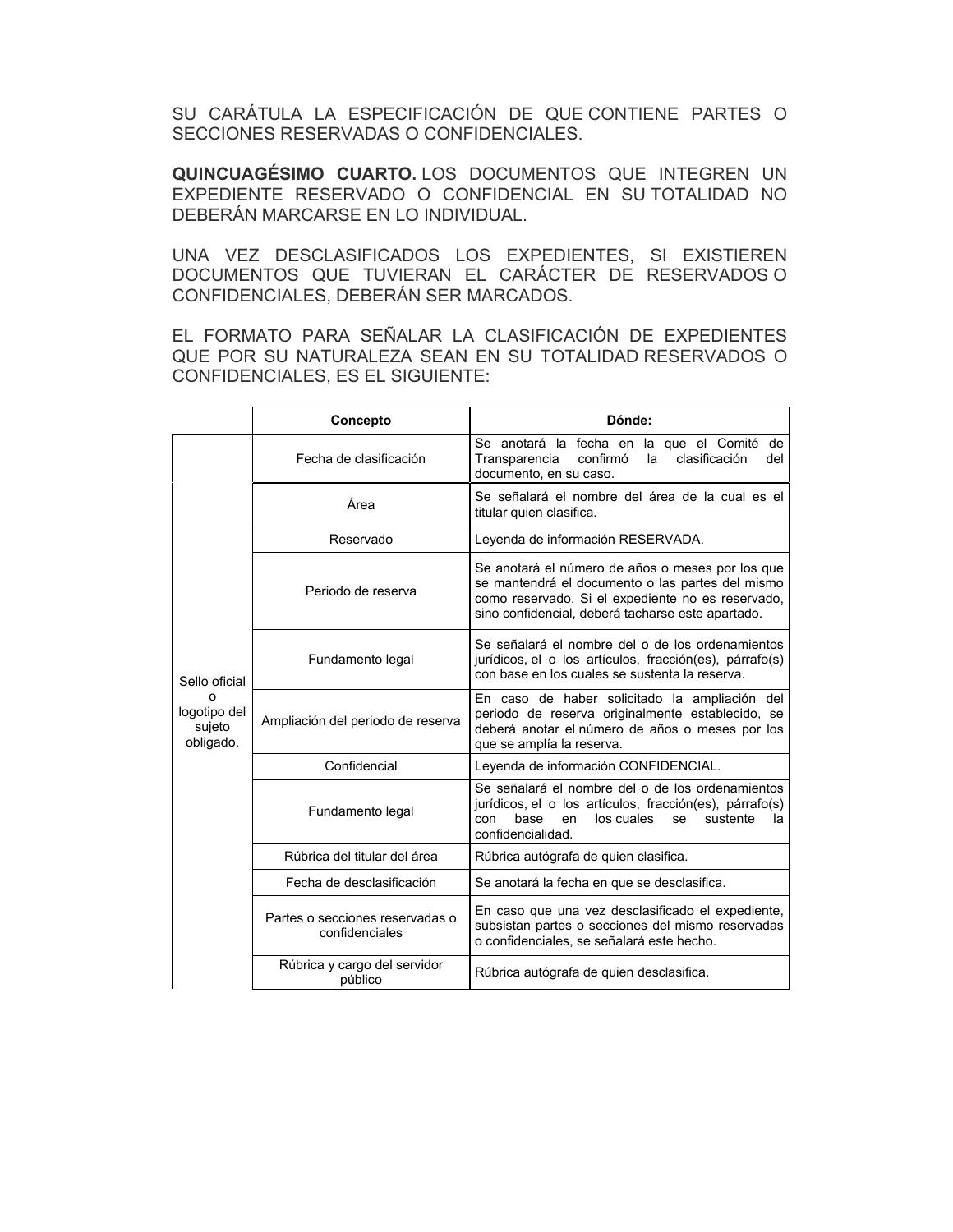|                                                     | Concepto                          | Dónde:                                                                                                                                                                                                                                                                                              |
|-----------------------------------------------------|-----------------------------------|-----------------------------------------------------------------------------------------------------------------------------------------------------------------------------------------------------------------------------------------------------------------------------------------------------|
| Sello oficial<br>logotipo del<br>sujeto<br>obligado | Fecha de clasificación            | Se anotará la fecha en la que el Comité de<br>confirmó<br>clasificación<br>Transparencia<br>la<br>del<br>documento, en su caso.                                                                                                                                                                     |
|                                                     | Área                              | Se señalará el nombre del área del cual es titular<br>quien clasifica.                                                                                                                                                                                                                              |
|                                                     | Información reservada             | Se indicarán, en su caso, las partes o páginas del<br>documento que se clasifican como reservadas. Si el<br>documento fuera reservado en su totalidad, se<br>anotarán todas las páginas que lo conforman. Si el<br>documento no contiene información reservada, se<br>tachará este apartado.        |
|                                                     | Periodo de reserva                | Se anotará el número de años o meses por los que<br>se mantendrá el documento o las partes del mismo<br>como reservado.                                                                                                                                                                             |
|                                                     | Fundamento legal                  | Se señalará el nombre del ordenamiento, el o los<br>artículos, fracción (es), párrafo(s) con base en los<br>cuales se sustente la reserva.                                                                                                                                                          |
|                                                     | Ampliación del periodo de reserva | En caso de haber solicitado la ampliación del<br>periodo de reserva originalmente establecido, se<br>deberá anotar el número de años o meses por los<br>que se amplía la reserva.                                                                                                                   |
|                                                     | Confidencial                      | Se indicarán, en su caso, las partes o páginas del<br>documento que se clasifica como confidencial. Si el<br>documento fuera confidencial en su totalidad, se<br>anotarán todas las páginas que lo conforman. Si el<br>documento no contiene información confidencial, se<br>tachará este apartado. |

# **CAPÍTULO IX DE LAS VERSIONES PÚBLICAS**

**QUINCUAGÉSIMO QUINTO.** LA VERSIÓN PÚBLICA DEL DOCUMENTO O EXPEDIENTE QUE CONTENGA PARTES O SECCIONES RESERVADAS O CONFIDENCIALES, SERÁ ELABORADA POR LOS SUJETOS OBLIGADOS, PREVIO PAGO DE LOS COSTOS DE REPRODUCCIÓN, A TRAVÉS DE SUS ÁREAS Y DEBERÁ SER APROBADA POR SU COMITÉ DE TRANSPARENCIA.

**QUINCUAGÉSIMO SEXTO.** SE CONSIDERA, EN PRINCIPIO, COMO INFORMACIÓN PÚBLICA Y NO PODRÁ OMITIRSE DE LAS VERSIONES PÚBLICAS LA SIGUIENTE:

- **I.** LA RELATIVA A LAS OBLIGACIONES DE TRANSPARENCIA QUE CONTEMPLA EL TÍTULO V DE LA LEY GENERAL Y LAS DEMÁS DISPOSICIONES LEGALES APLICABLES;
- **II.** EL NOMBRE DE LOS SERVIDORES PÚBLICOS EN LOS DOCUMENTOS, Y SUS FIRMAS AUTÓGRAFAS, CUANDO SEAN UTILIZADOS EN EL EJERCICIO DE LAS FACULTADES CONFERIDAS PARA EL DESEMPEÑO DEL SERVICIO PÚBLICO, Y
- **III.** LA INFORMACIÓN QUE DOCUMENTE DECISIONES Y LOS ACTOS DE AUTORIDAD CONCLUIDOS DE LOS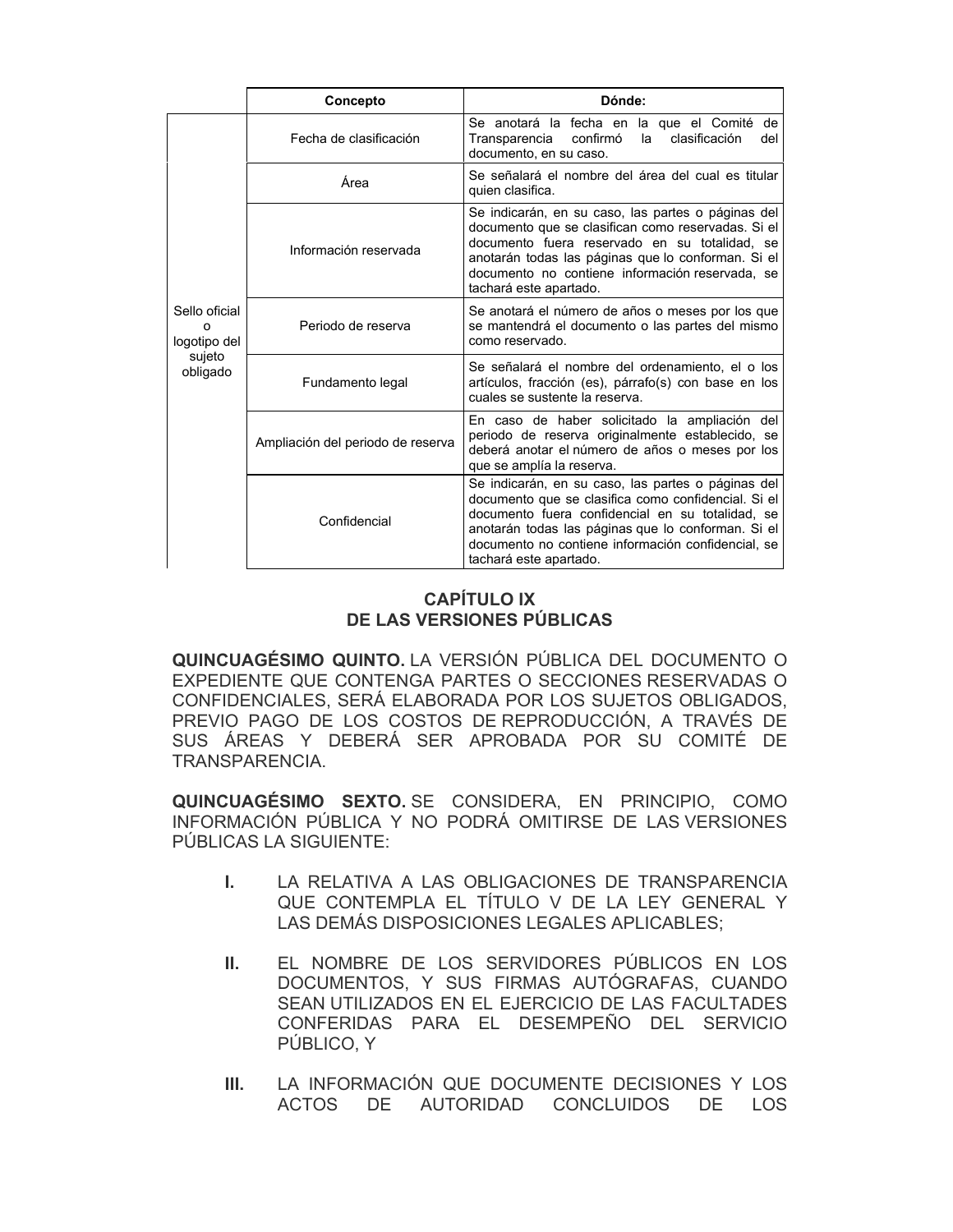SUJETOS OBLIGADOS, ASÍ COMO EL EJERCICIO DE LAS FACULTADES O ACTIVIDADES DE LOS SERVIDORES PÚBLICOS, DE MANERA QUE SE PUEDA VALORAR EL DESEMPEÑO DE LOS MISMOS.

LO ANTERIOR, SIEMPRE Y CUANDO NO SE ACREDITE ALGUNA CAUSAL DE CLASIFICACIÓN, PREVISTA EN LAS LEYES O EN LOS TRATADOS INTERNACIONES SUSCRITOS POR EL ESTADO MEXICANO.

**QUINCUAGÉSIMO SEPTIMO.** LOS SUJETOS OBLIGADOS GARANTIZARÁN QUE LOS SISTEMAS O MEDIOS EMPLEADOS PARA ELIMINAR LA INFORMACIÓN EN LAS VERSIONES PÚBLICAS NO PERMITAN LA RECUPERACIÓN O VISUALIZACIÓN DE LA MISMA.

#### **SECCIÓN I DOCUMENTOS IMPRESOS**

**QUINCUAGÉSIMO OCTAVO.** EN CASO DE QUE EL DOCUMENTO ÚNICAMENTE SE POSEA EN VERSIÓN IMPRESA, DEBERÁN FOTOCOPIARSE Y SOBRE ÉSTE DEBERÁN TESTARSE LAS PALABRAS, PÁRRAFOS O RENGLONES QUE SEAN CLASIFICADOS, DEBIENDO ANOTAR AL LADO DEL TEXTO OMITIDO, UNA REFERENCIA NUMÉRICA TAL Y COMO SE PUEDE OBSERVAR EN EL MODELO PARA TESTAR DOCUMENTOS IMPRESOS CONTENIDOS EN EL ANEXO 1 DE LOS LINEAMIENTOS, "MODELO PARA TESTAR DOCUMENTOS IMPRESOS".

EN CASO DE QUE SEA POSIBLE LA DIGITALIZACIÓN DEL DOCUMENTO, SE DEBERÁ OBSERVAR LO ESTABLECIDO EN EL LINEAMIENTO QUINCUAGÉSIMO NOVENO.

LA INFORMACIÓN DEBERÁ PROTEGERSE CON LOS MEDIOS IDÓNEOS CON QUE SE CUENTE, DE TAL FORMA QUE NO PERMITA LA REVELACIÓN DE LA INFORMACIÓN CLASIFICADA.

## **SECCIÓN II DOCUMENTOS ELECTRÓNICOS**

**QUINCUAGÉSIMO NOVENO.** EN CASO DE QUE EL DOCUMENTO SE POSEA EN FORMATO ELECTRÓNICO, DEBERÁ CREARSE UN NUEVO ARCHIVO ELECTRÓNICO PARA QUE SOBRE EL MISMO SE ELABORE LA VERSIÓN PÚBLICA, ELIMINANDO LAS PARTES O SECCIONES CLASIFICADAS, DE ACUERDO CON EL MODELO PARA TESTAR DOCUMENTOS ELECTRÓNICOS CONTENIDO EN EL ANEXO 2 DE LOS LINEAMIENTOS, "MODELOS PARA TESTAR DOCUMENTOS ELECTRÓNICOS".

**SEXAGÉSIMO.** EN LA PARTE DEL DOCUMENTO DONDE SE HUBIESE UBICADO ORIGINALMENTE EL TEXTO ELIMINADO, DEBERÁ INSERTARSE UN CUADRO DE TEXTO EN COLOR DISTINTO AL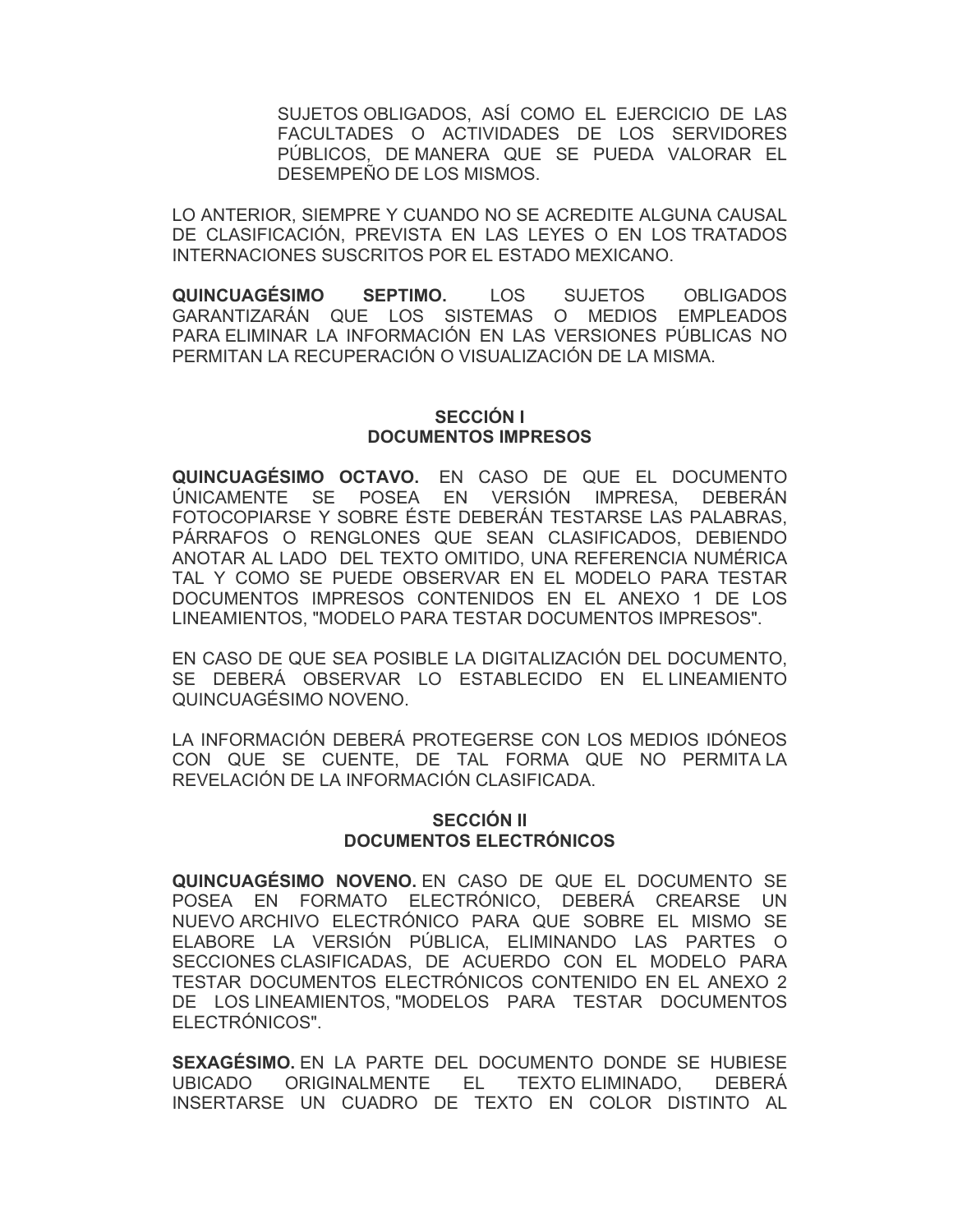UTILIZADO EN EL RESTO DEL DOCUMENTO CON LA PALABRA "ELIMINADO", EL TIPO DE DATO O INFORMACIÓN CANCELADO Y SEÑALARSE SI LA OMISIÓN ES UNA PALABRA(S), RENGLÓN(ES) O PÁRRAFO(S).

EN EL CUADRO DE TEXTO MENCIONADO EN EL PÁRRAFO ANTERIOR, DEBERÁ SEÑALARSE EL FUNDAMENTO LEGAL DE LA CLASIFICACIÓN, INCLUYENDO LAS SIGLAS DEL O LOS ORDENAMIENTOS JURÍDICOS, ARTÍCULO, FRACCIÓN Y PÁRRAFO QUE FUNDAN LA ELIMINACIÓN RESPECTIVA, ASÍ COMO LA MOTIVACIÓN DE LA CLASIFICACIÓN Y, POR TANTO, DE LA ELIMINACIÓN RESPECTIVA.

EN CASO DE QUE EL DOCUMENTO, SE HUBIERE SOLICITADO IMPRESO, SE REALIZARÁ LA IMPRESIÓN RESPECTIVA.

#### **SECCIÓN III**

## **DE LA ELABORACIÓN DE VERSIONES PÚBLICAS DE LA INFORMACIÓN CONTENIDA EN LAS OBLIGACIONES DE TRANSPARENCIA, EN CASOS DE EXCEPCIÓN**

**SEXAGÉSIMO PRIMERO.** ADEMÁS DE LOS REQUISITOS ESTABLECIDOS CON ANTERIORIDAD, NO SE PODRÁN OMITIR DE LAS VERSIONES PÚBLICAS, LOS ELEMENTOS ESENCIALES QUE MUESTREN LA INFORMACIÓN CONTENIDA EN LAS OBLIGACIONES DE TRANSPARENCIA Y DEBERÁN SER APROBADAS POR EL COMITÉ DE TRANSPARENCIA RESPECTIVO.

**SEXAGÉSIMO SEGUNDO.** LA INFORMACIÓN CONTENIDA EN LAS OBLIGACIONES DE TRANSPARENCIA, SE REGIRÁ POR LO DISPUESTO EN LA LEY GENERAL Y EN LAS LEYES APLICABLES QUE DEBERÁN OBSERVAR LOS SUJETOS OBLIGADOS.

#### **SECCIÓN IV**

## **DE LAS ACTAS, MINUTAS, ACUERDOS Y VERSIONES ESTENOGRÁFICAS DONDE INTERVENGAN SERVIDORES PÚBLICOS**

**SEXAGÉSIMO TERCERO.** ADEMÁS DE LOS REQUISITOS ESTABLECIDOS CON ANTERIORIDAD, LAS VERSIONES PÚBLICAS DE LAS ACTAS, MINUTAS, ACUERDOS O VERSIONES ESTENOGRÁFICAS DE REUNIONES DE TRABAJO DE LOS SUJETOS OBLIGADOS CUMPLIRÁN CON LO SEÑALADO A CONTINUACIÓN:

- **I.** SALVO EXCEPCIONES DEBIDAMENTE FUNDADAS Y MOTIVADAS POR LOS SUJETOS OBLIGADOS, EL ORDEN DEL DÍA SERÁ PÚBLICO;
- **II.** DEBERÁN INCLUIRSE LOS NOMBRES, FIRMAS AUTÓGRAFAS O RÚBRICAS DE TODOS LOS PARTICIPANTES EN EL PROCESO DELIBERATIVO Y DE TOMA DE DECISIONES DE LAS REUNIONES DE TRABAJO,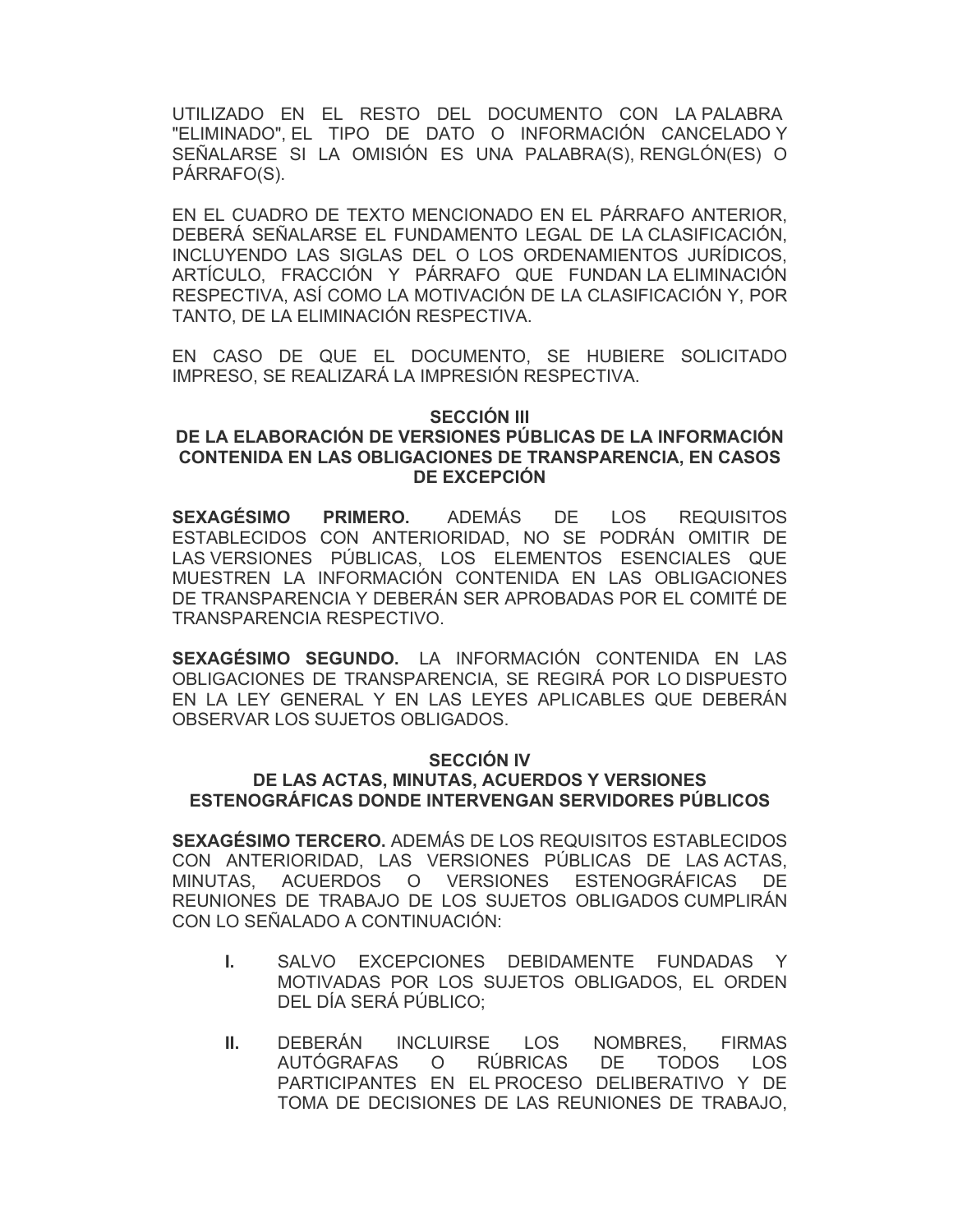CUANDO SE TRATE DE SERVIDORES PÚBLICOS U OTROS PARTICIPANTES;

- **III.** LOS PROCESOS DELIBERATIVOS DE SERVIDORES PÚBLICOS CONCLUIDOS, HAYAN SIDO O NO SUSCEPTIBLES DE EJECUTARSE, SERÁN PÚBLICOS EN CASO DE NO EXISTIR ALGUNA CAUSAL FUNDADA Y MOTIVADA PARA CLASIFICARLOS Y NO REQUERIRÁN EL CONSENTIMIENTO DE LOS SERVIDORES PÚBLICOS INVOLUCRADOS PARA DARLOS A CONOCER, Y
- **IV.** LA DISCUSIÓN, PARTICULARIDADES Y DISIDENCIAS, SE CONSIDERAN INFORMACIÓN PÚBLICA, ASÍ COMO EL SENTIDO DEL VOTO DE LOS PARTICIPANTES.

#### **SECCIÓN V DE LAS CONCESIONES, PERMISOS O AUTORIZACIONES.**

**SEXAGÉSIMO CUARTO.** LAS CONCENSIONES, PERMISOS O AUTORIZACIONES DEBERÁN CONSIDERARSE PÚBLICAS, INDEPENDIENTEMENTE DE SU VIGENCIA**.** 

 **SEXAGÉSIMO QUINTO.** ANTE UNA SOLICITUD DE ACCESO PODRÁ ELABORARSE UNA VERSIÓN PÚBLICA DE LAS CONCESIONES, PERMISOS O AUTORIZACIONES, EN LA QUE NO PODRÁ TESTARSE AQUELLA INFORMACIÓN QUE ACREDITE EL CUMPLIMIENTO DE OBLIGACIONES PREVISTAS PARA LA OBTENCIÓN, RENOVACIÓN O CONSERVACIÓN DE LA CONCESIÓN, PERMISO O AUTORIZACIÓN DE QUE SE TRATE, SALVO AQUELLA INFORMACIÓN QUE SE ENCUENTRE CLASIFICADA COMO CONFIDENCIAL.

## **CAPÍTULO X DE LA CONSULTA DIRECTA**

**SEXAGÉSIMO SEXTO.** PARA LA ATENCIÓN DE SOLICITUDES EN LAS QUE LA MODALIDAD DE ENTREGA DE LA INFORMACIÓN SEA LA CONSULTA DIRECTA Y, CON EL FIN DE GARANTIZAR EL ACCESO A LA INFORMACIÓN QUE CONSTE EN DOCUMENTOS QUE CONTENGAN PARTES O SECCIONES CLASIFICADAS COMO RESERVADAS O CONFIDENCIALES EN LA MODALIDAD ANTES CITADA, PREVIAMENTE EL COMITÉ DE TRANSPARENCIA DEL SUJETO OBLIGADO DEBERÁ EMITIR LA RESOLUCIÓN EN LA QUE FUNDE Y MOTIVE LA CLASIFICACIÓN DE LAS PARTES O SECCIONES QUE NO PODRÁN DEJARSE A LA VISTA DEL SOLICITANTE.

**SEXAGÉSIMO SEPTIMO.** EN LA RESOLUCIÓN DEL COMITÉ DE TRANSPARENCIA A QUE SE REFIERE EL LINEAMIENTO INMEDIATO ANTERIOR, SE DEBERÁN ESTABLECER LAS MEDIDAS QUE EL PERSONAL ENCARGADO DE PERMITIR EL ACCESO AL SOLICITANTE DEBERÁ IMPLEMENTAR, A FIN DE QUE SE RESGUARDE LA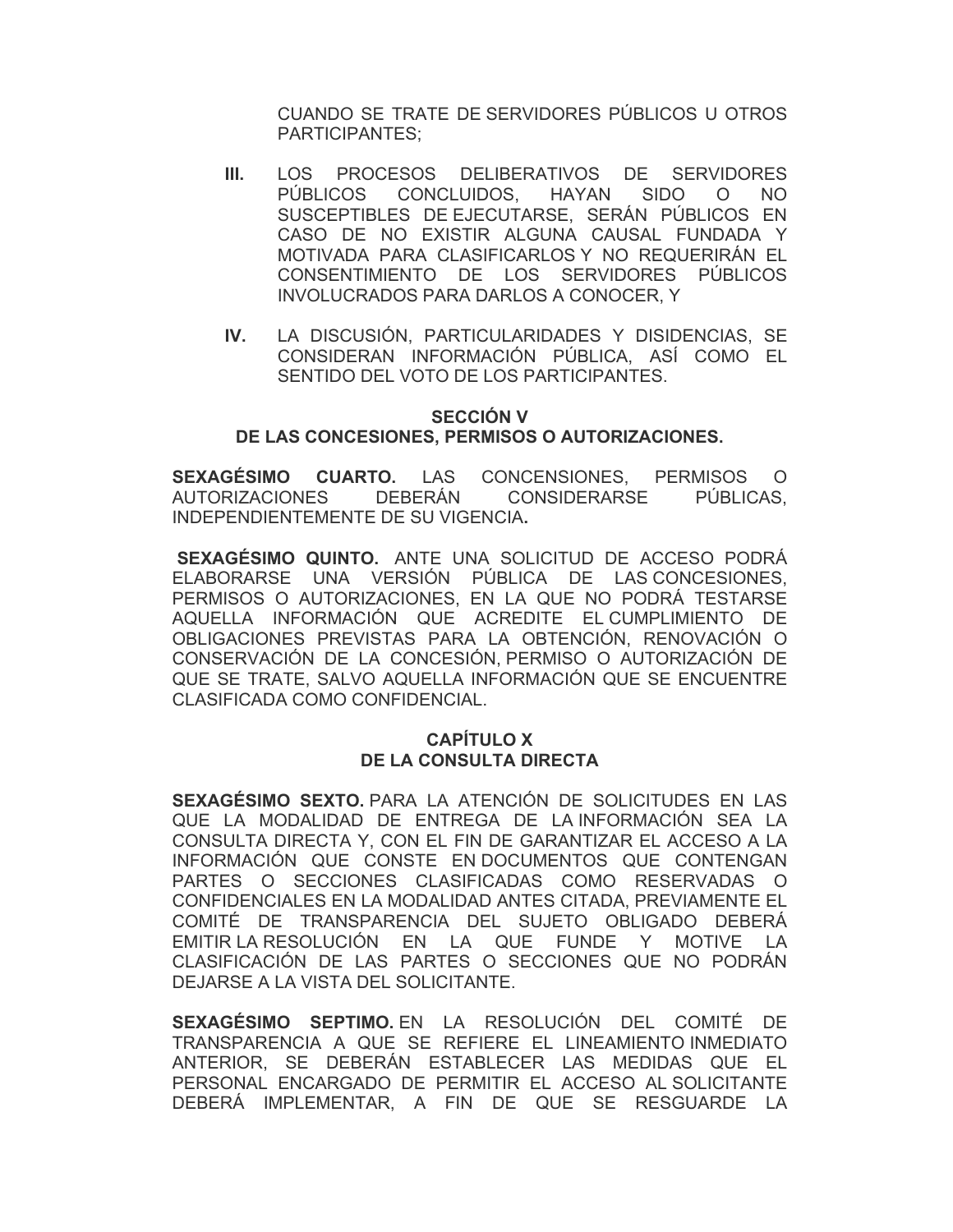INFORMACIÓN CLASIFICADA, ATENDIENDO A LA NATURALEZA DEL DOCUMENTO Y EL FORMATO EN EL QUE OBRA.

**SEXAGÉSIMO OCTAVO.** EN CASO DE QUE NO SEA POSIBLE OTORGAR ACCESO A LA INFORMACIÓN EN LA MODALIDAD DE CONSULTA DIRECTA YA SEA POR LA NATURALEZA, CONTENIDO, EL FORMATO DEL DOCUMENTO O CARACTERÍSTICAS FÍSICAS DEL MISMO, EL SUJETO OBLIGADO DEBERÁ JUSTIFICAR EL IMPEDIMENTO PARA EL ACCESO A LA CONSULTA DIRECTA Y, DE SER POSIBLE, OFRECER LAS DEMÁS MODALIDADES EN LAS QUE ES VIABLE EL ACCESO A LA INFORMACIÓN.

**SEXAGÉSIMO NOVENO.** PARA EL DESAHOGO DE LAS ACTUACIONES TENDIENTES A PERMITIR LA CONSULTA DIRECTA, EN LOS CASOS EN QUE ÉSTA RESULTE PROCEDENTE, LOS SUJETOS OBLIGADOS DEBERÁN OBSERVAR LO SIGUIENTE:

- **I.** SEÑALAR CLARAMENTE AL PARTICULAR, EN LA RESPUESTA A SU SOLICITUD, EL LUGAR, DÍA Y HORA EN QUE SE PODRÁ LLEVAR A CABO LA CONSULTA DE LA DOCUMENTACIÓN SOLICITADA. EN CASO DE QUE, DERIVADO DEL VOLUMEN O DE LAS PARTICULARIDADES DE LOS DOCUMENTOS, EL SUJETO OBLIGADO DETERMINE QUE SE REQUIERE MÁS DE UN DÍA PARA REALIZAR LA CONSULTA, EN LA RESPUESTA A LA SOLICITUD TAMBIÉN SE DEBERÁ INDICAR ESTA SITUACIÓN AL SOLICITANTE Y LOS DÍAS, Y HORARIOS EN QUE PODRÁ LLEVARSE A CABO;
- **II.** EN SU CASO, LA PROCEDENCIA DE LOS AJUSTES RAZONABLES SOLICITADOS Y/O LA PROCEDENCIA DE ACCESO EN LA LENGUA INDÍGENA REQUERIDA;
- **III.** INDICAR CLARAMENTE LA UBICACIÓN DEL LUGAR EN QUE EL SOLICITANTE PODRÁ LLEVAR A CABO LA CONSULTA DE LA INFORMACIÓN DEBIENDO SER ÉSTE, EN LA MEDIDA DE LO POSIBLE, EL DOMICILIO DE LA UNIDAD DE TRANSPARENCIA, ASÍ COMO EL NOMBRE, CARGO Y DATOS DE CONTACTO DEL PERSONAL QUE LE PERMITIRÁ EL ACCESO;
- **IV.** PROPORCIONAR AL SOLICITANTE LAS FACILIDADES Y ASISTENCIA REQUERIDA PARA LA CONSULTA DE LOS DOCUMENTOS;
- **V.** ABSTENERSE DE REQUERIR AL SOLICITANTE QUE ACREDITE INTERÉS ALGUNO;
- **VI.** ADOPTAR LAS MEDIDAS TÉCNICAS, FÍSICAS, ADMINISTRATIVAS Y DEMÁS QUE RESULTEN NECESARIAS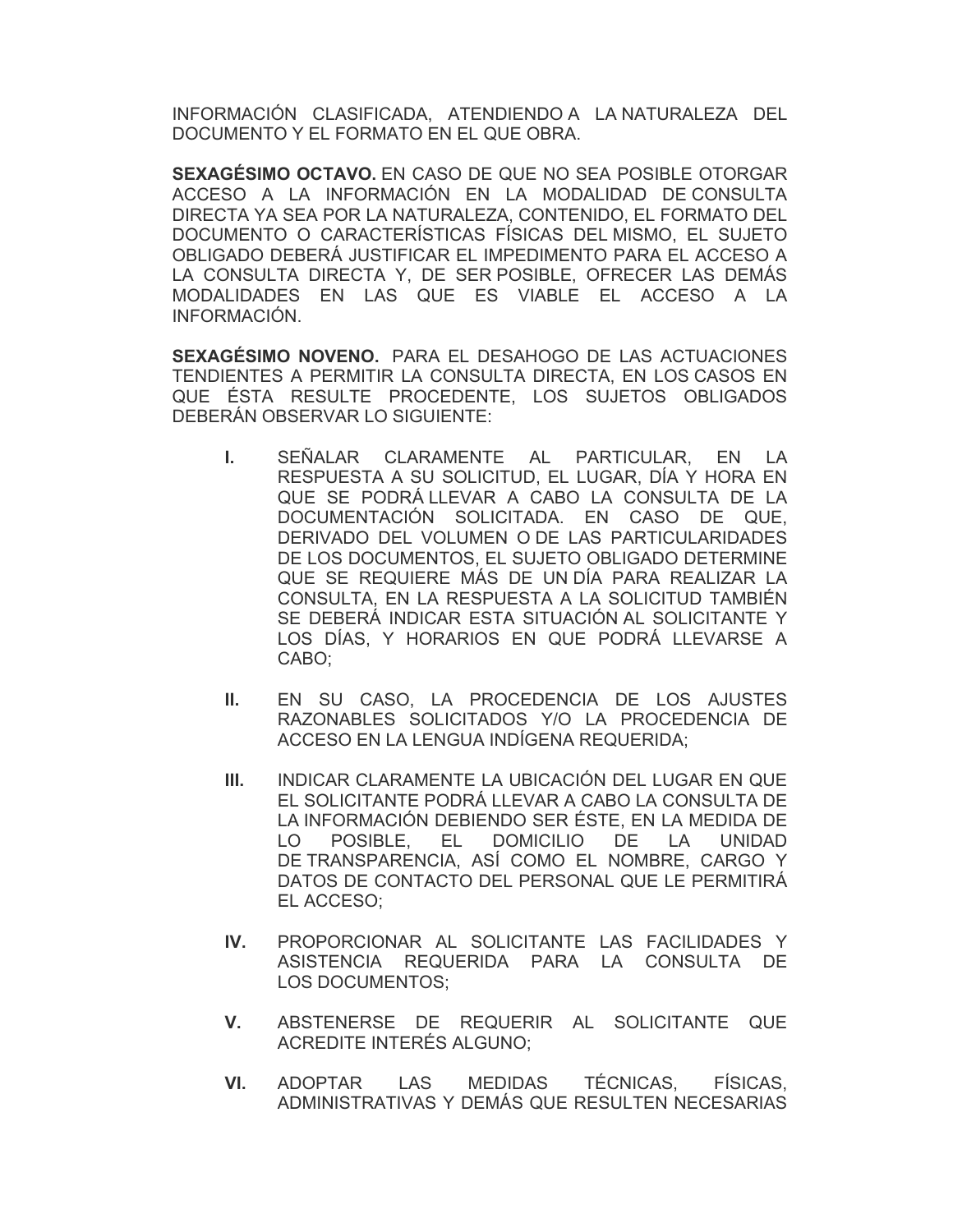PARA GARANTIZAR LA INTEGRIDAD DE LA INFORMACIÓN A CONSULTAR, DE CONFORMIDAD CON LAS CARACTERÍSTICAS ESPECÍFICAS DEL DOCUMENTO SOLICITADO, TALES COMO:

- **a)** CONTAR CON INSTALACIONES Y MOBILIARIO ADECUADO PARA ASEGURAR TANTO LA INTEGRIDAD DEL DOCUMENTO CONSULTADO, COMO PARA PROPORCIONAR AL SOLICITANTE LAS MEJORES CONDICIONES PARA PODER LLEVAR A CABO LA CONSULTA DIRECTA;
- **b)** EQUIPO Y PERSONAL DE VIGILANCIA;
- **c)** PLAN DE ACCIÓN CONTRA ROBO O VANDALISMO;
- **d)** EXTINTORES DE FUEGO DE GAS INOCUO;
- **e)** REGISTRO E IDENTIFICACIÓN DEL PERSONAL AUTORIZADO PARA EL TRATAMIENTO DE LOS DOCUMENTOS O EXPEDIENTES A REVISAR;
- **f)** REGISTRO E IDENTIFICACIÓN DE LOS PARTICULARES AUTORIZADOS PARA LLEVAR A CABO LA CONSULTA DIRECTA, Y
- **g)** LAS DEMÁS QUE, A CRITERIO DE LOS SUJETOS OBLIGADOS, RESULTEN NECESARIAS.
- **VII.** HACER DEL CONOCIMIENTO DEL SOLICITANTE, PREVIO AL ACCESO A LA INFORMACIÓN, LAS REGLAS A QUE SE SUJETARÁ LA CONSULTA PARA GARANTIZAR LA INTEGRIDAD DE LOS DOCUMENTOS, Y
- **VIII.** PARA EL CASO DE DOCUMENTOS QUE CONTENGAN PARTES O SECCIONES CLASIFICADAS COMO RESERVADAS O CONFIDENCIALES, EL SUJETO OBLIGADO DEBERÁ HACER DEL CONOCIMIENTO DEL SOLICITANTE, PREVIO AL ACCESO A LA INFORMACIÓN, LA RESOLUCIÓN DEBIDAMENTE FUNDADA Y MOTIVADA DEL COMITÉ DE TRANSPARENCIA, EN LA QUE SE CLASIFICARON LAS PARTES O SECCIONES QUE NO PODRÁN DEJARSE A LA VISTA DEL SOLICITANTE.

**SEPTUAGÉSIMO.** LA CONSULTA FÍSICA DE LA INFORMACIÓN SE REALIZARÁ EN PRESENCIA DEL PERSONAL QUE PARA TAL EFECTO HAYA SIDO DESIGNADO, QUIEN IMPLEMENTARÁ LAS MEDIDAS PARA ASEGURAR EN TODO MOMENTO LA INTEGRIDAD DE LA DOCUMENTACIÓN, CONFORME A LA RESOLUCIÓN QUE, AL EFECTO, EMITA EL COMITÉ DE TRANSPARENCIA.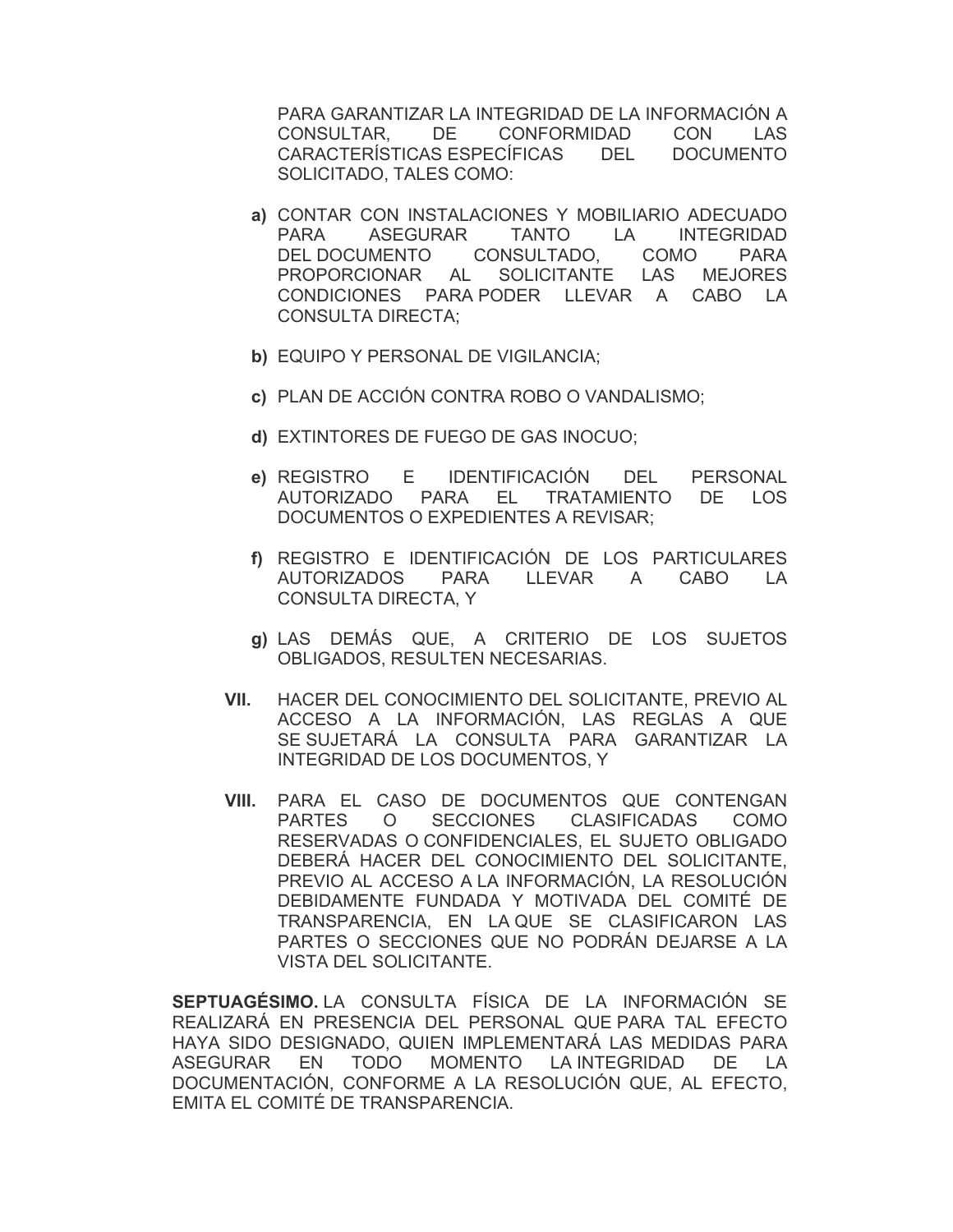EL SOLICITANTE DEBERÁ OBSERVAR EN TODO MOMENTO LAS REGLAS QUE EL SUJETO OBLIGADO HAYA HECHO DE SU CONOCIMIENTO PARA EFECTOS DE LA CONSERVACIÓN DE LOS DOCUMENTOS.

**SEPTUAGÉSIMO PRIMERO.** EL SOLICITANTE DEBERÁ REALIZAR LA CONSULTA DE LOS DOCUMENTOS REQUERIDOS EN EL LUGAR, HORARIOS Y CON LA PERSONA DESTINADA PARA TAL EFECTO.

SI UNA VEZ REALIZADA LA DILIGENCIA, EN EL TIEMPO PREVISTO PARA ELLO, NO FUERA POSIBLE CONSULTAR TODA LA DOCUMENTACIÓN, EL SOLICITANTE PODRÁ REQUERIR AL SUJETO OBLIGADO UNA NUEVA CITA, MISMA QUE DEBERÁ SER PROGRAMADA INDICÁNDOLE AL PARTICULAR LOS DÍAS Y HORARIOS EN QUE PODRÁ LLEVARSE A CABO.

**SEPTUAGÉSIMO SEGUNDO.** SI UNA VEZ CONSULTADA LA VERSIÓN PÚBLICA DE LA DOCUMENTACIÓN, EL SOLICITANTE REQUIRIERA LA REPRODUCCIÓN DE LA INFORMACIÓN O DE PARTE DE LA MISMA EN OTRA MODALIDAD, SALVO IMPEDIMENTO JUSTIFICADO, LOS SUJETOS OBLIGADOS DEBERÁN OTORGAR ACCESO A ÉSTA, PREVIO EL PAGO CORRESPONDIENTE, SIN NECESIDAD DE QUE SE PRESENTE UNA NUEVA SOLICITUD DE INFORMACIÓN.

LA INFORMACIÓN DEBERÁ SER ENTREGADA SIN COSTO, CUANDO IMPLIQUE LA ENTREGA DE NO MÁS DE VEINTE HOJAS SIMPLES.

#### **TRANSITORIOS**

**PRIMERO.** LOS PRESENTES LINEAMIENTOS ENTRARÁN EN VIGOR AL DÍA SIGUIENTE DE SU APROBACION POR EL PLENO DEL INSTITUTO DE ACCESO A LA INFORMACION UBLICA DEL ESTADO DE CHIAPAS.

**SEGUNDO.** DEBERÁN PUBLICARSE EN EL PORTAL DEL INSTITUTO DE ACCESO A LA INFORMACION PÚBLICA Y SERAN DE OBSERVANCIA PARA LOS SUJETOS OBLIGADOS EN EL AMBITO ESTATAL.

> **ANEXO 1 DEL LINEAMIENTO MODELO PARA TESTAR DOCUMENTOS IMPRESOS**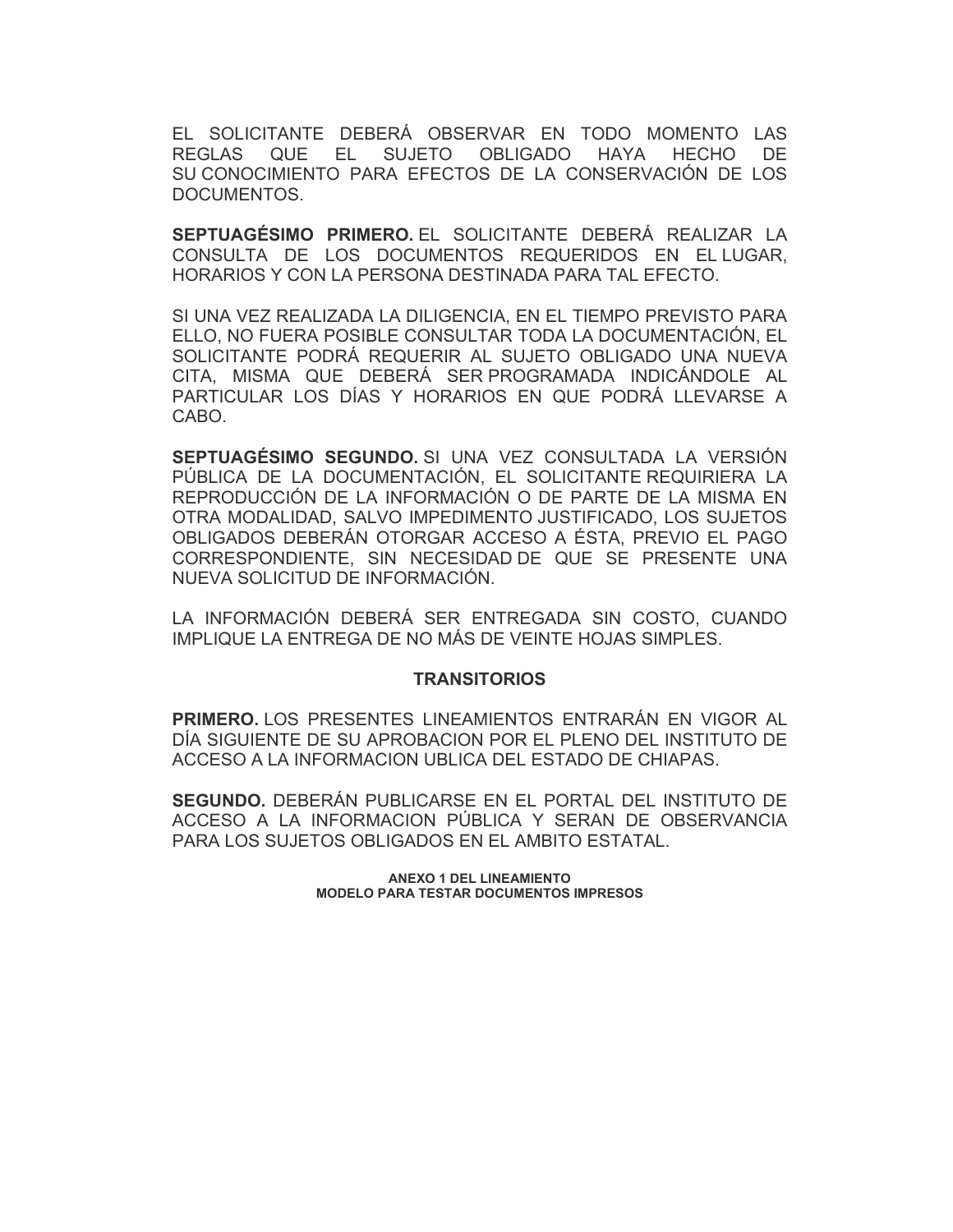

 $\alpha$  . The same

#### **ANEXO 2 DEL LINEAMIENTO**

 $\overline{\phantom{a}}$ 

#### **MODELO PARA TESTAR DOCUMENTOS ELECTRÓNICOS**